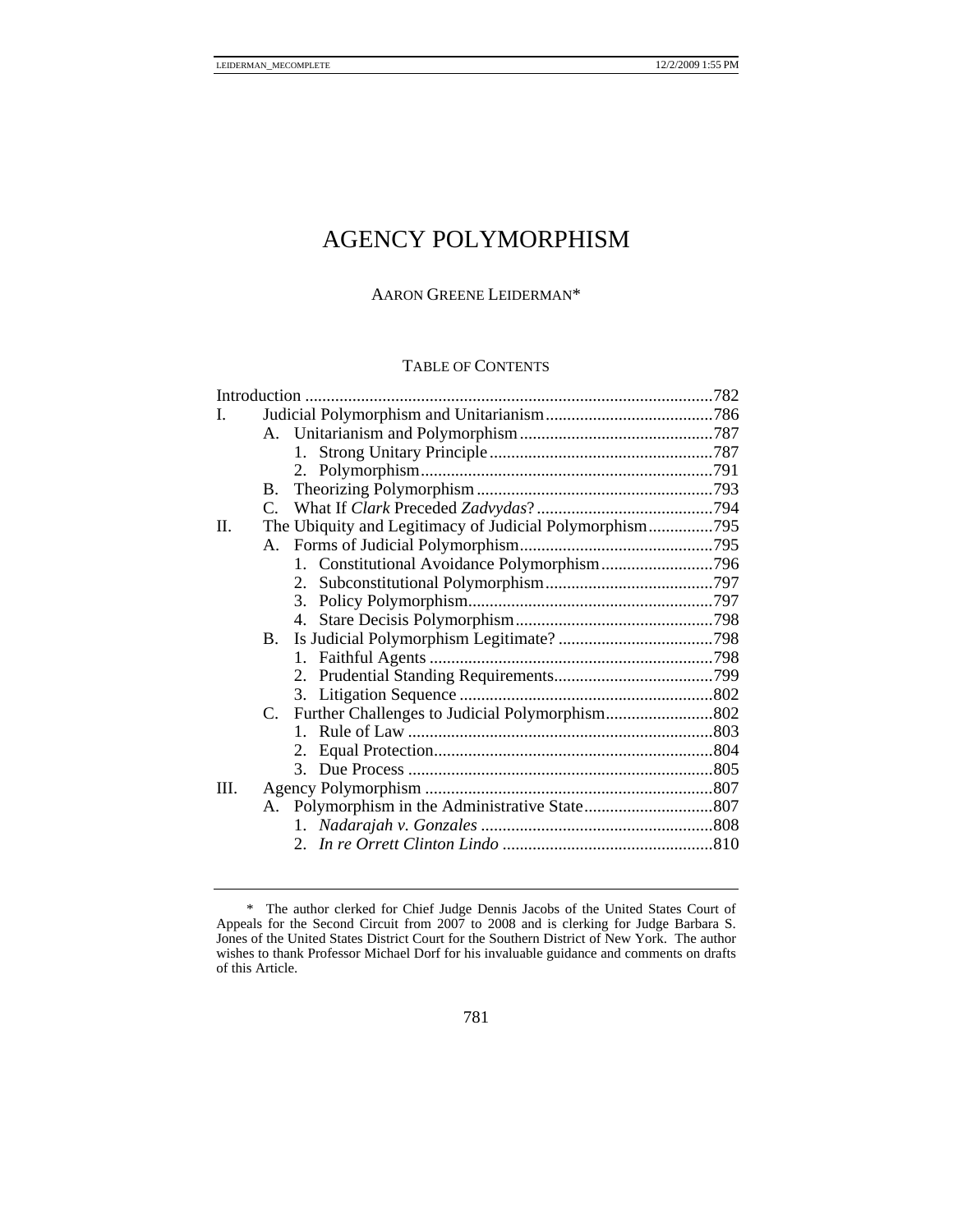|     | <b>B.</b>      |                |                                                          |  |  |
|-----|----------------|----------------|----------------------------------------------------------|--|--|
|     |                | $1_{-}$        |                                                          |  |  |
|     |                |                |                                                          |  |  |
|     |                | 3 <sub>1</sub> |                                                          |  |  |
|     |                |                |                                                          |  |  |
| IV. |                |                |                                                          |  |  |
|     | A.             |                |                                                          |  |  |
|     |                |                |                                                          |  |  |
|     |                |                |                                                          |  |  |
|     |                |                |                                                          |  |  |
|     | <b>B.</b>      |                |                                                          |  |  |
|     |                | $1_{-}$        |                                                          |  |  |
|     |                |                | 2. Strong Unitarianism in the Administrative Context 827 |  |  |
|     |                |                |                                                          |  |  |
| V.  |                |                |                                                          |  |  |
|     | A.             |                |                                                          |  |  |
|     |                |                |                                                          |  |  |
|     |                |                |                                                          |  |  |
|     |                |                |                                                          |  |  |
|     | $\mathbf{B}$ . |                |                                                          |  |  |
|     |                |                |                                                          |  |  |
|     |                |                |                                                          |  |  |
|     |                | 3.             |                                                          |  |  |
|     |                |                |                                                          |  |  |
|     |                | 1.             |                                                          |  |  |
|     |                |                |                                                          |  |  |
|     |                |                |                                                          |  |  |
|     |                |                |                                                          |  |  |
|     |                |                |                                                          |  |  |

"The question is," said Alice, "whether you *can* make words mean so many different things."

—Lewis Carroll, *Through the Looking Glass* (1897)

# **INTRODUCTION**

Suppose a statute provides that noncitizens ordered removed from the United States "may be detained beyond the removal period" necessary to secure their deportation.<sup>1</sup> Does this statute authorize the indefinite detention of an inadmissible alien who has not lawfully entered the United States? Remarkably, the answer turns on whether a different type of noncitizen—a lawful permanent resident—happened to challenge the statute first.

 <sup>1. 8</sup> U.S.C. § 1231(a)(6) (2006).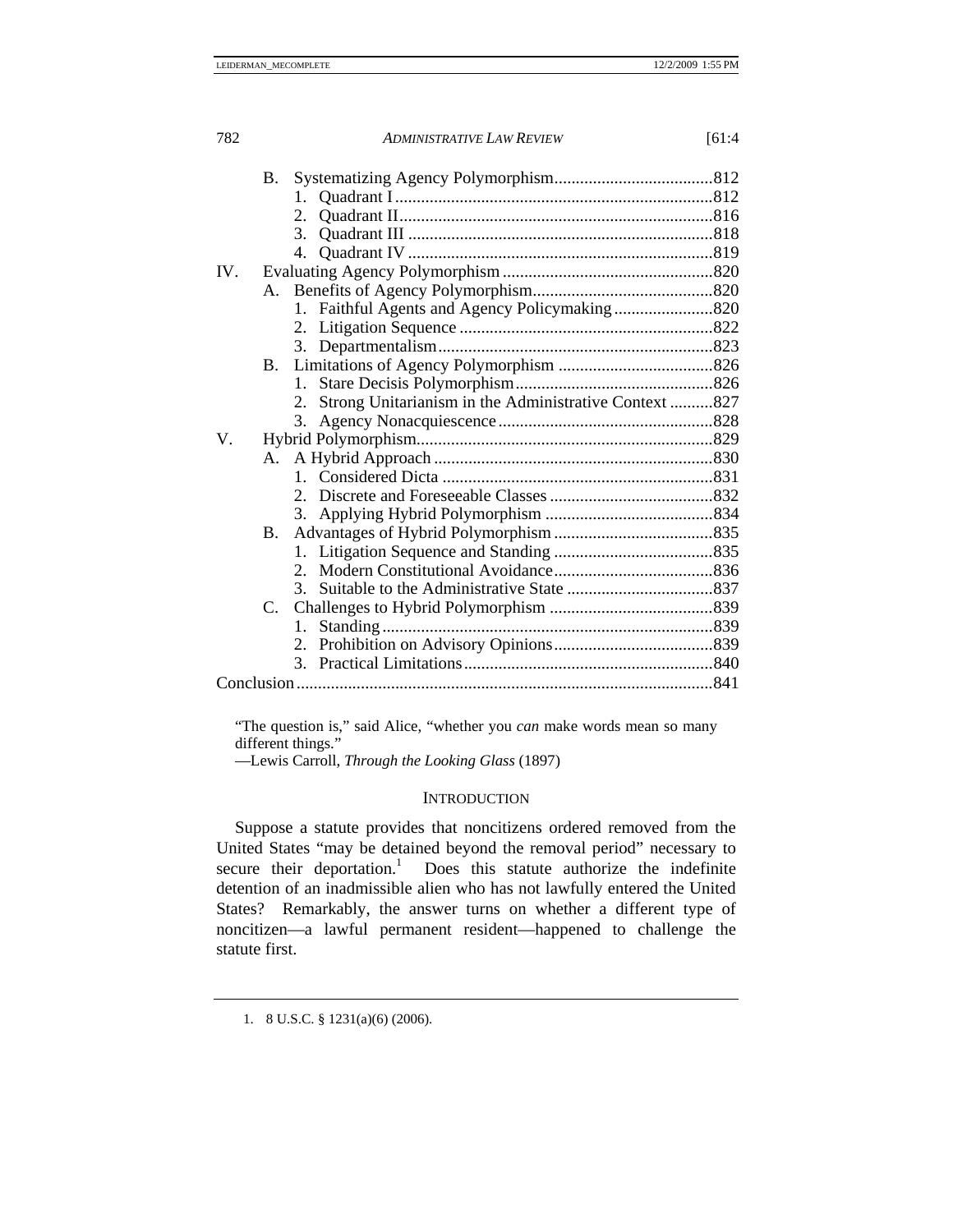Consider two scenarios. In the first, an inadmissible alien<sup>2</sup> challenges the constitutionality of the statute, arguing that his indefinite detention violates the Fifth Amendment. The Supreme Court would reject this claim because the Fifth Amendment does not extend to noncitizens who are, in the eyes of the law, outside of the United States.<sup>3</sup>

In the second scenario, a lawful permanent resident (LPR) raises the same claim. Since the Fifth Amendment does extend to  $LPRs<sub>1</sub><sup>4</sup>$  the Supreme Court would recognize the serious constitutional question presented by the prospect of indefinite detention and impose a limiting construction on the statute.<sup>5</sup> For example, the Court might require that such detentions be limited to the time reasonably necessary to effect the removal—presumptively six months.<sup>6</sup> But what happens when, after this ruling, an inadmissible alien challenges his indefinite detention on the ground that he deserves the same interpretation of the statute, i.e., the presumptive six-month limitation? Is the inadmissible alien entitled to it? According to the Supreme Court in *Clark v. Martinez*, the answer is yes.<sup>7</sup>

This is peculiar. The constitutionality of the inadmissible alien's detention seems to turn on nothing more than the sequence of litigation. What could the *Clark* Court have done to avoid this outcome? Might it have read the same statutory phrase—"may be detained beyond the removal period"—two ways?

The *Clark* majority, in an opinion by Justice Scalia, maintained that because the statute's initial application to LPRs called for a limiting construction "[t]he lowest common denominator, as it were, must govern."<sup>8</sup> In other words, the six-month limitation that the Court read into the statute

5*. See* Zadvydas v. Davis, 533 U.S. 678, 692 (2001) ("The serious constitutional problem arising out of a statute that, in these circumstances, permits an indefinite, perhaps permanent, deprivation of human liberty without any such [judicial process] is obvious.").

 <sup>2.</sup> This Article uses the term *inadmissible alien* to mean a noncitizen who has not been lawfully admitted into the United States nor is currently admissible. Elsewhere, this Article refers to *aliens* (including lawful permanent residents (LPRs)) as noncitizens.

<sup>3</sup>*. See* United States v. Verdugo-Urquidez, 494 U.S. 259, 269 (1990). According to the "entry fiction" of immigration law, inadmissible aliens who are physically present in the United States have not been legally admitted and are therefore deemed to be outside of the country for constitutional purposes. *See* Kaplan v. Tod, 267 U.S. 228, 230 (1925) (holding that an "excluded" noncitizen who had lived in the United States for nine years was nonetheless "still in theory of law at the boundary line").

 <sup>4.</sup> This is true even if an LPR has been ordered removed. *See* Wong Wing v. United States, 163 U.S. 228, 238 (1896).

 <sup>6.</sup> This is, in broad strokes, the limiting construction adopted by the Supreme Court in *Zadvydas*. *Id*. at 701.

<sup>7</sup>*. See* Clark v. Martinez, 543 U.S. 371, 380–81 (2005); *see also id.* at 397 (Thomas, J., dissenting) (protesting that "once narrowed in *Zadvydas*, [the statute] now limits the Executive's power to detain unadmitted aliens—even though indefinite detention of unadmitted aliens may be perfectly constitutional").

<sup>8</sup>*. Id.* at 380 (majority opinion).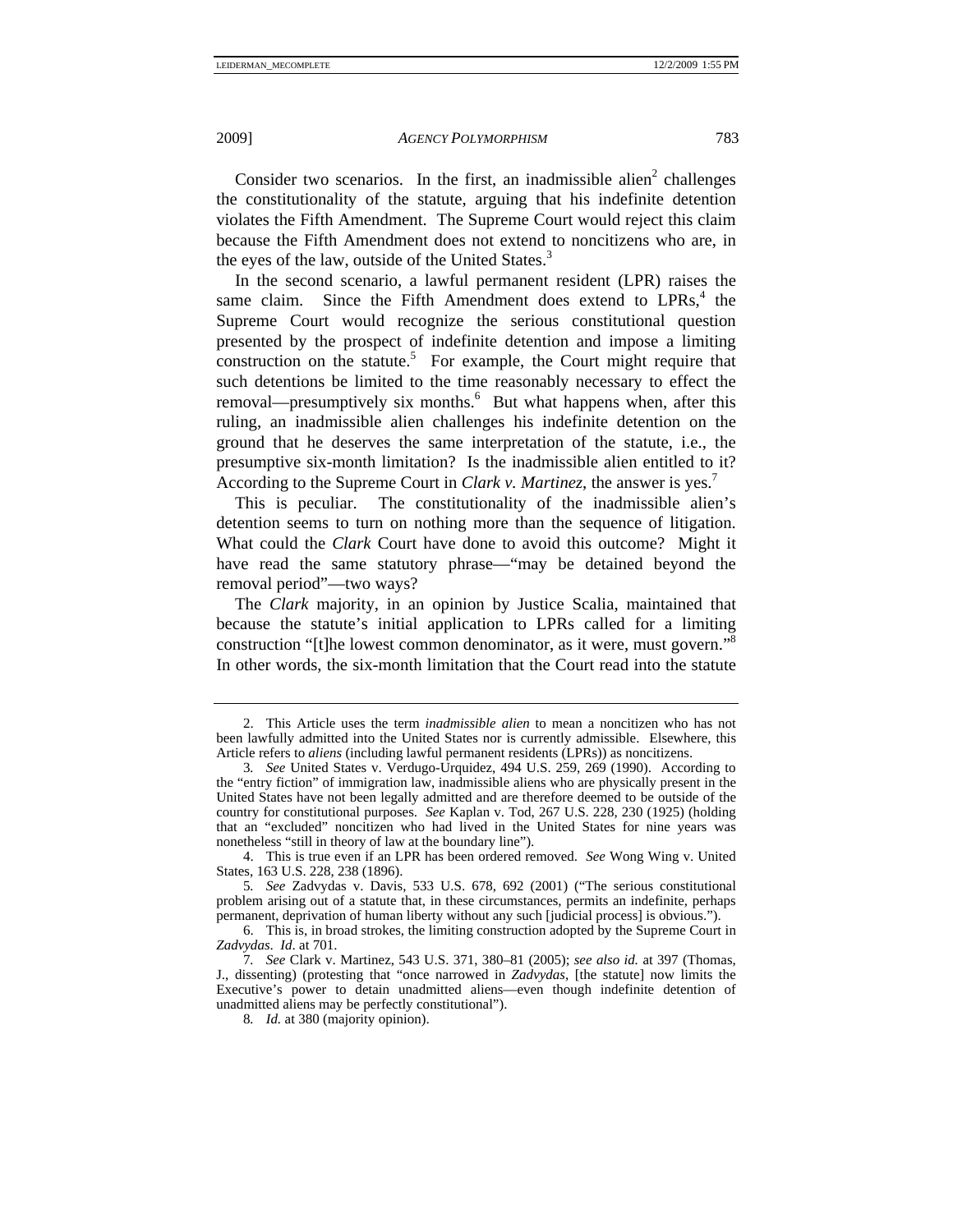must apply in every instance the statute is applied in the future. If the statute's meaning "depend[s] on the presence or absence of constitutional concerns in each individual case," Justice Scalia fretted, every statute would be "render[ed] . . . a chameleon."<sup>9</sup> In Justice Scalia's view, if there are two fairly possible constructions of a statute, "a court must consider the necessary consequences of its choice. If one of them would raise a multitude of constitutional problems, the other should prevail—whether or not those constitutional problems pertain to the particular litigant before the Court."10 As Justice Breyer put it during oral argument in *Clark*, "[Our precedent] says you can't read words differently just because . . . they were interpreted in light of constitutional considerations, and now . . . those constitutional considerations aren't here . . . . You have to apply it the same $"$ <sup>11</sup>

Under the *Clark* majority's "lowest common denominator" approach also known as unitarianism<sup>12</sup>—the Court in the first scenario described above should not only have inquired whether the inadmissible alien before it could be detained indefinitely under the Constitution, but it also should have asked whether the indefinite detention of LPRs would be constitutional, even though no LPR was before the Court. Because the Court would have concluded that the indefinite detention of the (absent) LPR violates the Fifth Amendment, it should have imposed a similar temporal limitation in the inadmissible alien's case.

But this approach flouts the rules of standing. After all, courts do not normally "inquire whether either of the interpretations would be unconstitutional if applied to third parties not before the court, unless the challenge is facial or otherwise implicates third-party rights."13 As the

<sup>9</sup>*. Id.* at 382.

<sup>10</sup>*. Id.* at 380–81.

 <sup>11.</sup> Transcript of Oral Argument at 18, *Clark*, 543 U.S. 371 (No. 03-878) (Breyer, J.), http://www.supremecourtus.gov/oral\_arguments/argument\_transcripts/03-878.pdf.

 <sup>12.</sup> This Article uses the terms *lowest common denominator*, *strong unitary principle*, and *unitarianism* interchangeably.

<sup>13</sup>*. Clark*, 543 U.S. at 396 (Thomas, J., dissenting); *see also* United States v. Raines, 362 U.S. 17, 21 (1960) ("[O]ne to whom application of a statute is constitutional will not be heard to attack the statute on the ground that impliedly it might also be taken as applying to other persons or other situations in which its application might be unconstitutional."). *But see* RICHARD H. FALLON, JR. ET AL., HART & WECHSLER'S THE FEDERAL COURTS AND THE FEDERAL SYSTEM 175–76 (5th ed. 2003) [hereinafter HART & WECHSLER'S THE FEDERAL COURTS] (explaining that following *Craig v. Boren*, the Court "purports to disfavor assertions of third-party rights, but in fact almost routinely permits them" if the litigant and third party whose rights are claimed have "some sort of relationship" and there is an obstacle to the third party's challenge); *see also* Richard H. Fallon, Jr., *As-Applied and Facial Challenges and Third-Party Standing*, 113 HARV. L. REV. 1321, 1361 n.202 (2000) [hereinafter Fallon, *As-Applied*] (arguing that the Supreme Court has almost invariably granted third-party standing when assertion of third-party rights "appeared likely to prevail on the merits").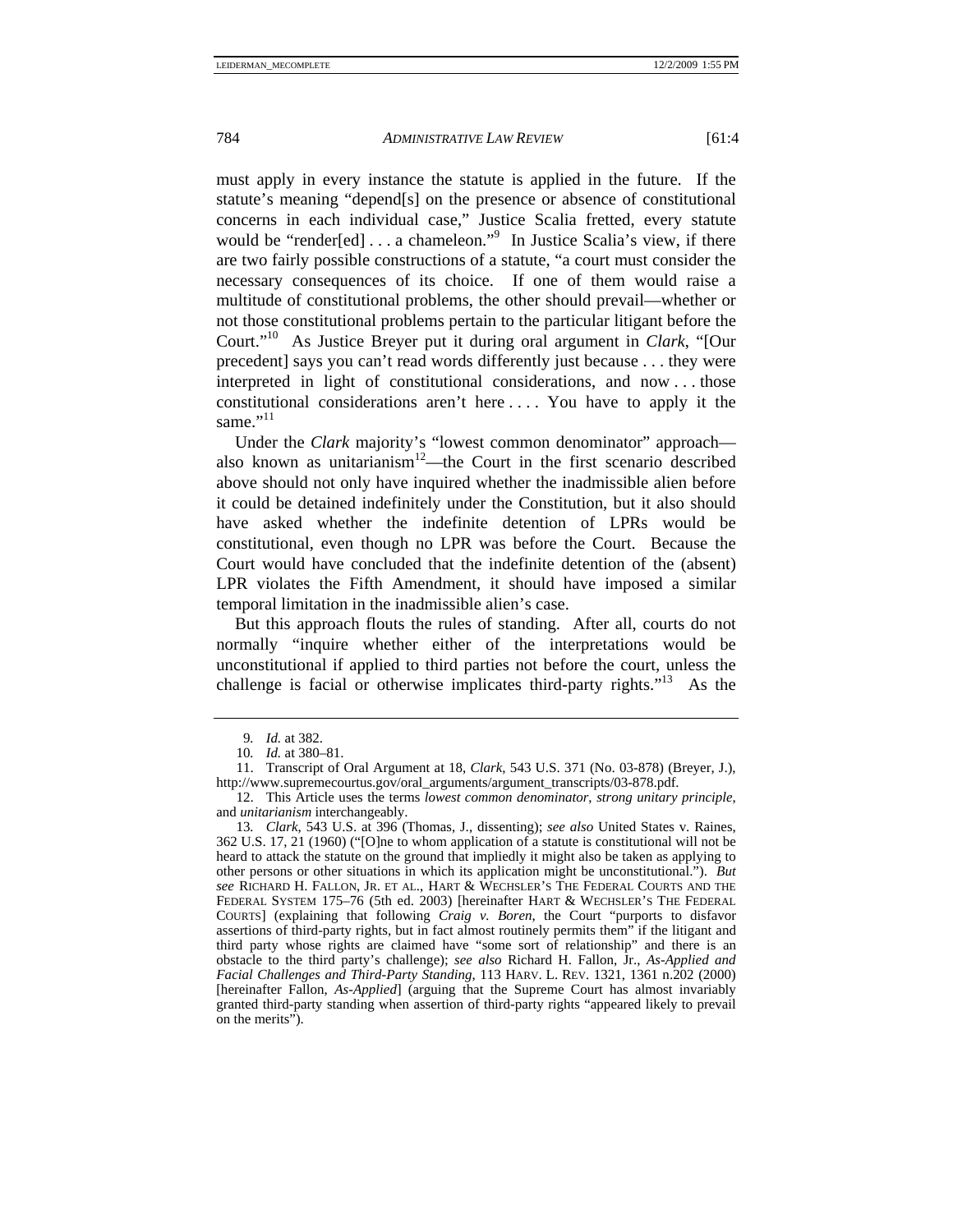*Clark* dissenters argued, the Court must interpret a statute so as to avoid constitutional concerns "only if the statute is constitutionally doubtful as applied to the litigant before the court."<sup>14</sup> Under this view, in the first scenario described above, the Court should only have asked whether the inadmissible alien before it could be detained indefinitely; later, when confronted with the LPR's challenge, the Court could always interpret the same statutory language differently.<sup>15</sup>

Yet the "chameleon" approach of the *Clark* dissenters—also known as polymorphism—raises its own set of legal and practical questions. Is it consistent with the rule of law for the very meaning of a statute to turn on the "pedigree of the petitioner"?<sup>16</sup> What if the characteristic triggering such a differential interpretation of a statute is a constitutionally protected characteristic like race or gender? And is this approach to statutory interpretation justifiable in the administrative agency context, where "courts and agencies play complementary roles in the project of statutory interpretation"?<sup>17</sup>

As this Article reveals, federal agencies often rely on canons of construction in adjudicating cases. And where there's canonical smoke, there's polymorphic fire.

This Article proceeds in five parts. Part I explores the interpretive dilemma posed by *Zadvydas v. Davis* and *Clark v. Martinez* and introduces the concepts of polymorphism and unitarianism.Part II reveals how courts, guided by canons of construction and influenced by policy concerns, often construe statutes polymorphically. It explains how polymorphism is perceived to be necessary in order to uphold prudential standing requirements and to prevent the sequence of litigation from being dispositive. Nevertheless, this Part shows that polymorphism raises equal protection, due process, and rule-of-law concerns. Part III then showcases the polymorphic principle at work in the administrative state, revealing the distinct benefits and drawbacks of this interpretive technique. Part IV analyzes issues raised by agency polymorphism and argues that within appropriate limits agency polymorphism is advantageous because it empowers politically accountable agencies to exercise their policymaking authority, to enforce constitutional norms, and to ensure that litigation sequence does not determine the outcome of cases.

<sup>14</sup>*. Clark*, 543 U.S. at 396 (Thomas, J., dissenting).

<sup>15</sup>*. See id.* at 398 (arguing that statute's severability clause required courts to sever unconstitutional applications while leaving remainder of statute fully in force) (citing 8 U.S.C. § 1101 note (2000)).

 <sup>16.</sup> Chmakov v. Blackman, 266 F.3d 210, 215 (3d Cir. 2001).

 <sup>17.</sup> Negusie v. Holder, 129 S. Ct. 1159, 1171 (2009) (Stevens, J., concurring and dissenting).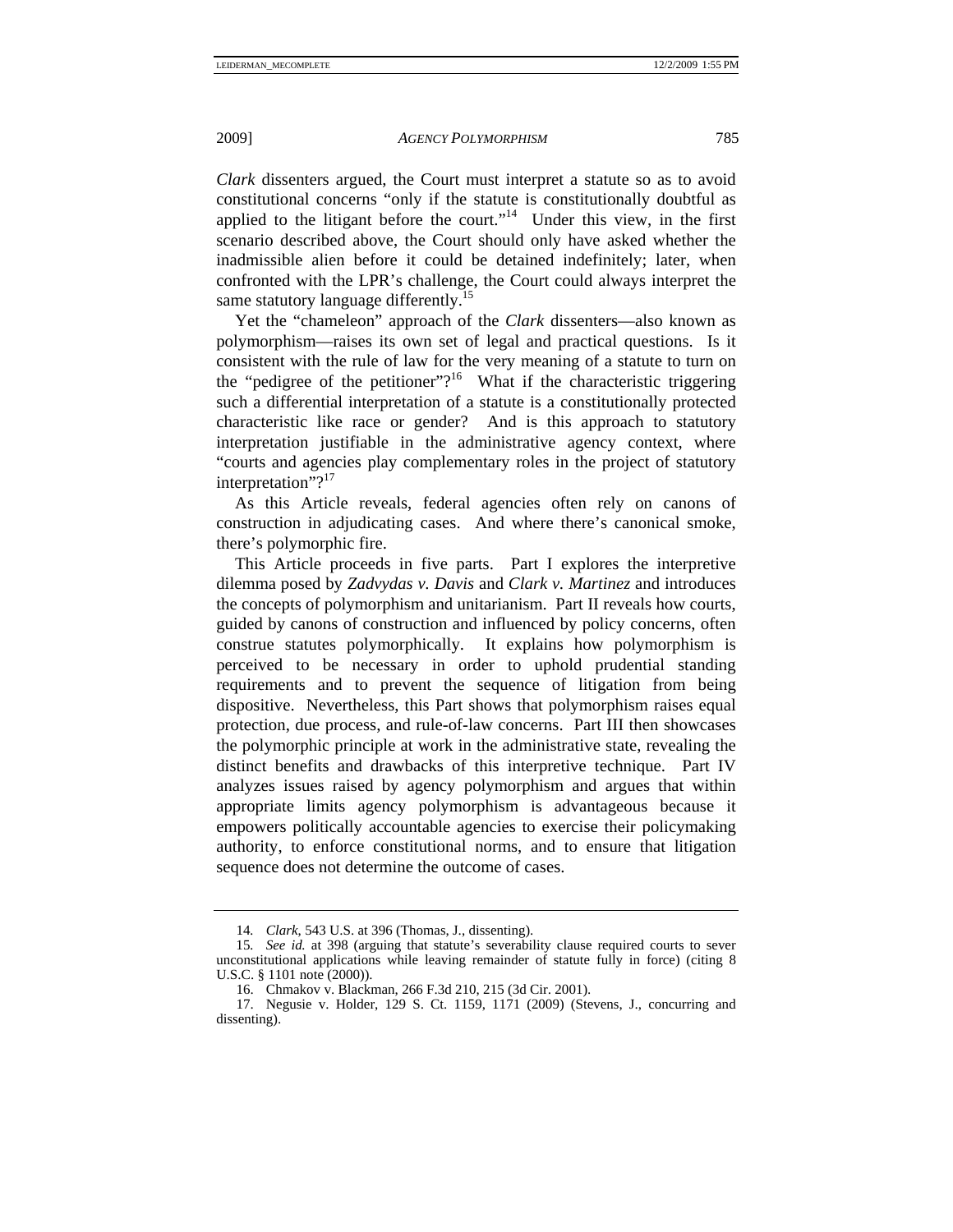In light of these considerations, Part V argues that courts and agencies should embrace a modified version of polymorphism in certain circumstances: hybrid polymorphism. Under hybrid polymorphism, where a canon of construction counsels one interpretation of a statute as applied to one category of individuals, the initial interpreter—whether court or agency—should signal to the subsequent interpreter how to resolve later challenges by other foreseeable and discrete categories of individuals. By synthesizing elements of polymorphism and unitarianism, hybrid polymorphism resolves many of the constitutional and rule-of-law issues raised by polymorphism and avoids major pitfalls of unitarianism. In addition, hybrid polymorphism answers a leading critique of the modern constitutional avoidance canon and is well suited to the administrative state.

In all, whatever one thinks about *judicial* polymorphism, there are strong reasons to be a hybrid pluralist when it comes to the administrative state, where courts and agencies make words mean so many different things.

# I. JUDICIAL POLYMORPHISM AND UNITARIANISM

In *Clark v. Martinez*, the Supreme Court considered whether its interpretation of the detention statute in *Zadvydas v. Davis* should likewise apply to a challenge brought by an inadmissible alien, whose indefinite detention would not offend the Constitution under established precedent. Justice Scalia's opinion for the Court endorsed the "lowest common denominator" approach, the notion that a single statutory phrase ("may be detained beyond the removal period") must apply equally to all types of noncitizens, regardless of the presence or absence of constitutional concerns in any individual case.<sup>18</sup> Under this approach, the Supreme Court must first consider whether a given interpretation of the statute would create constitutional concerns as applied to any type of litigant, and then it must adopt a single construction which avoids those concerns, "whether or not those constitutional problems pertain to the particular litigant before the Court."19 In other words, the inadmissible alien, like the LPR, is entitled to the same interpretation (which was arrived at via the canon of constitutional avoidance). By contrast, the dissent invoked the polymorphic principle, arguing that statutory language may mean different things when applied to different petitioners or when applied in different contexts.<sup>20</sup>

 <sup>18.</sup> Clark v. Martinez, 543 U.S. 371, 380 (2005).

<sup>19</sup>*. Id.* at 380–81.

<sup>20</sup>*. Id.* at 391–92 (Thomas, J., dissenting) ("I grant that this understanding of *Zadvydas* could result in different detention periods for different classes of aliens—indefinite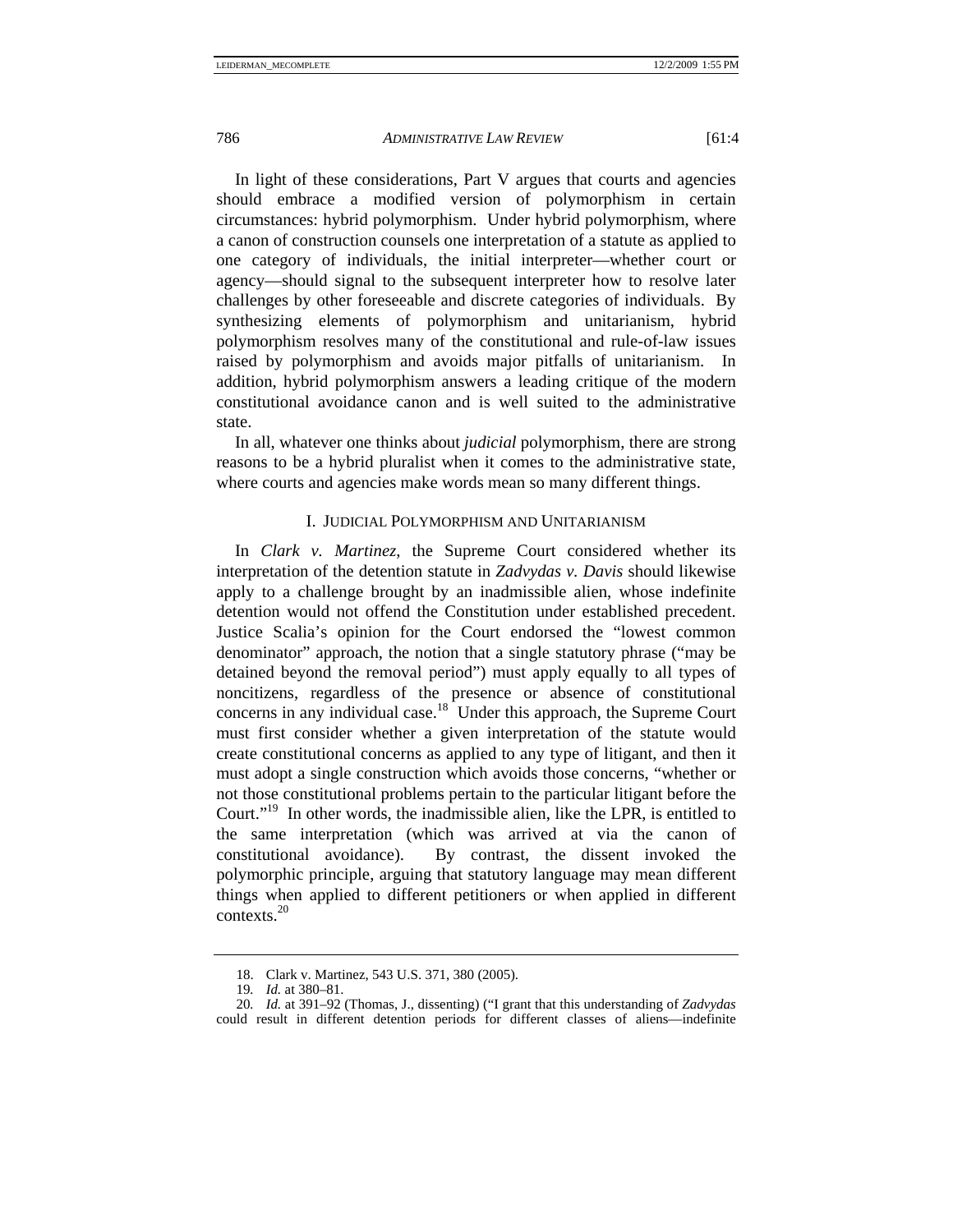This Part introduces polymorphism and the strong unitary principle in the judicial context. Part I.A summarizes Professor Siegel's concepts of the polymorphic and strong unitary principles.<sup>21</sup> Part I.B borrows insights from Professor Lawson's concept of "proving the law" to justify the polymorphic principle on the theoretical plane.<sup>22</sup> Part I.C then outlines the two basic sequences in which the polymorphic impulse may arise: (1) where the *Zadvydas*-like petitioner (i.e., the petitioner who triggers the relevant canon of construction) first challenges a statute; and (2) where the *Clark*-like petitioner (i.e., the petitioner who does not trigger the relevant canon of construction) first challenges a statute.

# *A. Unitarianism and Polymorphism*

Professor Siegel explains the interpretive debate animating *Clark v. Martinez* in terms of two principles: the strong unitarianism of the majority and the polymorphism of the dissent.

*1. Strong Unitary Principle* 

Professor Siegel defines this principle as follows: "a single term in a single statutory provision . . . must always have a single meaning, and that any suggestion to the contrary is 'novel' and 'dangerous' and an affront to the separation of powers."23 Embracing this principle in *Clark*, Justice Scalia extended the *Zadvydas* Court's limiting construction of the statute<sup>24</sup> to inadmissible aliens as well, despite the absence of similar constitutional concerns in their case.<sup>25</sup>

This principle, Professor Siegel observes, saddles a court with a weighty burden when considering an initial challenge to a statute: it must consider not only the questions raised by the petitioner before it, but also all "necessary consequences of its choice," that is, the effect of its interpretation on parties not before the court.26 Thus, in the *Zadvydas* scenario, a court seized with the inadmissible alien's challenge must also inquire whether other types of noncitizens, such as LPRs, would present a different constitutional case. If so, that court must decide the case as if an

detention for some, limited detention for others.").

<sup>21</sup>*. See* Jonathan R. Siegel, *The Polymorphic Principle and the Judicial Role in Statutory Interpretation*, 84 TEX. L. REV. 339 (2005).

 <sup>22.</sup> Gary Lawson, *Proving the Law*, 86 NW. U. L. REV. 859 (1992).

 <sup>23.</sup> Siegel, *supra* note 21, at 346.

<sup>24</sup>*. See supra* note 6 and accompanying text (describing *Zadvydas*'s limiting construction).

<sup>25</sup>*. Clark*, 543 U.S. at 380–81 (majority opinion).

<sup>26</sup>*. See supra* text accompanying note 10.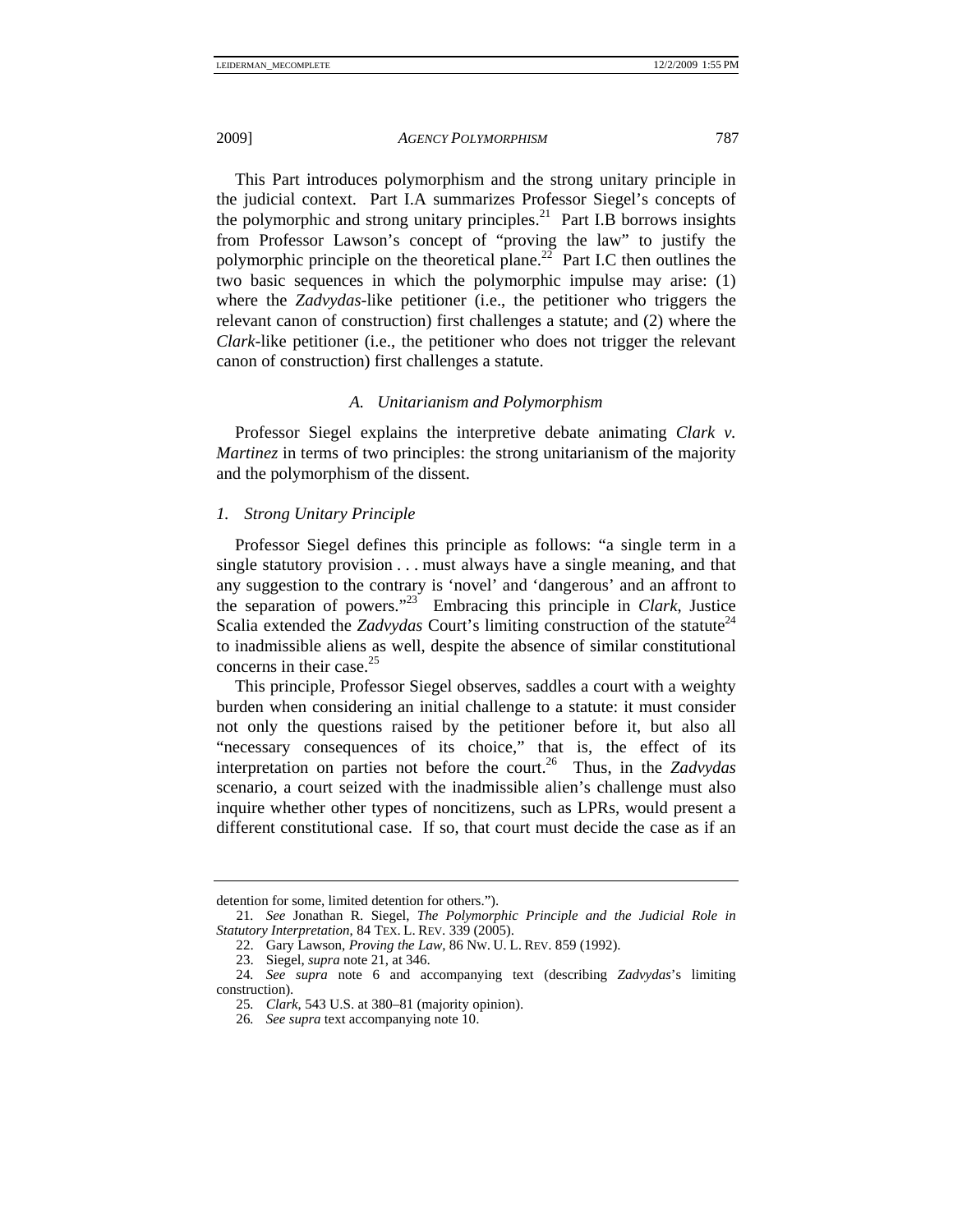LPR were currently before it.<sup>27</sup> This seemingly speculative approach prompted Justice Thomas to protest that the Court would be forced to "limit the application of statutes wholesale by searching for hypothetical unconstitutional applications of them . . . despite the absence of any facial constitutional problem."28 For Justice Thomas, such an approach fosters judicial creativity at the expense of Congress.<sup>29</sup>

It is therefore intriguing that Professor Siegel situates strong unitarianism squarely within Justice Scalia's campaign to rein in judges'<br>"interpretive proclivities."<sup>30</sup> Siegel notes that Justice Scalia has Siegel notes that Justice Scalia has consistently opposed the creativity and democratic unaccountability of the common law method of judging.<sup>31</sup> In its place, Justice Scalia advocates a statutory interpretation technique that he believes is consistent with a more limited judicial role: textualism.<sup>32</sup> In Professor Siegel's view, Justice Scalia embraced unitarianism in *Clark* because he distrusts unbounded judicial discretion:

The strong unitary principle naturally fits into Justice Scalia's campaign. If courts can sometimes give a single statutory phrase multiple meanings, they must choose when to do so. To Justice Scalia, this amounts to 'invent[ing] a statute rather than interpret[ing] one.' That is, he regards the polymorphic principle as 'dangerous' because it involves judicial choice.<sup>33</sup>

Indeed, Justice Scalia views polymorphism as not only methodologically unsound but also as implicating separation-of-powers concerns. Professor Siegel explains, Justice Scalia believes that "limiting judicial choice" is "a necessary aspect of the separation of powers . . . [and] the polymorphic principle represents . . . a violation of the limited judicial role

<sup>27</sup>*. See Clark*, 543 U.S. at 393 (Thomas, J., dissenting) ("Under [the majority's] reading, *Zadvydas* would have come out the same way even if it had involved inadmissible aliens, for the 'lowest common denominator' of the statute remains the same regardless of the identity of the alien before the Court. . . . This understanding of *Zadvydas* is implausible.").

<sup>28</sup>*. Id.* at 400.

<sup>29</sup>*. See id.* at 397 (arguing that the constitutional avoidance principle is adopted to permit statutes to have "effect to the full extent the Constitution allows" but the majority's approach fails to extend the statute "to its full constitutional bound" (citation and quotation marks omitted)); *cf.* Richard H. Fallon, Jr., *Making Sense of Overbreadth*, 100 YALE L.J. 853, 860–61 (1991) (suggesting this approach encourages adjudication of hypothetical disputes, rendering constitutional adjudication too abstract).

 <sup>30.</sup> Siegel, *supra* note 21, at 371.

<sup>31</sup>*. See id.* at 370 (citing Antonin Scalia, *Common-Law Courts in a Civil-Law System: The Role of United States Federal Courts in Interpreting the Constitution and Laws*, *in* A MATTER OF INTERPRETATION: FEDERAL COURTS AND THE LAW 3, 13–14 (Amy Gutmann ed., 1997)) (decrying judges' "Mr. Fix-it mentality").

<sup>32</sup>*. See id.* at 371 (describing Justice Scalia's skepticism toward use of legislative history and canons of construction).

<sup>33</sup>*. Id.* (quoting Clark v. Martinez, 543 U.S. 371, 378, 386 (2005)).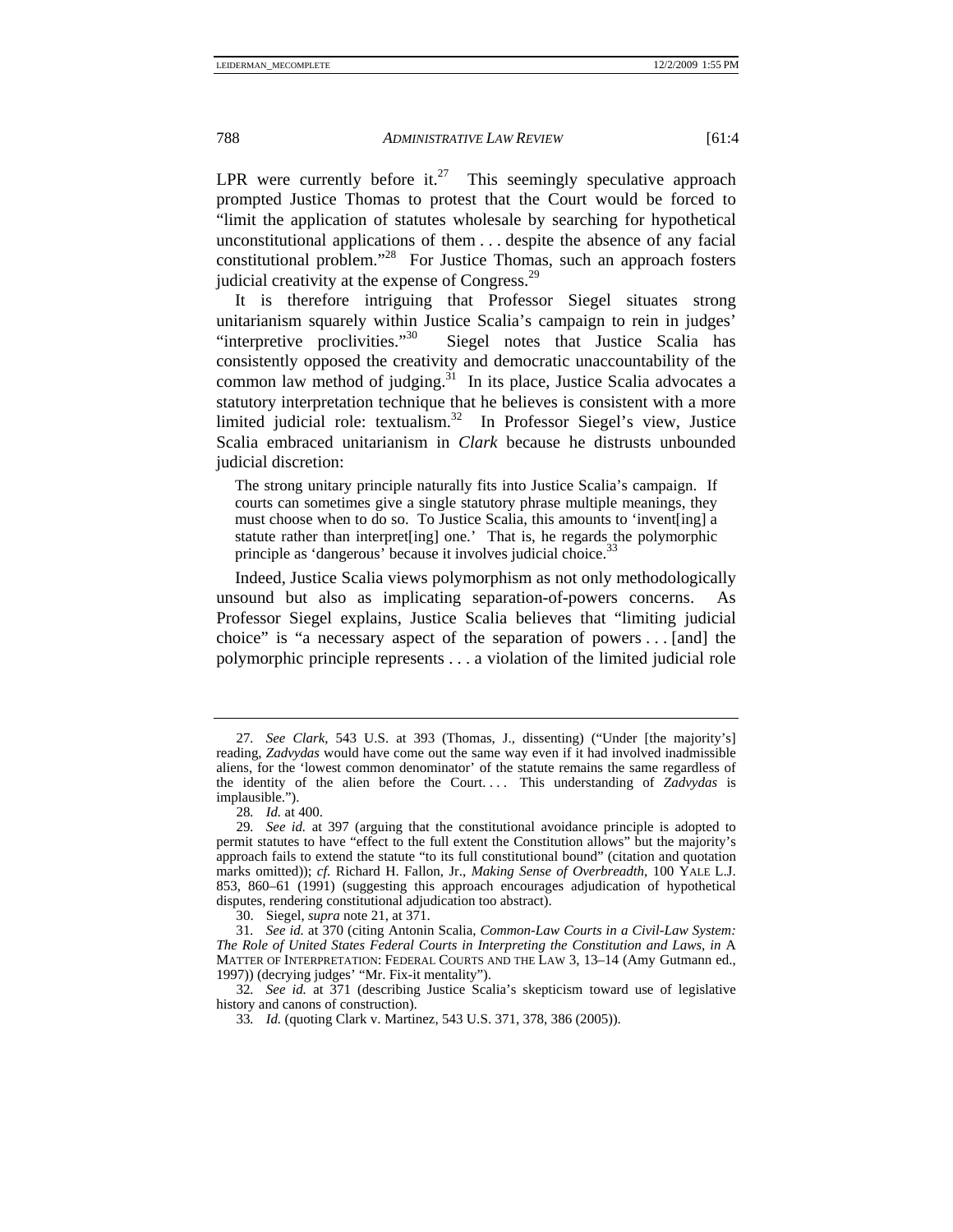in our system of government."<sup>34</sup> Of course, Justice Thomas's dissent accuses the *Clark* majority of *expanding* judicial discretion.<sup>35</sup> accuses the *Clark* majority of *expanding* judicial Nevertheless, in Siegel's view, Justice Scalia's broader methodological commitment best explains his categorical prohibition on polymorphism, that is, on judges giving "the same statutory text different meanings in different cases."36

Curiously, by relying on unitarianism Justice Scalia may have further "invented" (rather than interpreted) this statute. In *Zadvydas*, Justice Scalia agreed with the dissenters that the statute's plain language authorized the Attorney General to detain certain LPRs beyond the removal period.<sup>37</sup> In fact, he joined a dissent protesting that the *Zadvydas* majority "simply amends the statute"<sup>38</sup> by imposing the six-month time limit, a move that was wholly "invented by the Court."<sup>39</sup> Therefore, if Justice Scalia had embraced Justice Thomas's polymorphism in *Clark*, at the very least he could have cabined *Zadvydas*'s statutory "amend[ment]" by applying what he believed to be the statute's plain meaning to its full constitutional extent, i.e., to allow the indefinite detention of inadmissible aliens.<sup>40</sup> That Justice Scalia instead sided with the unitarians indicates that he prioritizes his

36*. Clark*, 543 U.S. at 386; *see also The Supreme Court*, *2004 Term—Leading Cases*, 119 HARV. L. REV. 28, 388 (2005) (praising Justice Scalia's understanding of the statute's single "detainment provision for three distinct categories of aliens" as a "commonsense maxim of indivisibility").

37*. See* Zadvydas v. Davis, 533 U.S. 678, 707–08 (2001) (Kennedy, J., dissenting) (criticizing the majority's rejection of a strict textual interpretation).

38*. Id.* at 707.

<sup>34</sup>*. Id.* at 370.

<sup>35</sup>*. Clark*, 543 U.S. at 393 (Thomas, J., dissenting). Recall that Justice Thomas's quarrel with strong unitarianism relies on his observation that "[a] litigant ordinarily cannot attack statutes as constitutionally invalid based on constitutional doubts concerning other litigants or factual circumstances." *Id.* at 396. Ironically, this position is more consonant with Justice Scalia's own views on overbreadth than is Justice Scalia's unitarianism. *See* Janklow v. Planned Parenthood, 517 U.S. 1582, 1584–85 (1996) (Scalia, J., dissenting from the denial of the petition for certiorari) (invoking the "long established principle of our jurisprudence" that "[t]he fact that a legislative Act might operate unconstitutionally under some conceivable set of circumstances is insufficient to render it wholly invalid . . . [except in] the limited context of the First Amendment" (quoting United States v. Salerno, 481 U.S. 739, 745 (1987)).

<sup>39</sup>*. Id.* at 708. *But see* Spector v. Norwegian Cruise Line Ltd., 545 U.S. 119, 140 (2005) (plurality opinion) (defending the outcome of *Zadvydas* as merely "one of textual interpretation"); *see also The Supreme Court, 2004 Term—Leading Cases*, *supra* note 36, at 391 (arguing that because Congress likely "prefers its statutes to have some effect rather than none," and because "[s]everance would likely have required the Court to exclude admitted aliens from the application of [the statute] entirely," the *Zadvydas* Court's use of avoidance rather than severance properly "kept admitted aliens within the purview of the statute, albeit with a reasonable time limit on their detention").

<sup>40</sup>*. See supra* note 29 (explaining how courts adopt certain interpretive presumptions such as constitutional avoidance to permit statutes to apply to their full constitutional extent).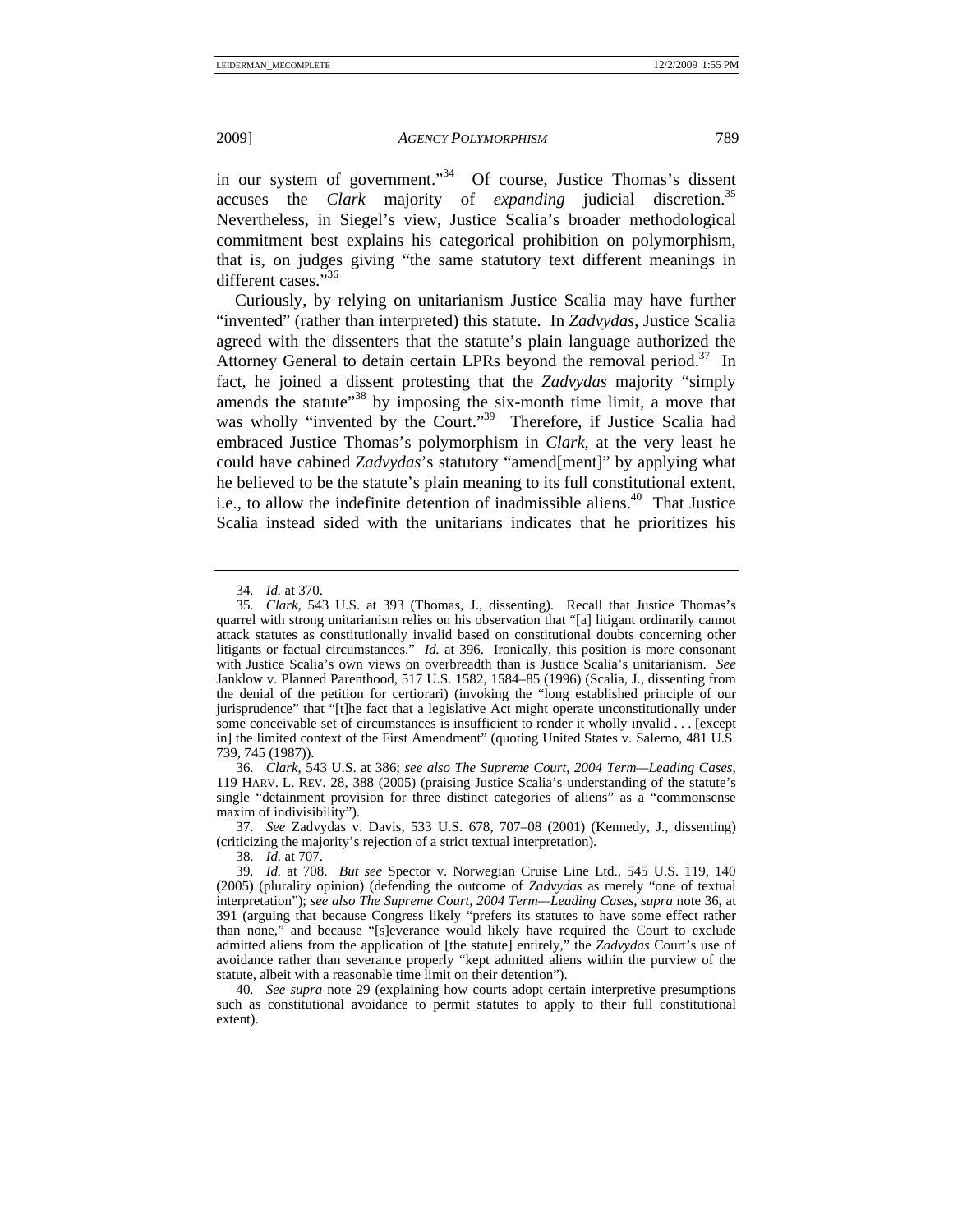interpretive commitments over substantive outcomes.<sup>41</sup>

Or so it would seem. Yet in the landmark decision of *Rasul v. Bush*<sup>42</sup> decided only six months before *Clark v. Martinez*—Justice Scalia came out the other way. In *Rasul*, noncitizens who were captured during hostilities in Afghanistan and were detained at the U.S. naval base in Guantánamo Bay, Cuba, filed habeas corpus petitions challenging the legality of their detention.<sup>43</sup> The district court relied on *Johnson v. Eisentrager*<sup>44</sup> to conclude that noncitizens detained abroad may not petition for a writ of habeas corpus.<sup>45</sup> The U.S. Court of Appeals for the District of Columbia Circuit affirmed.46 The Supreme Court reversed, holding that federal courts have jurisdiction under the federal habeas corpus statute to hear such challenges. $47$  In an opinion for the majority, Justice Stevens noted that the government had conceded that an American citizen held abroad could invoke federal habeas corpus jurisdiction under the same statute.<sup>48</sup> As the text of the statute "draws no distinction between Americans and aliens held in federal custody," Justice Stevens reasoned, "there is little reason to think that Congress intended the geographical coverage of the statute to vary depending on the detainee's citizenship."49 Therefore, noncitizens should be equally entitled to invoke habeas jurisdiction to challenge the legality of their extraterritorial detention.<sup>50</sup>

Justice Scalia disagreed. He argued that *Eisentrager* "made an exception" to its rule for U.S. citizens, and that neither party in *Rasul*  challenged this "atextual extension of the habeas statute to United States citizens held beyond the territorial jurisdictions of the United States courts."51 According to Justice Scalia, this "atextual" exception for citizens was either justified by constitutional avoidance or "(more honestly) a

<sup>41</sup>*. See* Siegel, *supra* note 21, at 378 ("Certainly one must credit [Justice Scalia] for sticking to his principles in cases such as [*Clark v*.] *Martinez*, where it seems clear that he personally disagreed with the result, which he had previously castigated in *Zadvydas*, yet voted for it all the same."). As described earlier, Justice Scalia may also have compromised his stance on overbreadth doctrine. *See supra* note 35.

 <sup>42. 542</sup> U.S. 466 (2004).

<sup>43</sup>*. Id.* at 470–72.

 <sup>44. 339</sup> U.S. 763 (1950).

 <sup>45.</sup> Rasul v. Bush, 215 F. Supp. 2d 55, 72–73 (D.D.C. 2002).

 <sup>46.</sup> Al Odah v. United States, 321 F.3d 1134 (D.C. Cir. 2003), *aff'g Rasul*, 215 F. Supp. 2d 55 (D.D.C. 2002).

<sup>47</sup>*. See Rasul*, 542 U.S. at 484 (referring to 28 U.S.C. § 2241(a), (c)(3) (2000)).

<sup>48</sup>*. Id.* at 481 (citing Transcript of Oral Argument at 27).

<sup>49</sup>*. Id.*

<sup>50</sup>*. Id.* Justice Stevens observed that "Justice Scalia appears to agree that . . . the plain text of the statute . . . [does not] provide[] a basis for treating American citizens differently from aliens." *Id.* at 481 n.10.

<sup>51</sup>*. Id.* at 497 (Scalia, J., dissenting).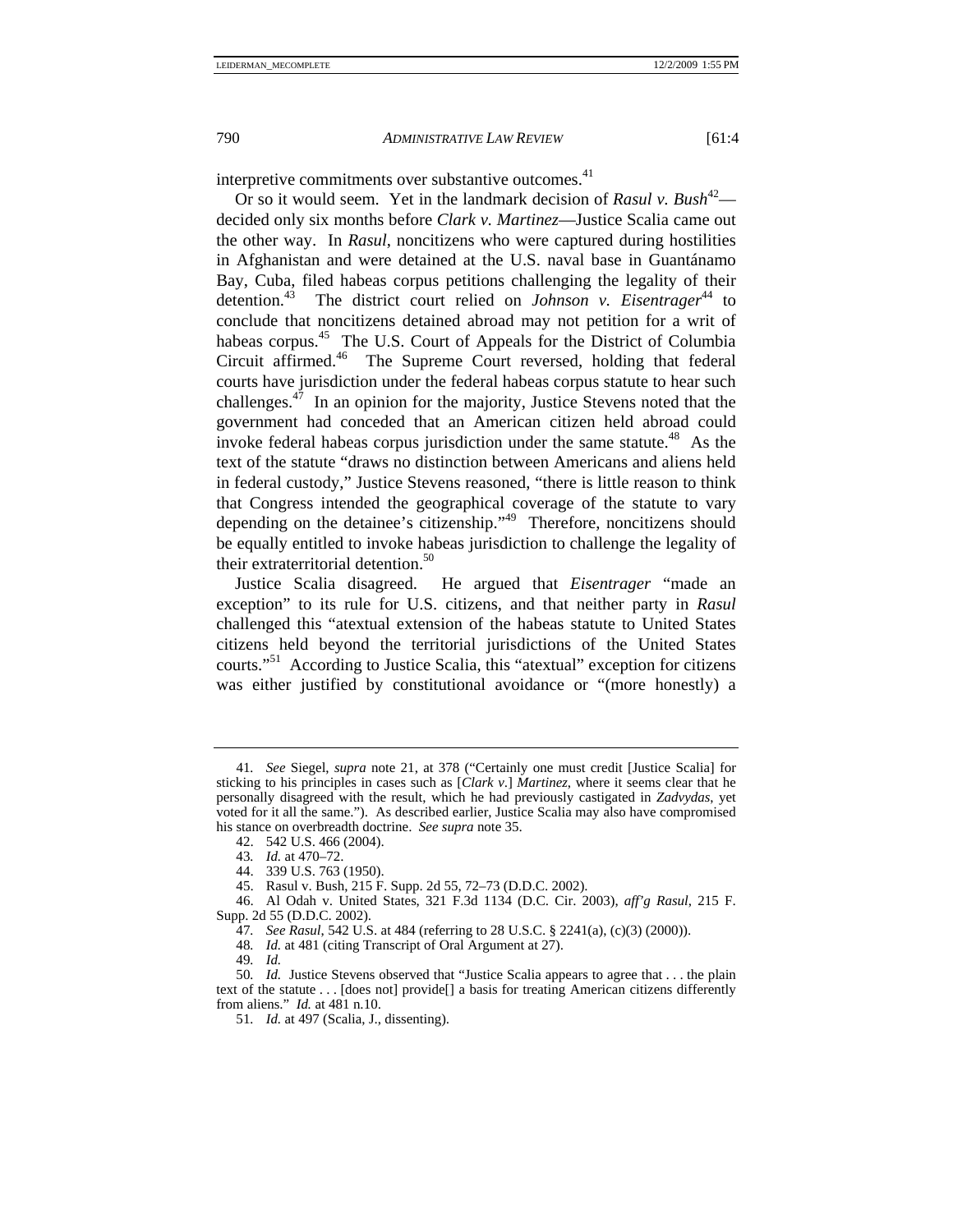determination of [a citizen's] constitutional right to habeas."<sup>52</sup> However, he maintained, "the possibility of one atextual exception thought to be required by the Constitution is no justification for abandoning the clear application of the text to a situation in which it raises no constitutional  $d$ oubt." $^{53}$ 

This statement flatly contradicts the unitarianism Justice Scalia espoused in *Clark v. Martinez*. In fact, it succinctly restates the polymorphic principle. In Justice Scalia's own words, when there are two fairly possible constructions of a statute, a unitarian must "consider the necessary consequences of its choice. If one of them would raise a multitude of constitutional problems, the other should prevail—whether or not those constitutional problems pertain to the particular litigant before the Court."<sup>54</sup> Had Justice Scalia relied on the strong unitary principle in *Rasul*, he would have concluded that the undifferentiated language of the habeas corpus statute applies consistently to citizens and noncitizens alike. If an "atextual" exception is required by the Constitution for citizens detained abroad, that same reading must always govern; otherwise the statute's meaning would vary "depending on the presence or absence of constitutional concerns in each ... case."<sup>55</sup> But instead, the leading unitarian on the Supreme Court sought to render the federal habeas corpus statute a feared "chameleon" law.

# *2. Polymorphism*

Contrary to Justice Scalia's claims, although consistent with his occasional practice, Professor Siegel maintains that courts often do adopt the polymorphic principle, that is, the view that "courts may, in appropriate cases, give a single [statutory] phrase multiple meanings"<sup>56</sup> in light of "special rule[s] of statutory interpretation" or for policy reasons. $57$ Professor Siegel observes that "the polymorphic principle commonly comes into play when some special reason motivates a court to interpret a statute a particular way in one of its applications, and the reason does not apply to other applications."<sup>58</sup> Such reasons include the need to avoid constitutional questions, the need to interpret statutes "in the shadow of constitutional principles," and the need to serve certain policy goals and the

<sup>52</sup>*. Id.*

<sup>53</sup>*. Id.*

 <sup>54.</sup> Clark v. Martinez, 543 U.S. 371, 380–81 (2005).

<sup>55</sup>*. Id.* at 382.

 <sup>56.</sup> Siegel, *supra* note 21, at 352.

<sup>57</sup>*. Id.* at 359.

<sup>58</sup>*. Id.* at 352.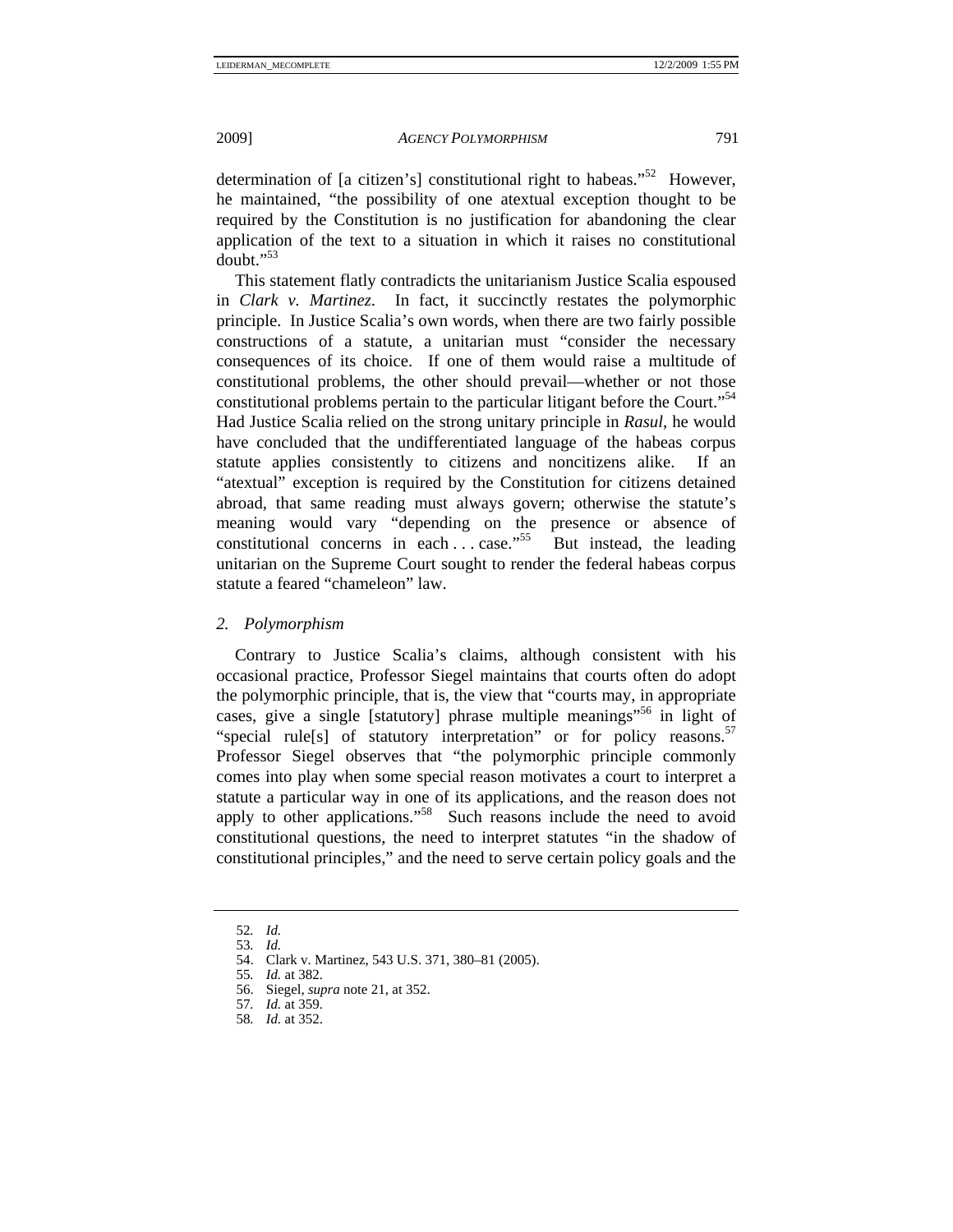dictates of stare decisis.<sup>59</sup> Sometimes courts engage in "express" polymorphism," in which courts expressly acknowledge that a statutory term's meaning varies depending on the circumstances. Other times, polymorphism is implied, such as when the inclination to engage in it may be inferred.<sup>60</sup> As discussed below, Professor Siegel lauds the polymorphic principle as consistent with the Constitution and the Judiciary's responsibility to engage in principled exercises of discretion.<sup>61</sup>

To be clear, polymorphism as described in this Article is limited to circumstances where a single instance of a statutory word or phrase is interpreted differently depending on its application. It does not refer to situations where a given word or phrase is repeated multiple times in a statute and the court ascribes different meanings to each (or some) iterations of the word. For example, the single statutory phrase "may be detained beyond the removal period" was at issue in *Zadvydas* and *Clark*. 62 If the Court had employed polymorphism, it would have determined that this single phrase was temporally unbounded as applied to inadmissible aliens, but bounded as applied to admitted aliens. $63$  By contrast, if Congress passed a law providing that "any person may recover damages for defamation by any person without a showing of actual malice," the Court might read into the first reference to "any person" an exclusion of public figures seeking damages for acts relating to their official conduct in light of the actual malice rule of *New York Times Co. v. Sullivan*. 64 In this situation, the first "any person" would exclude such public figures, but the second "any person" would include them.<sup>65</sup> This example is not an instance of polymorphism because it does not purport to give a single statutory phrase multiple meanings. Rather, it implicates the "parallelism" canon of statutory interpretation, which holds that "there is a presumption that a given term is used to mean the same thing throughout a statute ... [particularly] when a term is repeated within a given sentence."<sup>66</sup>

<sup>59</sup>*. Id.* at 352–53. Professor Siegel discusses certain canons of construction, including constitutional avoidance, the rule of lenity, and other clear statement rules. *Id.* at 345–62.

<sup>60</sup>*. Id.* at 353.

<sup>61</sup>*. See infra* Part II.B.

 <sup>62. 8</sup> U.S.C. § 1231(a)(6) (2006).

<sup>63</sup>*. See* Clark v. Martinez, 543 U.S. 371, 380 (2005) (stating that absence of constitutional concerns in one case "cannot justify giving *the same detention provision* a different meaning when [unadmitted] aliens are involved") (emphasis added).

<sup>64</sup>*. See* 376 U.S. 254, 279–80 (1964) (establishing actual malice standard for libel action brought by public official against critics of official's conduct in office).

 <sup>65.</sup> Of course, such suits against public officials would be subject to the defense of qualified immunity. *See* Harlow v. Fitzgerald, 457 U.S. 800, 818 (1982).

 <sup>66.</sup> Brown v. Gardner, 513 U.S. 115, 118 (1994). It appears that Professor Richard Pierce erroneously conflates polymorphism with the parallelism canon. *See* Richard J.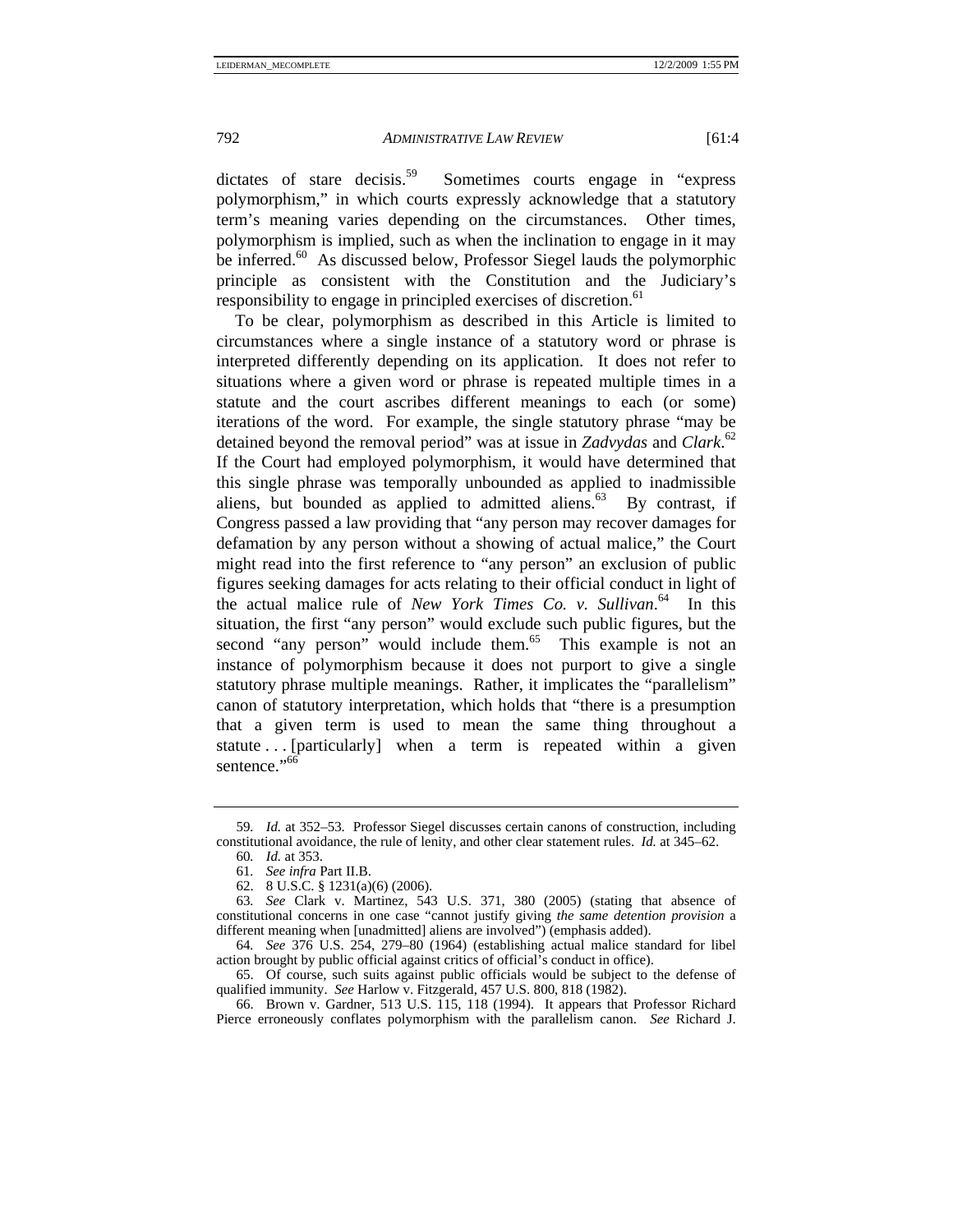# *B. Theorizing Polymorphism*

Missing from the debate animating *Zadvydas* and *Clark* was a systematic attempt to justify the dueling interpretive philosophies on the level of theory. Amid the colorful accusations of an "end run around black-letter constitutional doctrine"67 and statutory "chameleon[s],"68 no Justice provided a satisfactory account of whether, and when, courts may give a single phrase multiple meanings.

Professor Lawson's concept of "proving the law" fills this analytic void. Professor Lawson's insight is that our legal system implicitly operates on the "best-available-alternative standard" as its quantum of proof for legal matters.<sup>69</sup> That is, "a legal interpretation is correct"—in some ill-defined objective sense—"if it is better than its available alternatives."<sup>70</sup> This means that "a litigant has a right to a decision in her favor if the principles that can be adduced in support of her claim are the tiniest bit more powerful than the principles against it."<sup>71</sup> As Professor Lawson points out, this does not always require a high threshold. In fact, when there are more than two possible interpretations—"which in the law is to say almost always"—the best interpretation may command a mere plurality.<sup>72</sup>

Because a given interpretation will often carry the day when it is only marginally more persuasive than an alternative interpretation, a minor difference in a petitioner's characteristics or circumstances may tip the balance in favor of another interpretation. For example, if the application of a statute to one person raises no constitutional concerns, one interpretation, *A*, might have a 55% chance of being "correct," while another interpretation, *B*, might have a 45% chance. So *A* wins. But if the application of the statute to another person raises, for example, constitutional concerns, interpretation *A* begins to look problematic and *B*'s likelihood of correctness rises by 10%. Now *B* has a 55% likelihood of being correct, and so *B* wins.

In this way, a change in a petitioner's characteristics or circumstances

Pierce, Jr., *Democratizing the Administrative State*, 48 WM. & MARY L. REV. 559, 598–99 n.232 (2006) (arguing that Siegel's position on polymorphism applies "with particular force to a situation in which a politically accountable agency gives different meanings to the same word when that word is used in two quite different contexts in the same statute").

<sup>67</sup>*. Clark*, 543 U.S. at 396 (Thomas, J., dissenting).

<sup>68</sup>*. Id.* at 382 (majority opinion).

 <sup>69.</sup> Lawson, *supra* note 22, at 890.

<sup>70</sup>*. Id.*

<sup>71</sup>*. Id.* at 890 n.114 (quoting Ken Kress, *Legal Indeterminacy*, 77 CAL. L. REV. 283, 335 (1989)).

<sup>72</sup>*. Id.* at 892 (positing a situation in which there are five plausible interpretations of a statute and noting that an interpretation that is 21% likely to be correct will win even though the four others are each 19.75% likely to be correct—and therefore the "net" likelihood of an incorrect outcome is 79%).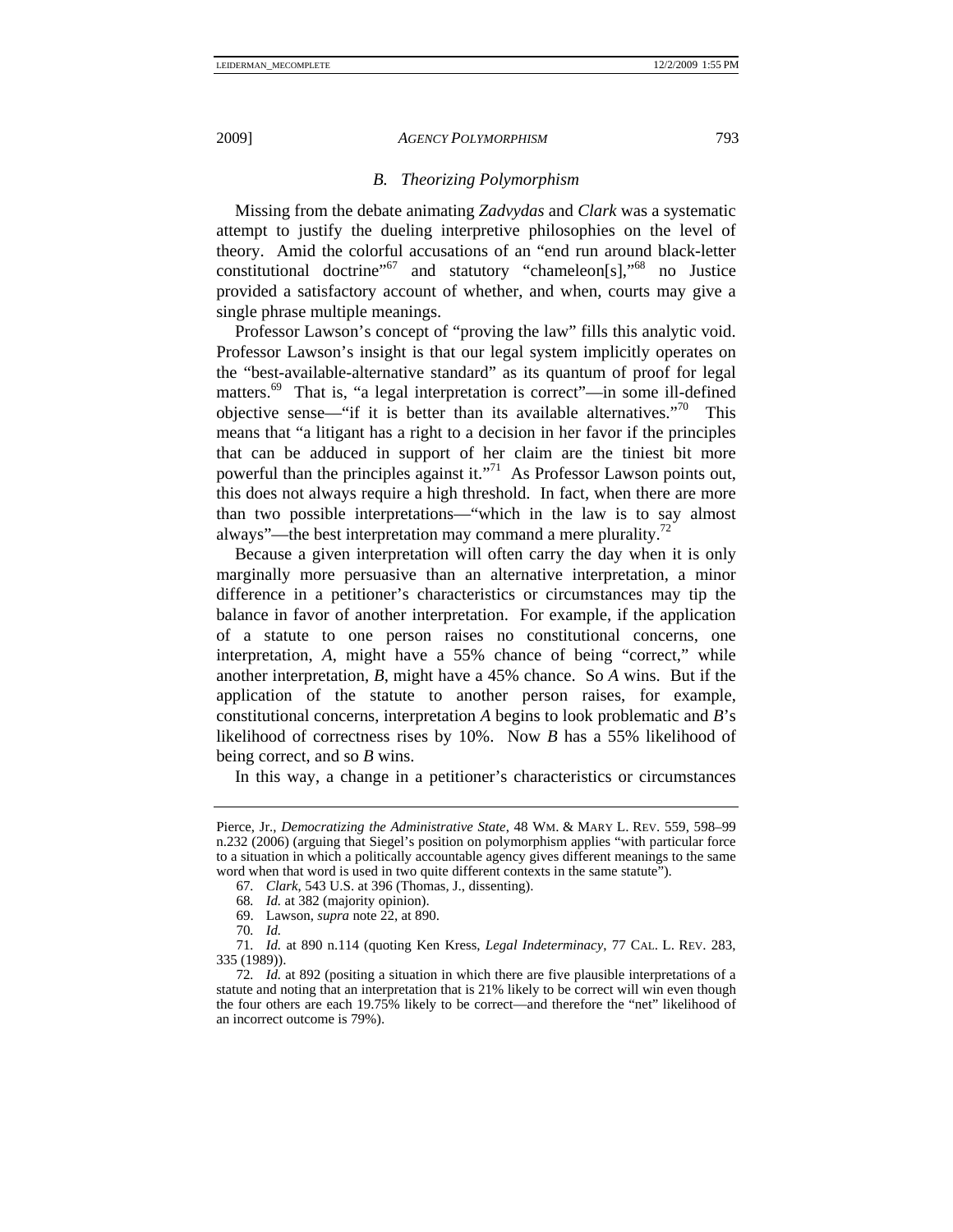may dictate which interpretation satisfies our legal system's "bestavailable-alternative" quantum of proof for legal matters. While this low threshold raises important normative questions, $73$  taken as a given this insight justifies the polymorphic principle on the level of theory.

#### *C. What If* Clark *Preceded* Zadvydas*?*

It was almost certainly happenstance that the Supreme Court decided *Zadvydas* before *Clark*. Where would unitarianism and polymorphism have led the Justices in the reverse sequence? As one author has pointed out, "it is difficult to imagine the Court in [*Clark v.*] *Martinez* reaching the same conclusion and using the same means to reach that conclusion."<sup>74</sup> This reflects a basic intuition that the Supreme Court would probably have withheld from Clark, an inadmissible alien, an interpretation informed by concerns over absent LPRs, such as Zadvydas.

But reaching that outcome requires a particular interpretive approach. If the *Clark*-like petitioner came first, the strong unitarian would say that because the indefinite detention of an (absent) LPR would raise constitutional concerns,<sup>75</sup> the single interpretation that best avoids "a multitude of constitutional problems"76 in the future is an interpretation with a temporal limitation. And because a single statute cannot mean two things, that interpretation must also apply now to Clark, the inadmissible alien. Therefore, contrary to the expected outcome, the Court would accept the inadmissible alien's claim and impose a temporal limitation on his detention.

By contrast, a judge guided by polymorphism would anticipate the constitutional concerns presented by the absent LPR's case and engage in constitutional avoidance polymorphism. That is, the judge would recognize that under current doctrine, such constitutional concerns are

<sup>73</sup>*. See id.* at 894 (asking whether there are "good reasons to permit armed government agents to order *A* to hand over property to *B* when *B* has shown merely that her view of the law is the best available alternative"); *id.* at 902 ("If one applies a best-available-alternative standard, highly ambiguous statutes that give rise to multiple interpretations are nonetheless given effect, often retroactively against parties who may have had no reliable way of predicting the finally effective interpretation.").

 <sup>74.</sup> Phillip J. Riblett, Note, *Avoiding the Avoidance Canon: Subconstitutional Facial Challenge in* Clark v. Martinez, 19 GEO. IMMIGR. L.J. 409, 423 (2005).

 <sup>75.</sup> In this respect, the approach requires the court to confront constitutional issues before they are ripe. *See The Supreme Court, 2004 Term—Leading Cases*, *supra* note 36, at 394–95 ("If *Martinez* had arisen before *Zadvydas*, for example, the rule would have demanded that the Court consider the difficult question of an admitted alien's due process rights, even if the government had independently decided not to detain admitted aliens indefinitely.").

 <sup>76.</sup> Clark v. Martinez, 543 U.S. 371, 380–81 (2005).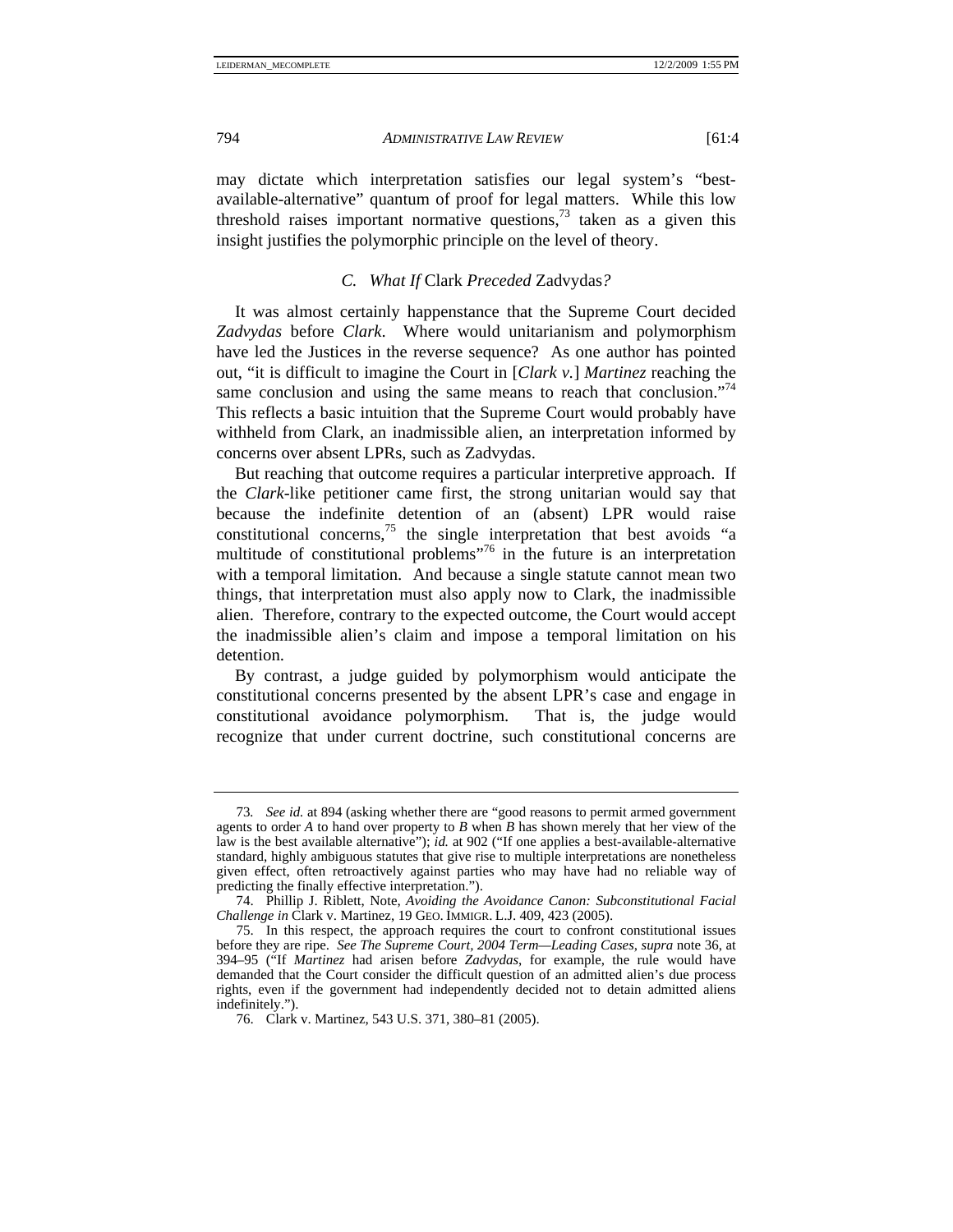absent in Clark's case, $^{77}$  and therefore, the judge would rule that the statutory phrase "may be detained beyond the removal period" requires no temporal limitation as applied to Clark. The judge would then interpret the same statutory phrase to permit the indefinite detention of inadmissible aliens but to prohibit the indefinite detention of  $LPRs.<sup>78</sup>$ 

# II. THE UBIQUITY AND LEGITIMACY OF JUDICIAL POLYMORPHISM

Some Justices have embraced polymorphism. But how common is polymorphism throughout the federal Judiciary? Part II.A agrees with Professor Siegel that, influenced by canons of construction, courts often do interpret statutes polymorphically.79 Part II.B evaluates Professor Siegel's argument that courts should use polymorphism because, contrary to the view of Justice Scalia and other textualists, the Framers intended judges to exercise interpretive discretion, and because courts are "faithful agents"<sup>80</sup> of Congress when they refuse to "slavishly follow[] the text of [Congress's] written instructions."<sup>81</sup> Part II.B also contends that polymorphism upholds prudential standing requirements and prevents litigation sequence from becoming outcome determinative. However, as Part II.C explains, polymorphism raises serious constitutional and rule-of-law concerns.

# *A. Forms of Judicial Polymorphism*

Professor Siegel contends that there is nothing "novel" about interpreting a single phrase in a statute as having multiple meanings, as

 <sup>77.</sup> The *Clark* dissent argued that this is precisely what the *Zadvydas* majority did when it said that inadmissible aliens "'would present a very different question'": it "explicitly reserved the question whether its statutory holding as to *admitted* aliens applied equally to *inadmissible* aliens." *Clark*, 543 U.S. at 388–89 (Thomas, J., dissenting) (quoting Zadvydas v. Davis, 533 U.S. 678, 682 (2001)).

 <sup>78.</sup> Perhaps there was a third option: "If . . . the Court had read the provision as authorizing such indefinite detention [of inadmissible aliens] and severed its application in regard to admitted aliens, it might have remained open for the Court in *Clark* to uphold the availability of indefinite detention in regard to inadmissible aliens." Gillian E. Metzger, *Facial Challenges and Federalism*, 105 COLUM. L. REV. 873, 886 n.53 (2005). However, as Professor Metzger notes, "the Court would first have had to hold that this aspect of the provision's application to admitted aliens was severable," *id.*, a difficult prospect given the statute's failure to differentiate between categories of noncitizens. *See infra* notes 187–88 and accompanying text (describing undifferentiated statutory text).

<sup>79</sup>*. See* Siegel, *supra* note 21, at 341 (arguing that the Supreme Court often "applie[s] the contrary principle that a single term or phrase in a single statutory provision may have multiple meanings" in light of "special rule[s] of statutory interpretation" or as "a pure policy matter").

<sup>80</sup>*. See* John F. Manning, *Textualism and the Equity of the Statute*, 101 COLUM. L. REV. 1, 5 (2001) (stating that it is "widely assumed" that the Constitution requires federal judges to be "faithful agents" of Congress).

 <sup>81.</sup> Siegel, *supra* note 21, at 372–77.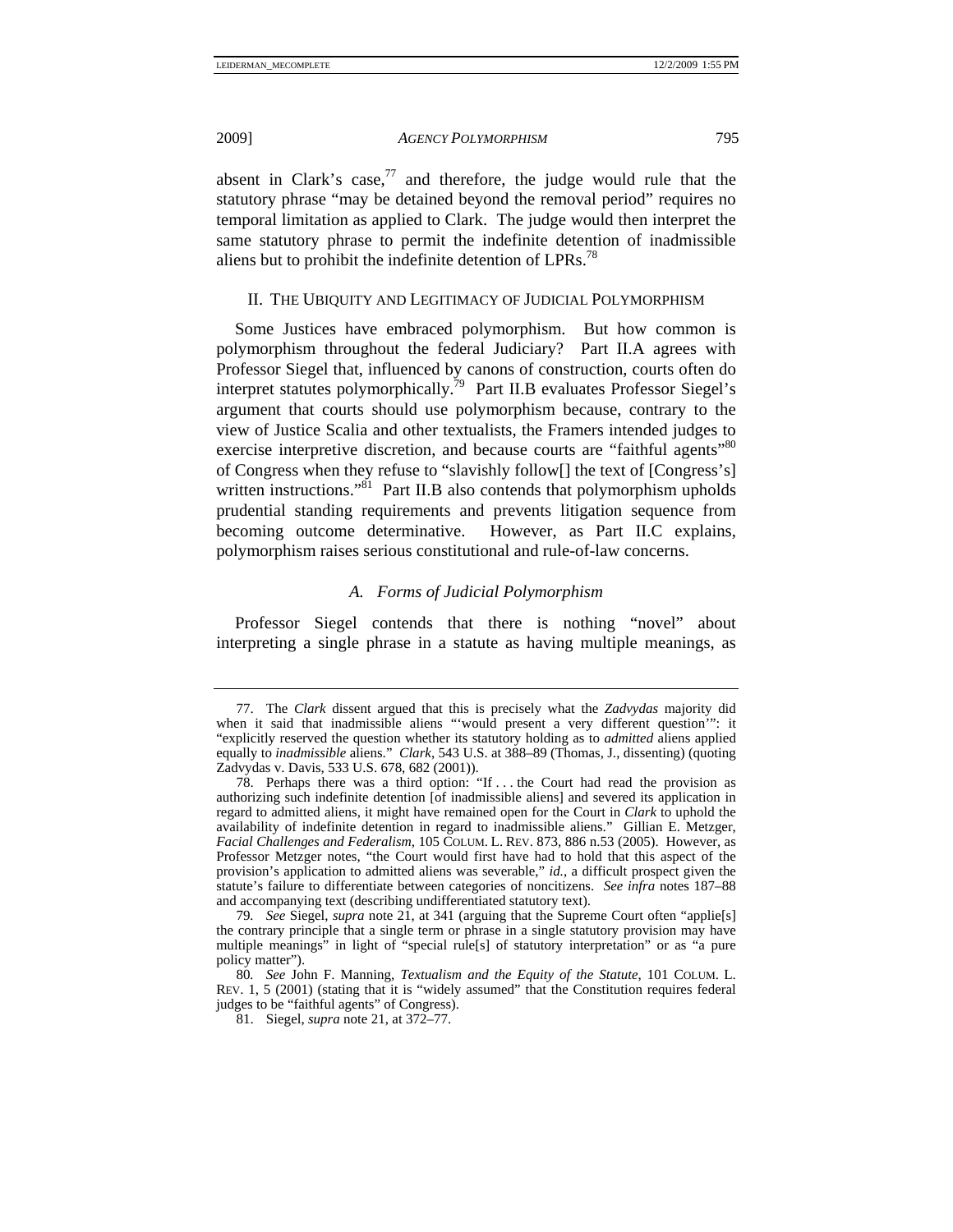Justice Scalia claims. $82$  In fact, Siegel argues, courts have embraced this principle in a veritable "parade of polymorphisms."<sup>83</sup>

# *1. Constitutional Avoidance Polymorphism*

This type of polymorphism is triggered when one application of a statute raises constitutional concerns but others do not. $84$  For example, the Supreme Court has held that challenges to Medicare regulations may or may not be "claim[s] arising under" the Medicare statute within the meaning of the statute's judicial review preclusion provision.<sup>85</sup> In *Bowen v. Michigan Academy of Family Physicians*, the Supreme Court held that if the claim is the petitioner's only opportunity to challenge the validity of a regulation, the claim does not "aris[e] under" the statute because precluding these challenges would raise serious constitutional concerns.<sup>86</sup> But in a subsequent decision, *Shalala v. Illinois Council on Long Term Care, Inc.*, the Court held that if a claimant had the opportunity to seek review within Medicare's designated procedures, the claim does "aris[e] under" the statute and is therefore precluded from judicial review.<sup>87</sup>

This sequence mirrors the progression from *Zadvydas* to *Clark*. In both situations, the Court first considered the constitutionally problematic application of the statute and interpreted it so as to avoid those concerns. However, in *Illinois Council on Long Term Care*, the Court interpreted the same statutory language differently as applied to the claimant who had already had the opportunity to seek review elsewhere.<sup>88</sup> By contrast, the *Clark* Court extended its initial reading into a context where constitutional

*Id.* at 390–91.

84*. Id.* at 354–55.

<sup>82</sup>*. Id.* at 341 (quoting *Clark*, 543 U.S. at 382 (majority opinion), 391 (Thomas, J., dissenting)).

<sup>83</sup>*. Id.* at 354. Siegel claims that

the [polymorphic] principle seems most appropriate when some special rule of statutory interpretation, which deflects courts from the most natural interpretation of statutory text, applies to one application of a statutory phrase but not to others. Thus, it . . . commonly [appears] in cases involving constitutional avoidance or other, special, subconstitutional rules of interpretation.

<sup>85</sup>*. Id.* at 357–58 (quoting 42 U.S.C. § 405(h) (2000) ("[N]o action against the United States . . . shall be brought under section 1331 or 1346 of Title 28 to recover on any claim arising under this subchapter.")).

<sup>86</sup>*. See id.* (discussing Bowen v. Michigan Acad. of Family Physicians, 476 U.S. 667 (1986)).

<sup>87</sup>*. See id.* (discussing Shalala v. Illinois Council on Long Term Care, Inc., 529 U.S. 1  $(2000)$ ).

 <sup>88.</sup> In other words, "The Court chose to limit the application of the constitutional avoidance principle to cases in which the constitutional concern actually exists, even though doing so required treating the phrase 'claim arising under this subchapter' as a polymorphic operator." *Id*. at 358.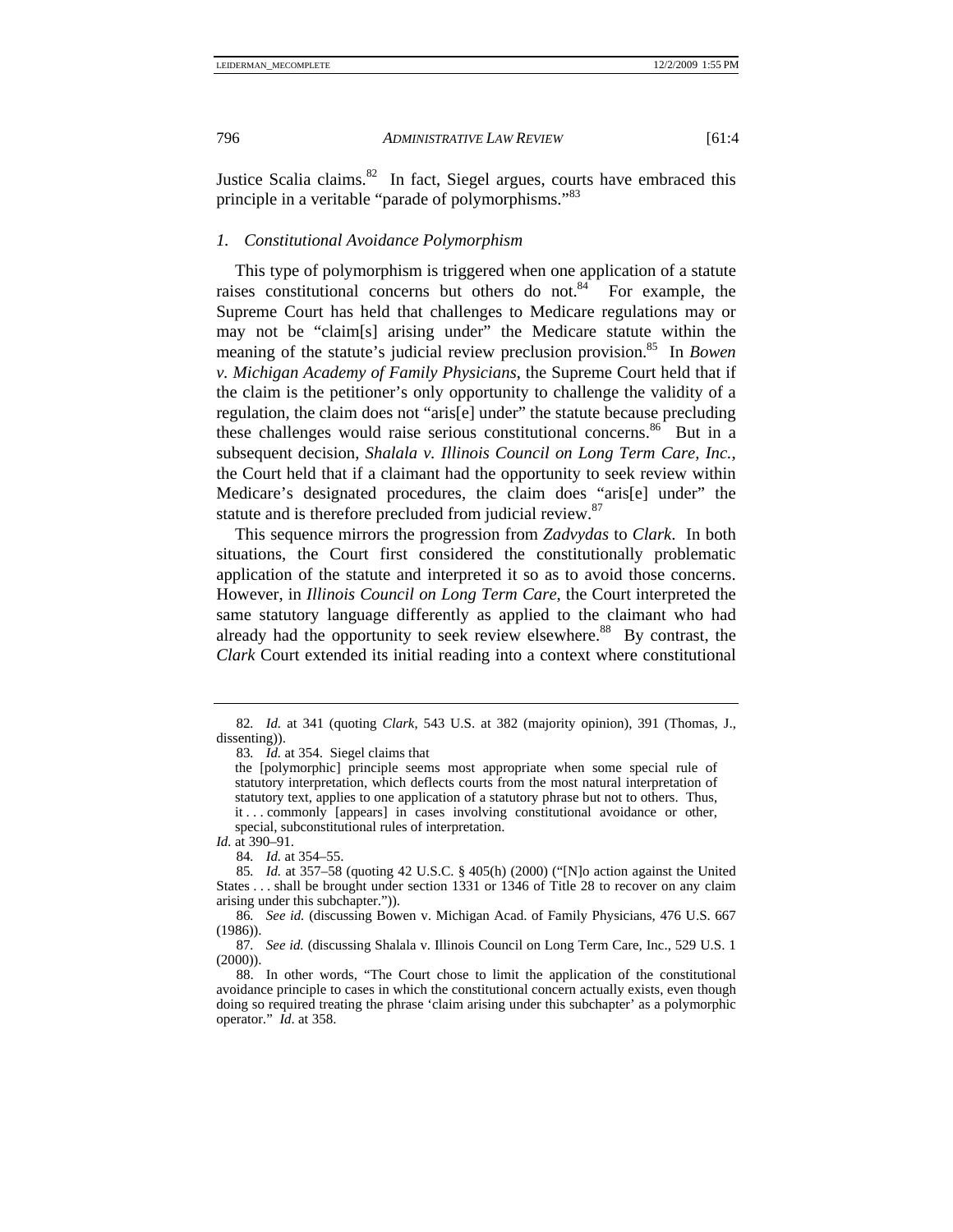concerns were absent.

# *2. Subconstitutional Polymorphism*

Another opportunity for polymorphism arises when an application of a statute "treads in an area where constitutional concerns have given rise to a special rule of statutory interpretation," even though the statute is actually constitutional under any possible interpretation.<sup>89</sup> The paradigmatic constitutional under any possible interpretation.<sup>89</sup> examples are "clear statement" rules. For example,

In light of the subconstitutional principle that Congress must act clearly when it desires to "alter the usual constitutional balance between the States and the Federal Government," . . . a state official acting in an official capacity is not a "person" [under 42 U.S.C.] § 1983 when sued for damages. . . . [but is a] "person" when sued for injunctive relief.<sup>90</sup>

Additional clear statement rules include (1) the requirement of a clear statement before judicial review of agency action or habeas corpus jurisdiction is foreclosed,  $91$  (2) the requirement of a clear statement before statutes are interpreted as conflicting with international law,  $^{92}$  (3) the criminal rule of lenity,  $93$  and (4) the immigration rule of lenity. <sup>94</sup> As courts increasingly rely on such canons of construction, the urge to employ subconstitutional polymorphism grows.

# *3. Policy Polymorphism*

Courts sometimes engage in polymorphism without invoking any canon of construction, such as when they "construe statutory text in different ways as is necessary under different circumstances to achieve desirable results."<sup>95</sup> Presumably, this exemplifies the sort of judicial creativity against which Justice Scalia rails.<sup>96</sup> However, as discussed in Part IV.A, such policy polymorphism is defensible in the administrative context because agencies are expected to make policy via adjudication.

<sup>89</sup>*. Id.* at 359.

<sup>90</sup>*. Id.* at 361–62 (quoting Will v. Michigan Dep't of State Police, 491 U.S. 58, 65, 71 n.10 (1989)).

<sup>91</sup>*. See* INS v. St. Cyr, 533 U.S. 289, 298 (2001) ("For the INS to prevail it must overcome both the strong presumption in favor of judicial review of administrative action and the longstanding rule requiring a clear statement of congressional intent to repeal habeas jurisdiction." (footnote omitted)).

<sup>92</sup>*. See* Murray v. Schooner Charming Betsy, 6 U.S. (2 Cranch) 64 (1804).

<sup>93</sup>*. See* Siegel, *supra* note 21, at 345–46 (discussing rule of lenity as it relates to polymorphism).

<sup>94</sup>*. See generally* Brian G. Slocum, *The Immigration Rule of Lenity and* Chevron *Deference*, 17 GEO. IMMIGR. L.J. 515 (2003) (discussing the interaction of the immigration rule of lenity and the *Chevron* rule of deference).

<sup>95</sup>*. See* Siegel, *supra* note 21, at 362.

<sup>96</sup>*. See supra* text accompanying note 33.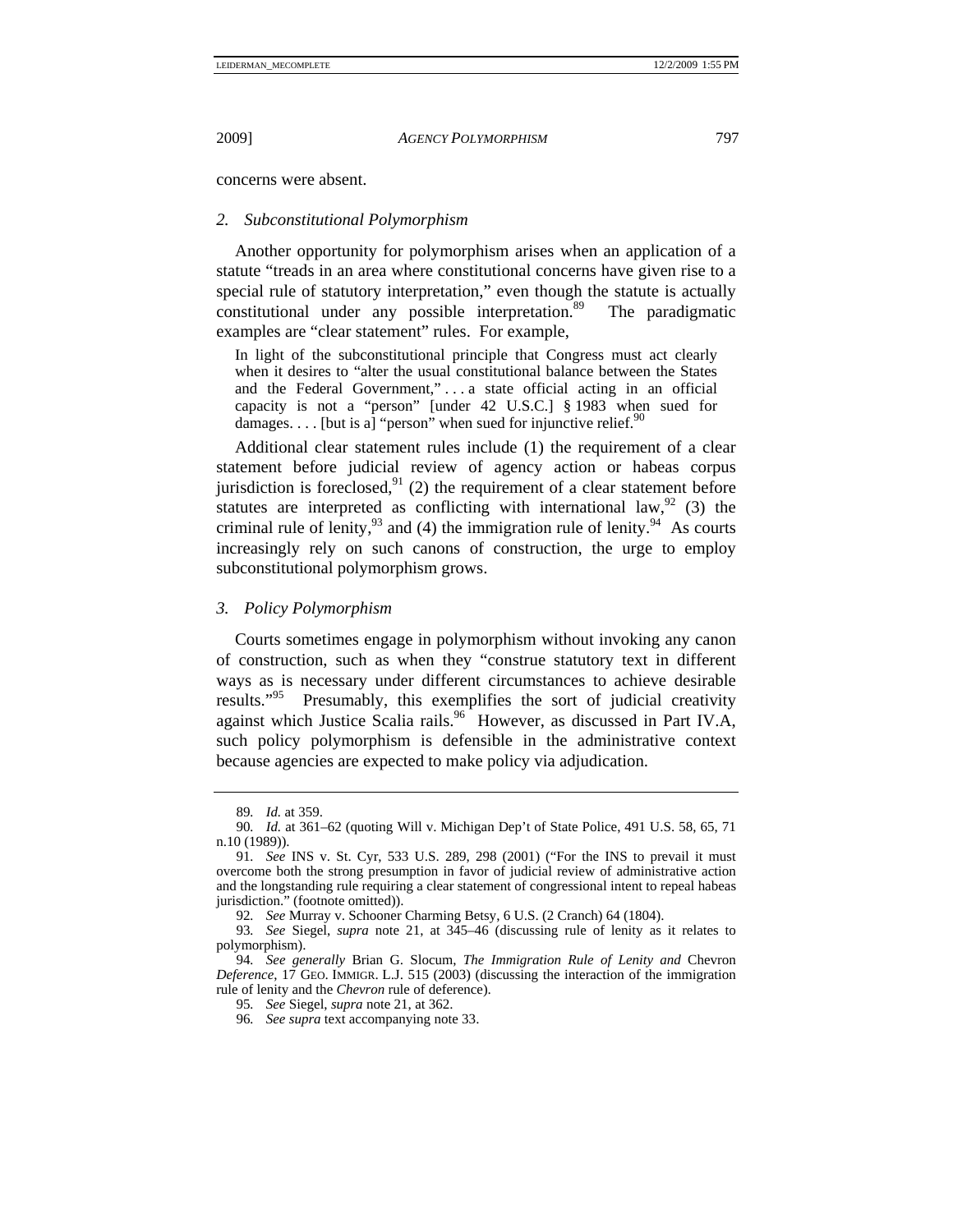#### *4. Stare Decisis Polymorphism*

Sometimes courts "avoid having a prior error control a statute's further applications [by c]onfining the effect of prior errors . . . through application of the polymorphic principle."97 As discussed in Part IV.B, this form of polymorphism is indefensible in the administrative context because agencies are permitted, even expected, to change policies over time, obviating the need for such interpretive techniques.

# *B. Is Judicial Polymorphism Legitimate?*

#### *1. Faithful Agents*

Professor Siegel argues that the polymorphic principle is anything but "dangerous," as Justice Scalia would have it.<sup>98</sup> In fact, he suggests, the Framers intended judges to exercise this type of interpretive discretion, and courts are even more "faithful agents"<sup>99</sup> of Congress when they judiciously adopt polymorphism.

To Justice Scalia's claim that courts should interpret statutes as faithful agents of Congress and refrain from policymaking, Professor Siegel responds that Article III's vesting of the "judicial Power" means that "the Framers and ratifiers would have understood that they were entrusting the courts with some degree of discretion."100 Thus, Justice Scalia's position "rel[ies] on a textually and historically inappropriate understanding of the Constitution."101 Moreover, Professor Siegel reminds us that "[t]he polymorphic principle does not involve departure from statutory text, but only giving statutory text meanings that it can bear."102 Here Siegel may be on thinner ground, as the decision in *Zadvydas* reveals: it is difficult to disagree with Justice Kennedy's observation that the *Zadvydas* majority's interpretation—which imposed a temporal limitation—"bears no relation to the text" and was simply "invented by the Court."<sup>103</sup> Nevertheless, as discussed below, if a faithful *judicial* agent may choose between multiple interpretations that "lie[] within the ordinary realm of construction," *a fortiori* agencies may do so, given their acknowledged authority to choose

<sup>97</sup>*. See* Siegel, *supra* note 21, at 364.

<sup>98</sup>*. Id.* at 341.

<sup>99</sup>*. See* Manning, *supra* note 80, at 5 (discussing arguments that the Constitution requires federal judges to be "faithful agents" of Congress).

 <sup>100.</sup> Siegel, *supra* note 21, at 373 (citing William N. Eskridge, Jr., *All About Words: Early Understandings of the "Judicial Power" in Statutory Interpretation, 1776–1806*, 101 COLUM. L. REV. 990 (2001)).

<sup>101</sup>*. Id.* at 374.

<sup>102</sup>*. Id.* at 376.

 <sup>103.</sup> Zadvydas v. Davis, 533 U.S. 678, 707–08 (2001) (Kennedy, J., dissenting).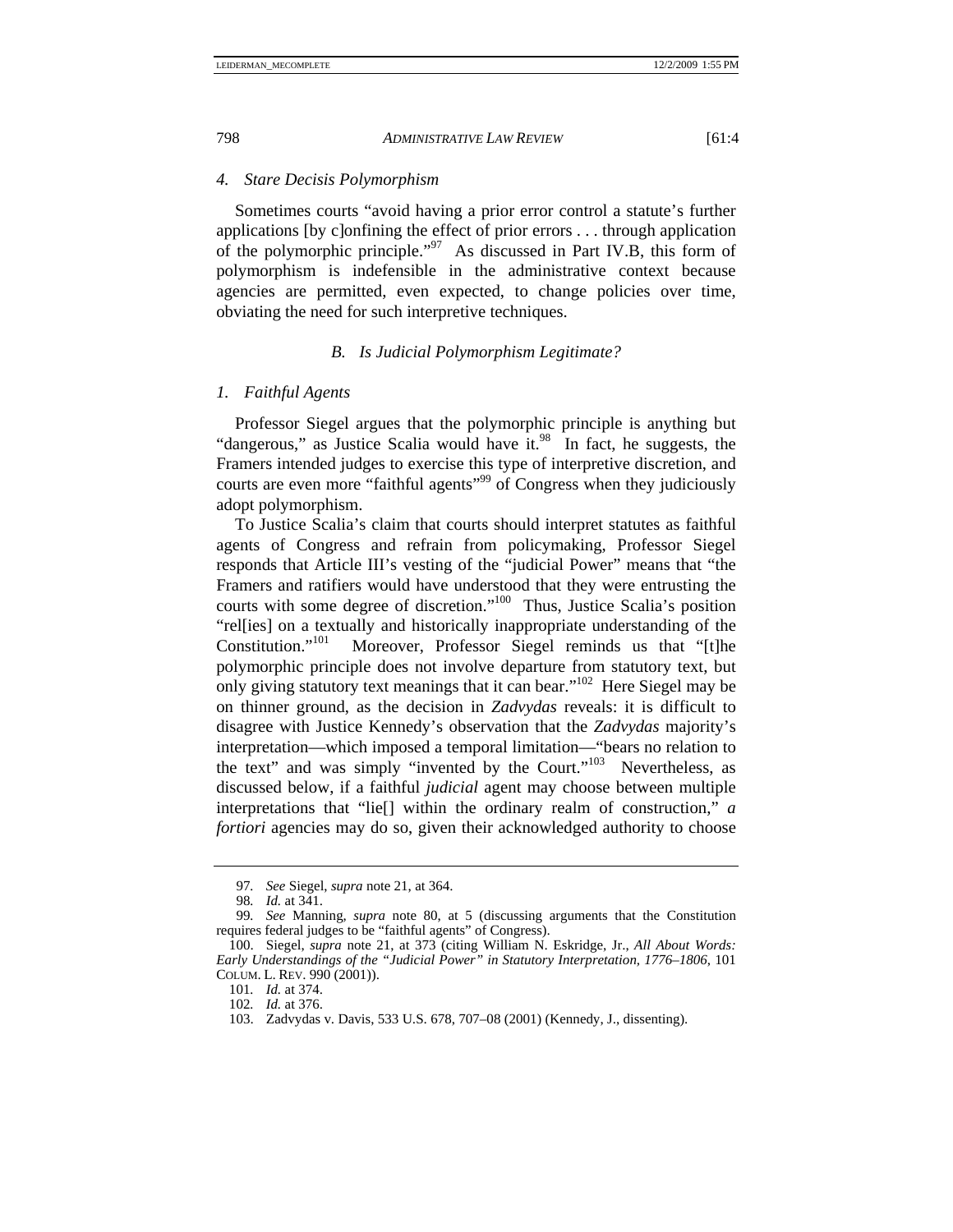between reasonable constructions of ambiguous statutes.<sup>104</sup>

To Justice Scalia's charge that polymorphism inflates judicial discretion, Professor Siegel counters that unitarianism, while avoiding one judicial choice (the option to interpret the same phrase differently in the next case) nevertheless "yields [another] high-stakes judicial choice": the initial decision not to embrace polymorphism at all.<sup>105</sup> Justice Thomas would agree, as he believes that unitarianism encourages, rather than constrains, judicial creativity.<sup>106</sup> Furthermore, as mentioned above, unitarianism may frustrate congressional intent: it invalidates even those applications of a statute which would pose no constitutional (or other) concerns.<sup>107</sup> In all, there are good reasons to be skeptical of Justice Scalia's claim that only unitarianism is consistent with the proper judicial role.

# *2. Prudential Standing Requirements*

Polymorphism also has the virtue of upholding prudential standing requirements. While constitutional standing requires that a party suffer a personal, distinct injury that is fairly traceable to the defendant's allegedly unlawful conduct and that would be redressable by a decision granting the requested relief, $108$  the Court has also articulated prudential requirements, including the prohibition on third-party standing: "[O]ne to whom application of a statute is constitutional will not be heard to attack the statute on the ground that impliedly it might also be taken as applying to other persons or other situations in which its application might be unconstitutional."109 As a prudential rather than constitutional limit on standing, this principle is subject to exceptions: Congress may override it by statute;<sup>110</sup> standing may be granted when enforcing the statute against the litigant would injure both the litigant himself and actually and simultaneously infringe upon the constitutional rights of a third party; $^{111}$ 

108*. See* Allen v. Wright, 468 U.S. 737, 751 (1984) (citing Valley Forge Christian Coll. v. Ams. United for Separation of Church & State, Inc., 454 U.S. 464, 472 (1982)).

109. United States v. Raines, 362 U.S. 17, 21 (1960).

 <sup>104.</sup> Siegel, *supra* note 21, at 376.

<sup>105</sup>*. Id.* at 377–78.

<sup>106</sup>*. See supra* note 29 and accompanying text.

<sup>107</sup>*. See* Siegel, *supra* note 21, at 382 ("Thus, the strong unitary principle had the effect of extending the violence that the [*Zadvydas*] Court had initially done to the statute into further applications where it might not have been necessary under the avoidance doctrine alone.").

<sup>110</sup>*. See* Warth v. Seldin, 422 U.S. 490, 509 (1975) (explaining that "this rule of judicial self-governance is subject to exceptions, the most prominent of which is that Congress may remove it by statute").

 <sup>111.</sup> This is *jus tertii* standing. *See, e.g.*, Craig v. Boren, 429 U.S. 190, 194–95 (1976) (granting standing to saloon owner financially harmed by application of law which prohibited eighteen- to twenty-one-year-old men from purchasing "near beer").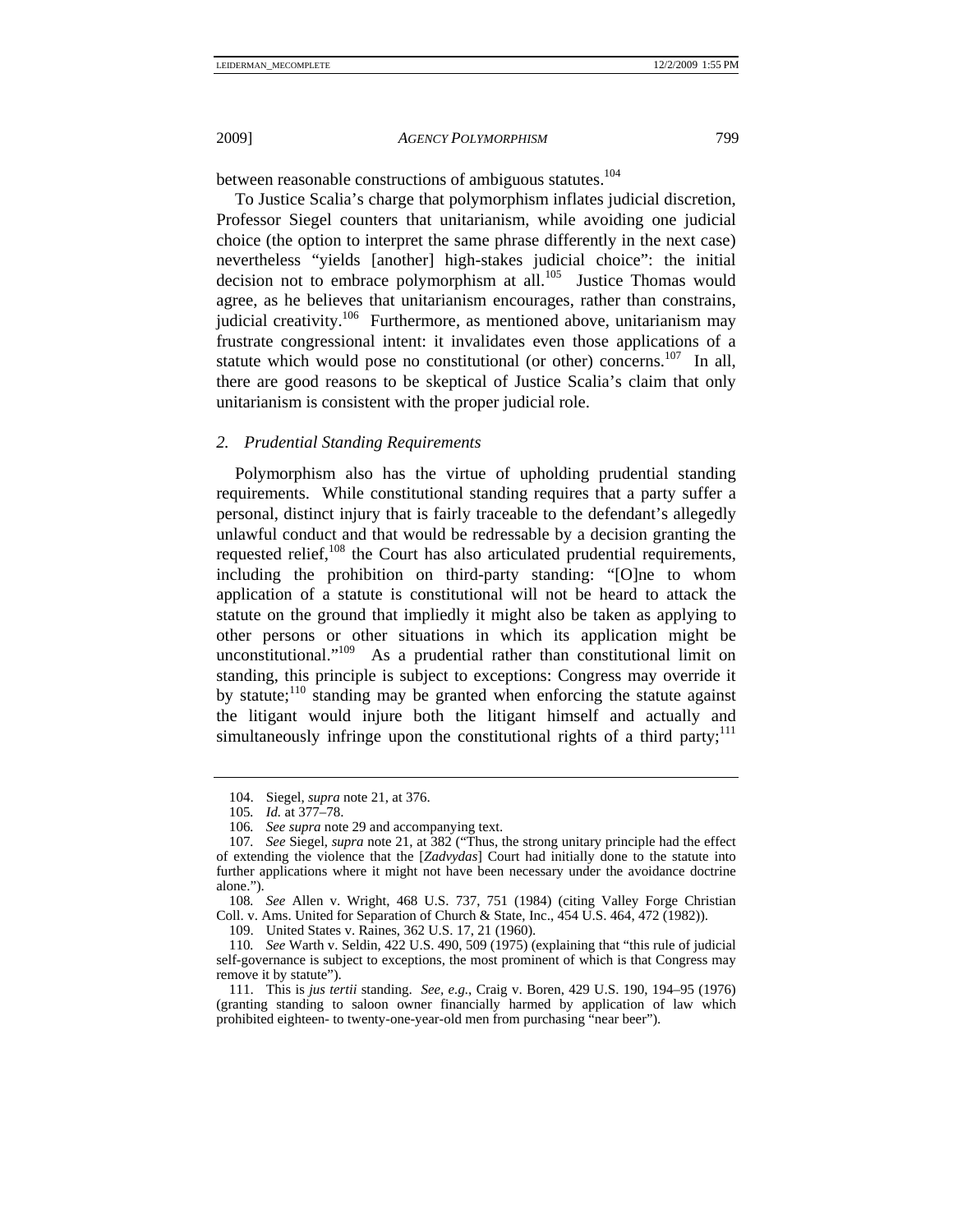and, in the First Amendment context and occasionally elsewhere, courts grant standing to a claimant to whom a law is constitutionally applied if there is a possibility of its unconstitutional application to hypothetical third parties.<sup>112</sup>

Unitarianism is in considerable tension with prudential standing requirements. When a court is confronted with a petitioner for whom no constitutional concerns are raised (e.g., the inadmissible alien), the unitarian's consideration of other potential applications of the statute violates the prohibition of *United States v. Raines*. 113 As Justice Thomas protested in *Clark*, "A litigant ordinarily cannot attack statutes as constitutionally invalid based on constitutional doubts concerning other litigants or factual circumstances."<sup>114</sup>

Absent statutory override, such consideration would be justified only by *jus tertii* standing or the doctrine of overbreadth. The *jus tertii* exception would not apply because the inadmissible alien, unlike the saloon owner in *Craig v. Boren*, is not legally harmed by application of the statute to him: in the eyes of the law, his ongoing detention is a justifiable civil administrative detention resulting from adequate procedures.<sup>115</sup>

The inadmissible alien's position does resemble an overbreadth claim in that he contends that the statute is constitutionally applied to him but it is unconstitutionally applied to hypothetical third parties.<sup>116</sup> But this is not similar to the First Amendment context: there are no concerns about chilling constitutionally protected activity or invidious enforcement.<sup>117</sup> Similarly, even if Professor Fallon is correct that the Supreme Court tends to grant third-party standing when the third party's assertion of rights seems meritorious,<sup>118</sup> the Court would not grant an inadmissible alien legally "outside" of the United States—Fifth Amendment protection.<sup>119</sup> True, the LPR and inadmissible alien have an identity of interests, i.e., not

 <sup>112.</sup> This is the First Amendment overbreadth doctrine. *See* Broadrick v. Oklahoma, 413 U.S. 601, 615 (1973) (requiring, in addition, that overbreadth be "real," aimed at expressive conduct, and "substantial . . . judged in relation to the statute's plainly legitimate sweep").

<sup>113</sup>*. See supra* note 109 and accompanying text.

 <sup>114.</sup> Clark v. Martinez, 543 U.S. 371, 396 (2005) (Thomas, J., dissenting). Again, this view is consistent with Justice Scalia's own position on the doctrine of overbreadth. *See supra* note 35 and accompanying text.

<sup>115</sup>*. See* Zadvydas v. Davis, 533 U.S. 678, 718–19 (2001) (Kennedy, J., dissenting) ("No party to this proceeding contests the initial premise that the aliens have been determined to be removable after a fair hearing under lawful and proper procedures. . . . [A]liens like Zadvydas and Ma do not arrive at their removable status without thorough, substantial procedural safeguards.").

<sup>116</sup>*. See supra* note 112 and accompanying text.

 <sup>117.</sup> HART & WECHSLER'S THE FEDERAL COURTS, *supra* note 13, at 188.

<sup>118</sup>*. See id.* at 176 (discussing Fallon's argument).

<sup>119</sup>*. See supra* note 3 and accompanying text.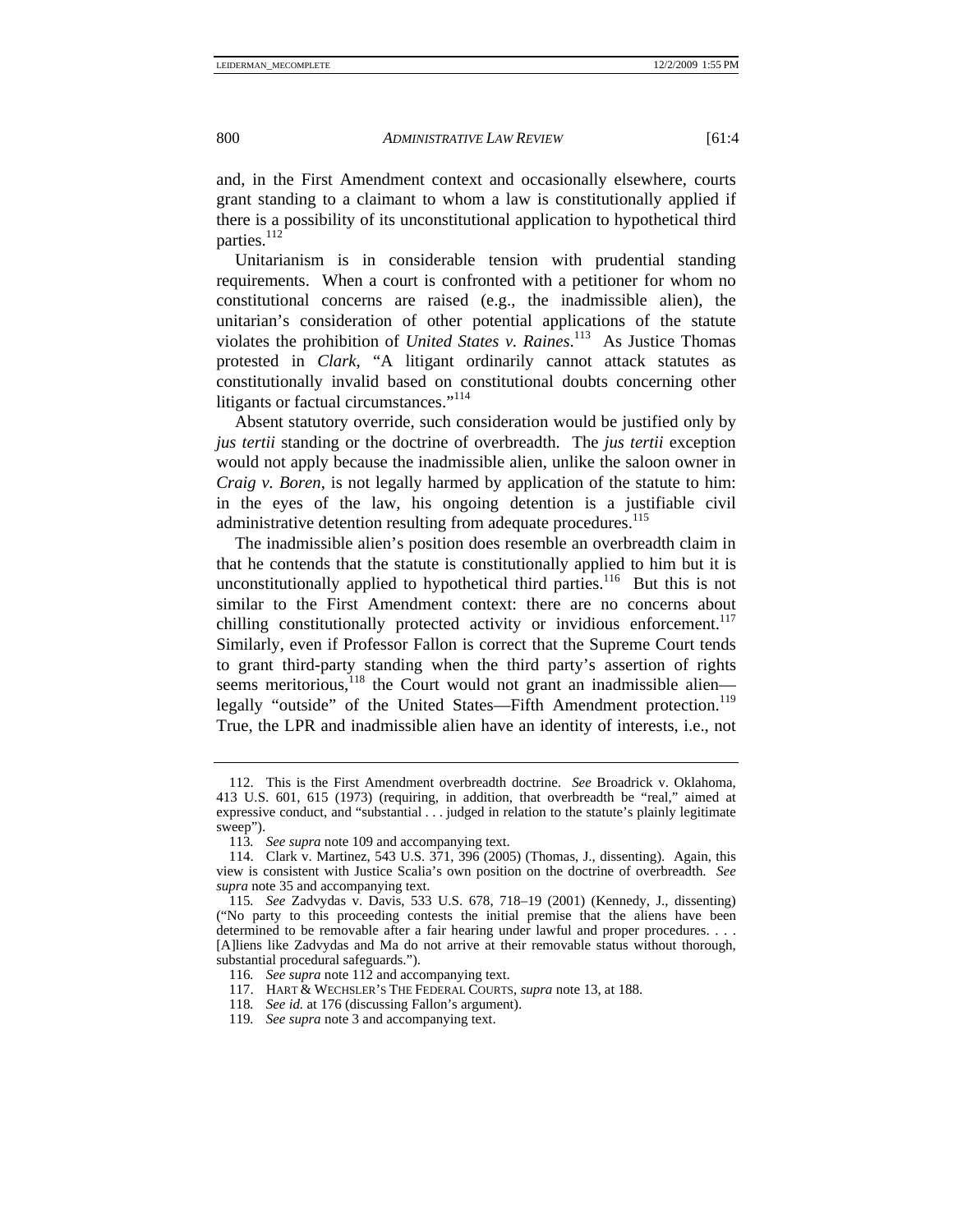being deported except pursuant to a constitutional law,  $120$  and this sometimes persuades the Court to grant third-party standing.<sup>121</sup> But given the absence of any structural impediment to the LPR's assertion of his own rights, $122$  and the unlikelihood of the inadmissible alien's success on the merits, the Court would almost surely reject the inadmissible alien's bid for third-party standing.

Nevertheless, there may be other bases for determining that the inadmissible alien has standing. Observing that the characterization of a claim as first- or third-party depends on the definition of the substantive right at issue, Professor Monaghan has attempted to redefine third-party claims as first-party claims that certain restrictions "directly impair [a claimant's] freedom to interact with a third person who himself could not be legally prevented from engaging in the interaction."<sup>123</sup> For example, a white resident of a racially homogenous housing complex may have standing to sue the landlord for race discrimination due to his "embarrassment and economic damage in social, business, and professional activities from being 'stigmatized' as [a] resident[] of a 'white ghetto.'"<sup>124</sup> But this effort does not translate to the typical polymorphic context. What distinct, legally cognizable interest does the inadmissible alien have in interacting with the LPR?

More promising is Professor Fallon's challenge to prudential standing requirements, which builds on Professor Monaghan's work.<sup>125</sup> Fallon argues that every person has a personal constitutional right to be sanctioned pursuant to a constitutionally valid rule of law.126 Under this theory, the inadmissible alien could claim that the statute at issue in *Zadvydas* and *Clark* would be unconstitutional if it authorized the indefinite detention of

 <sup>120.</sup> This theory is described in greater detail below.

<sup>121</sup>*. See, e.g.*, Craig v. Boren, 429 U.S. 190, 192–97 (1976); Griswold v. Connecticut, 381 U.S. 479, 481 (1965).

<sup>122</sup>*. See* Barrows v. Jackson, 346 U.S. 249, 257–60 (1953) (granting standing to white vendor of land in violation of racially restrictive covenant to assert third-party prospective buyers' constitutional rights in part because it would be difficult or impossible for such buyers to raise the challenge).

<sup>123</sup>*. See* Henry P. Monaghan, *Third Party Standing*, 84 COLUM. L. REV. 277, 299 (1984).

 <sup>124.</sup> Trafficante v. Metro. Life Ins. Co., 409 U.S. 205, 208 (1972).

<sup>125</sup>*. See* Henry P. Monaghan, *Overbreadth*, 1981 SUP. CT. REV. 1, 3 (arguing that the First Amendment overbreadth doctrine reflects the general notion that all petitioners have the right to be adjudicated under a valid rule of law).

 <sup>126.</sup> Fallon, *As-Applied*, *supra* note 13, at 1331–32 (arguing that under *Marbury v. Madison* citizens have a personal constitutional right to be prosecuted by constitutionally valid laws); *see also* Michael C. Dorf, *Facial Challenges to State and Federal Statutes*, 46 STAN. L. REV. 235, 243 & n.31 (1994) (agreeing with Monaghan and Fallon that the Constitution "permits only the application of constitutional rules," but arguing that "this conclusion is by no means self-evident" and, in fact, "none of the cases Monaghan cites stands for the proposition that there is a right to be judged by a valid rule").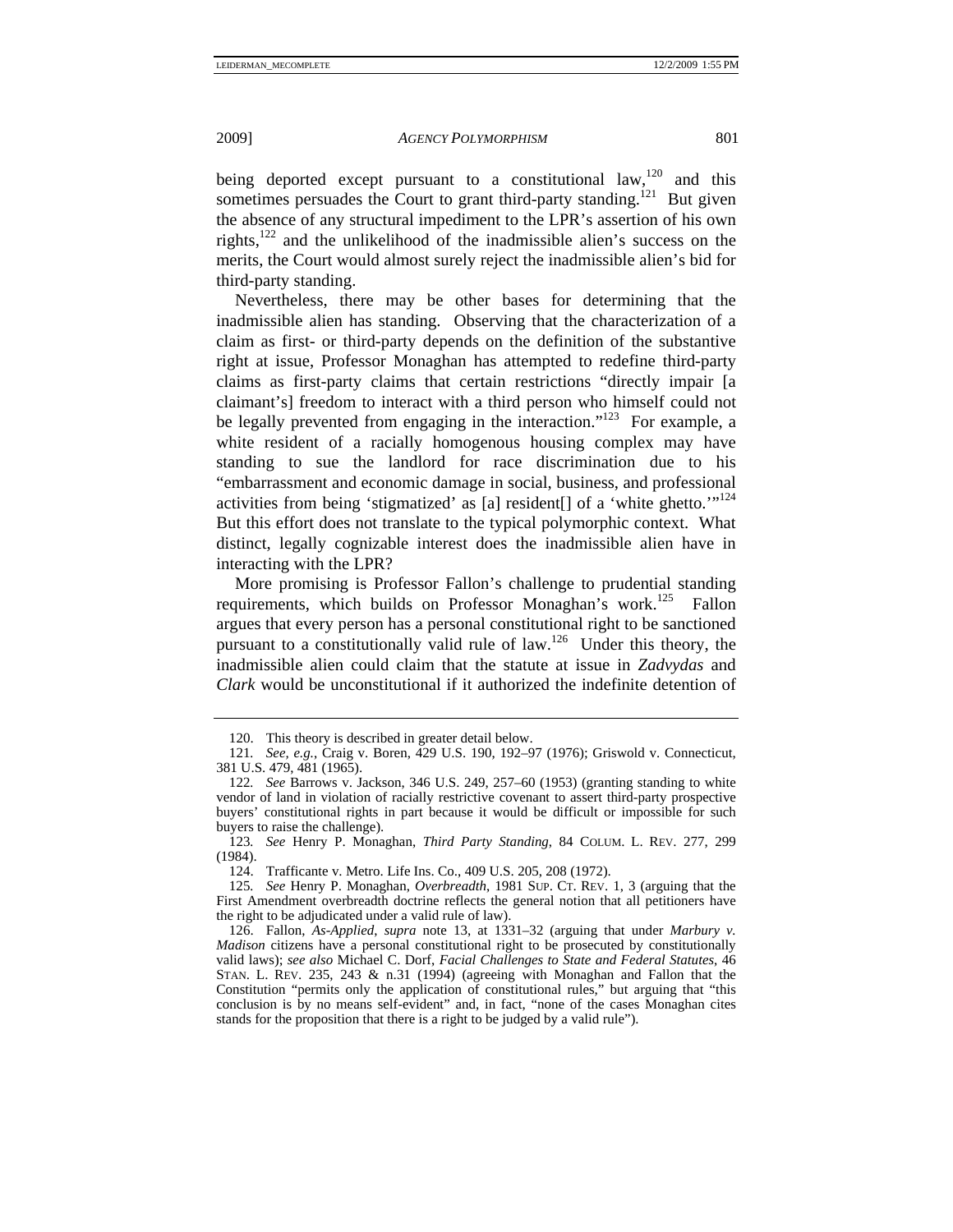an LPR. Therefore, the statute is an invalid rule of law which may not be applied to him.<sup>127</sup> However, polymorphism defeats this objection, thereby upholding the prudential restriction on third-party standing. If a statute's meaning may change as applied to different people, the statute—read polymorphically—would not authorize the indefinite detention of an LPR. Therefore, it is a valid rule of law.

Because the prohibition on third-party standing is prudential, it cannot be said that the Constitution mandates polymorphism. But an interpretive technique that is consistent with existing and long-standing prudential rules of standing is certainly preferable to an approach that necessitates yet another ill-defined exception. Of course, as discussed below, $128$ constitutional and prudential standing requirements do not apply in the administrative agency context and so this argument in favor of polymorphism is limited to the purely judicial context.

*3. Litigation Sequence* 

Perhaps most importantly, polymorphism ensures that the sequence of litigation is not dispositive. As the Introduction to this Article shows, it would be strange indeed if the constitutionality of an inadmissible alien's detention depended solely on the sequence of litigation.<sup>129</sup> Had the inadmissible alien first challenged the constitutionality of the detention statute on Fifth Amendment grounds, the Supreme Court would have rejected the claim.<sup>130</sup> Yet, when the LPR first challenges the statute and the Court reads in the temporal limitation (as in *Zadvydas*), a unitarian would then be forced to grant the inadmissible alien the same reading. But polymorphism avoids this problem: if the inadmissible alien came first, the court could reject his claim and only later read in the temporal limitation in response to the LPR's challenge. If the LPR's challenge came first, the court would read in the temporal limitation and then reject the inadmissible alien's later bid for the same interpretation.

# *C. Further Challenges to Judicial Polymorphism*

Despite these benefits, there are still significant drawbacks to

<sup>127</sup>*. Cf.* Metzger, *supra* note 78, at 893 n.91 (arguing that "nothing . . . precludes a litigant from using the constitutionality of a statute's application to others as a basis for arguing that the statute be given a particular construction *as it applies to her*" because "[i]n so doing, she is simply asserting her own rights to be judged by a valid rule of law").

<sup>128</sup>*. See infra* notes 314–316 and accompanying text (discussing agency standing rules).

<sup>129</sup>*. Cf.* Nat'l Cable & Telecomms. Ass'n v. Brand X Internet Servs., 545 U.S. 967, 983 (2005) ("[W]hether Congress has delegated to an agency the authority to interpret a statute does not depend on the order in which the judicial and administrative constructions occur.").

<sup>130</sup>*. See supra* notes 1–3 and accompanying text.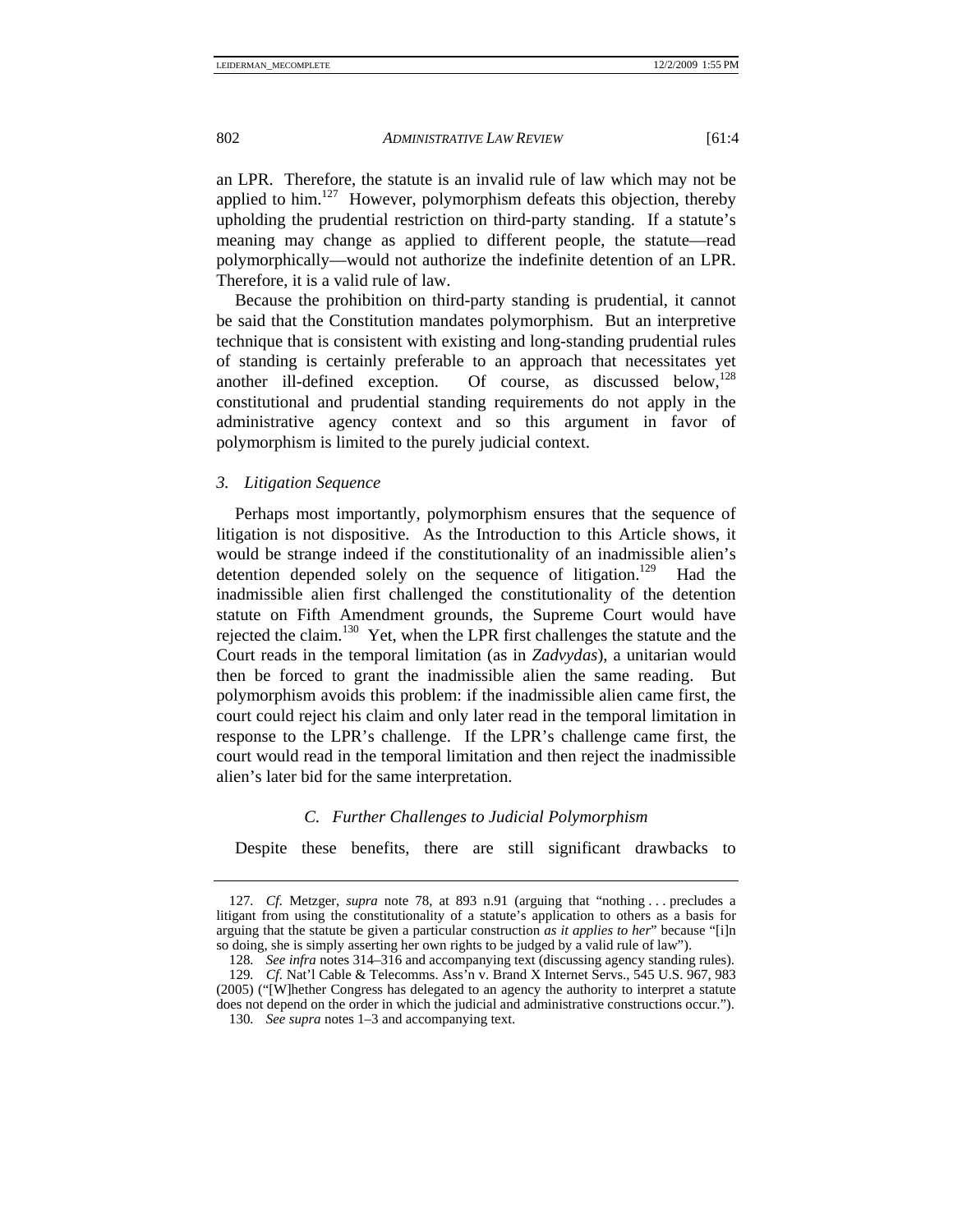polymorphism. Although Professor Siegel responds to Justice Scalia's arguments concerning the proper role of the federal Judiciary, he neglects additional challenges to polymorphism, including the possibility that polymorphism is contrary to the rule of law and raises equal protection and due process concerns.

# *1. Rule of Law*

At the highest level of generality, the rule of law requires the "supremacy of regular as opposed to arbitrary power."131 While more specific definitions are contestable, Professor Fallon lists the "traditional desiderata" of the rule of law as including comprehensible legal rules or standards, doctrinal stability, the binding of governors as well as the governed, and judicial enforcement of the law through fair procedures.<sup>132</sup>

Polymorphism seems to conflict with this emphasis on guidance, stability over time, and predictability. After all, as *Zadvydas* and *Clark*  exemplify, the meaning of a statute turns on the "pedigree of the petitioner":133 the phrase "may be detained" is unbounded if the petitioner is an inadmissible alien but bounded if applied to an LPR. This is in tension with the "historicist" conception of the rule of law, which requires the promulgation of clear rules prior to their application to individual cases.134 It also runs afoul of the "formalist" notion of the rule of law, which demands clear rules capable of guiding the conduct of rational actors.135 After all, it is difficult for citizens to know in advance whether they possess a salient characteristic that might trigger a differential reading.<sup>136</sup> Polymorphism, it seems, "render[s] the meaning of any statute as changeable as the currents of the sea, and potentially as cruel and capricious."<sup>137</sup>

Polymorphism raises these issues because it empowers courts to selfconsciously change the meaning of a statute through its application. However, there may be less of a problem here than meets the eye. In some

 <sup>131.</sup> BLACK'S LAW DICTIONARY 1359 (8th ed. 2004).

 <sup>132.</sup> Richard H. Fallon, Jr., *"The Rule of Law" as a Concept in Constitutional Discourse*, 97 COLUM. L. REV. 1, 8–9, 55 (1997); *see also id.* at 1 (cautioning that the meaning of the rule of law is "less clear today than ever before," and concluding that "the Rule of Law needs to be understood as a concept of multiple, complexly interwoven strands").

 <sup>133.</sup> Chmakov v. Blackman, 266 F.3d 210, 215 (3d Cir. 2001).

 <sup>134.</sup> Fallon, *supra* note 132, at 11.

<sup>135</sup>*. Id.* at 15–16 (discussing, among other authorities, Antonin Scalia, *The Rule of Law as a Law of Rules*, 56 U. CHI. L. REV. 1175 (1989)).

 <sup>136.</sup> Of course, with respect to constitutional avoidance, this is as much a complaint about the ambiguity of constitutional law as it is a complaint about statutory ambiguity and polymorphism.

<sup>137</sup>*. Chmakov*, 266 F.3d at 215.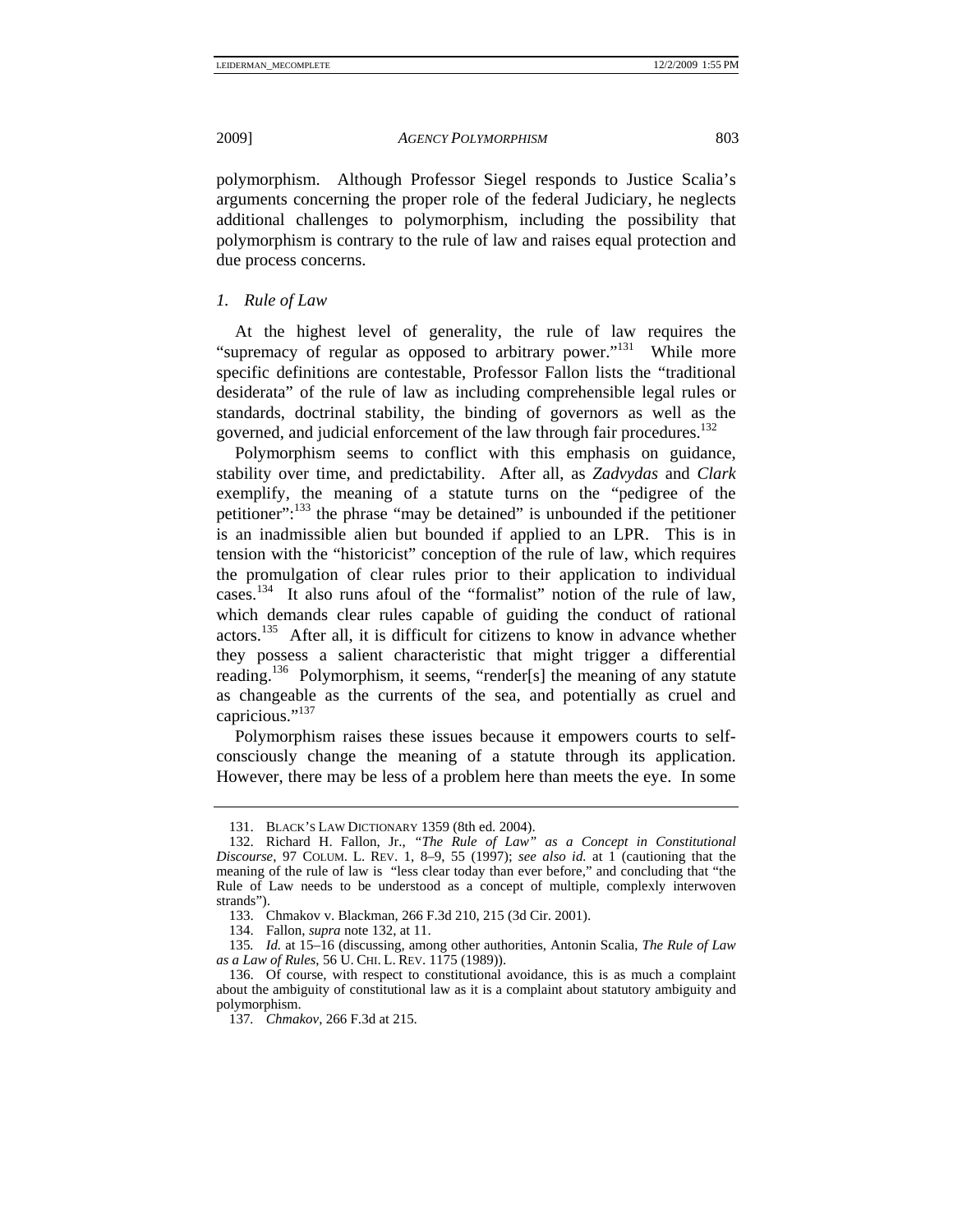situations, it may not be so difficult for regulated individuals to know whether they possess a salient characteristic. For example, regardless of whether his case arose before or after the LPR's case, it would not have surprised Clark's lawyer that his client's immigration status was relevant to the constitutionality of the immigration detention.

Moreover, polymorphism is consistent with a competing notion of the rule of law, the legal process version. This view emphasizes procedural fairness in the creation and application of legal norms, "reasoned elaboration of the connection between recognized, pre-existing sources of legal authority and the determination of rights and responsibilities in particular cases," and judicial review to ensure procedural fairness.<sup>138</sup> Importantly, legal process theory does not require "rules that pre-exist the occasions of their application," and so on this account, a central criticism of polymorphism subsides.<sup>139</sup>

#### *2. Equal Protection*

Equal protection issues may arise when the meaning of a statute changes based on constitutionally protected characteristics. For example, suppose a peremptory norm of international law requires nations to permit women to purchase drug X for use as birth control. In the United States, drug X is also used to produce a popular yet medically untested dietary supplement. Suppose Congress passes a federal law that bans the sale of all products containing drug X based on the perceived health risk of the dietary supplement. If a woman challenges this law because it prevents her from purchasing contraceptives made with drug X, a court might rule that because Congress is presumed to not pass laws which violate international law,<sup>140</sup> an exception should be implied in the statute for sales of contraceptives made with drug X. What then of a man's claim for access to dietary supplements containing drug X? If the court rejects his claim, the statute's meaning now turns on the gender of the petitioner. Would this survive intermediate scrutiny?<sup>141</sup> What if the distinction turned on the petitioner's race? Would it survive strict scrutiny? $142$ 

 <sup>138.</sup> Fallon, *supra* note 132, at 18.

<sup>139</sup>*. Id.* at 19.

<sup>140</sup>*. See* Murray v. Schooner Charming Betsy, 6 U.S. (2 Cranch) 64, 118 (1804).

<sup>141</sup>*. See* Craig v. Boren, 429 U.S. 190, 197 (1976) (requiring statutes discriminating on the basis of gender to serve "important governmental objectives and . . . substantially relate[] to achievement of those objectives") (citing Reed v. Reed, 404 U.S. 71, 75–77 (1971)).

<sup>142</sup>*. See* Adarand Constructors, Inc. v. Pena, 515 U.S. 200, 227 (1995) (requiring statutes discriminating on basis of race to be "narrowly tailored" to "compelling" governmental interests). It is possible that the interests served by judicial polymorphism making courts more faithful agents, upholding prudential standing requirements, and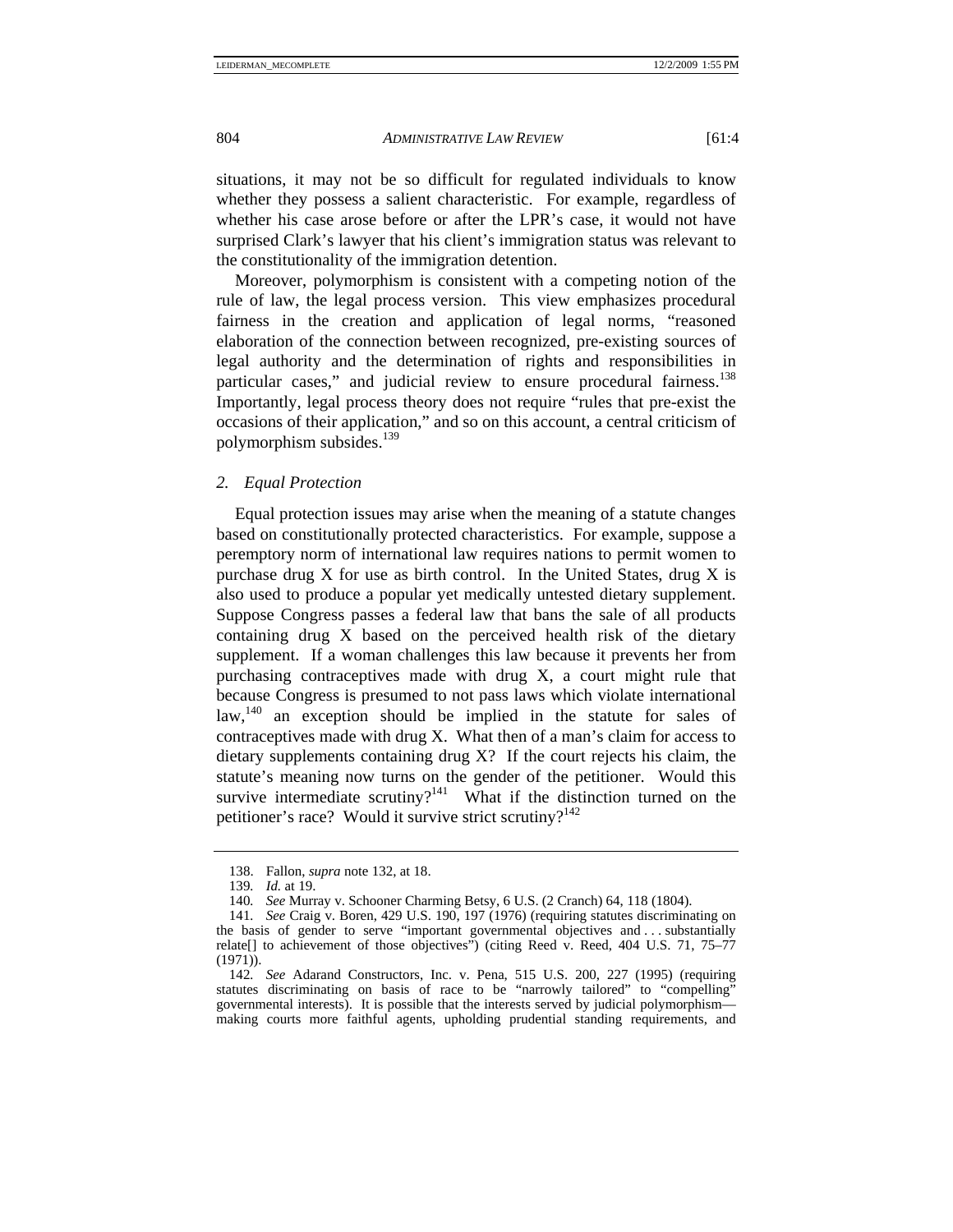Situations like this may be rare, but they do suggest that in some instances polymorphism is inappropriate.

## *3. Due Process*

Polymorphism also raises due process concerns. Imagine that the initial petitioner is like Clark, someone for whom no constitutional issues are presented. If Clark correctly assumes that the court will proceed polymorphically, he has no incentive to raise Zadvydas's constitutional claim because it does him little good to persuade the court that the statute would be unconstitutional as applied to Zadvydas. Therefore, Clark would refrain from raising that argument and instead would argue unsuccessfully—that the statute is unconstitutional as applied to him.

But what about Zadvydas's interests? Suppose that the court ruled that the statute is constitutional as applied to Clark, but also ruled that it is constitutional as applied to the absent Zadvydas.<sup>143</sup> The court might not have reached this result had it ever heard from Zadvydas. In other words, it hardly seems fair to Zadvydas that the polymorphic court construed the statute as applied to him differently than it would have had Zadvydas challenged the statute first. Because Clark rightly assumed that the court would proceed polymorphically, he had no reason to raise Zadvydas's best arguments except to the extent that they overlapped with his own. Thus, polymorphism enables the court to effectively decide Zadvydas's case without hearing his best arguments.<sup>144</sup>

This raises due process concerns. Because a judicial decision is always made "in light of the proofs offered by the parties and the evidence noticed by the judge," it "may have been made in light of a deficient evidence

preventing litigation sequence from being outcome determinative—are compelling state interests to which polymorphism is narrowly tailored. But given the Court's stringent definition of compelling state interests, and its usual conception of a compelling interest as a policy objective rather than an interpretive ideal, this is unlikely.

 <sup>143.</sup> A polymorphic court could refrain from interpreting the statute as applied to the absent Zadvydas so long as it explained that its interpretation with respect to Clark does not require the same interpretation in the future with respect to Zadvydas.

 <sup>144.</sup> Of course, most would agree that the *Clark* Court's statements regarding the absent *Zadvydas* would be dicta, as they were unnecessary to the holding of the *Clark* case. *See*  BLACK'S LAW DICTIONARY 1102 (8th ed. 2004) (defining *obiter dictum* as "[a] judicial comment made while delivering a judicial opinion, but one that is unnecessary to the decision in the case and therefore not precedential (although it may be considered persuasive)"). *But see* Michael Abramowicz & Maxwell Stearns, *Defining Dicta*, 57 STAN. L. REV. 953, 959 (2005) (arguing that "a core element in the definition of holding, necessity is itself not necessary and might not even be sufficient to ensure holding status to a given proposition" (citations omitted)). *See generally* Michael C. Dorf, *Dicta and Article III*, 142 U. PA. L. REV. 1997 (1994). However, insofar as dicta is considered for its persuasive value, this would at least mean that Zadvydas would have to persuade the court to change its mind.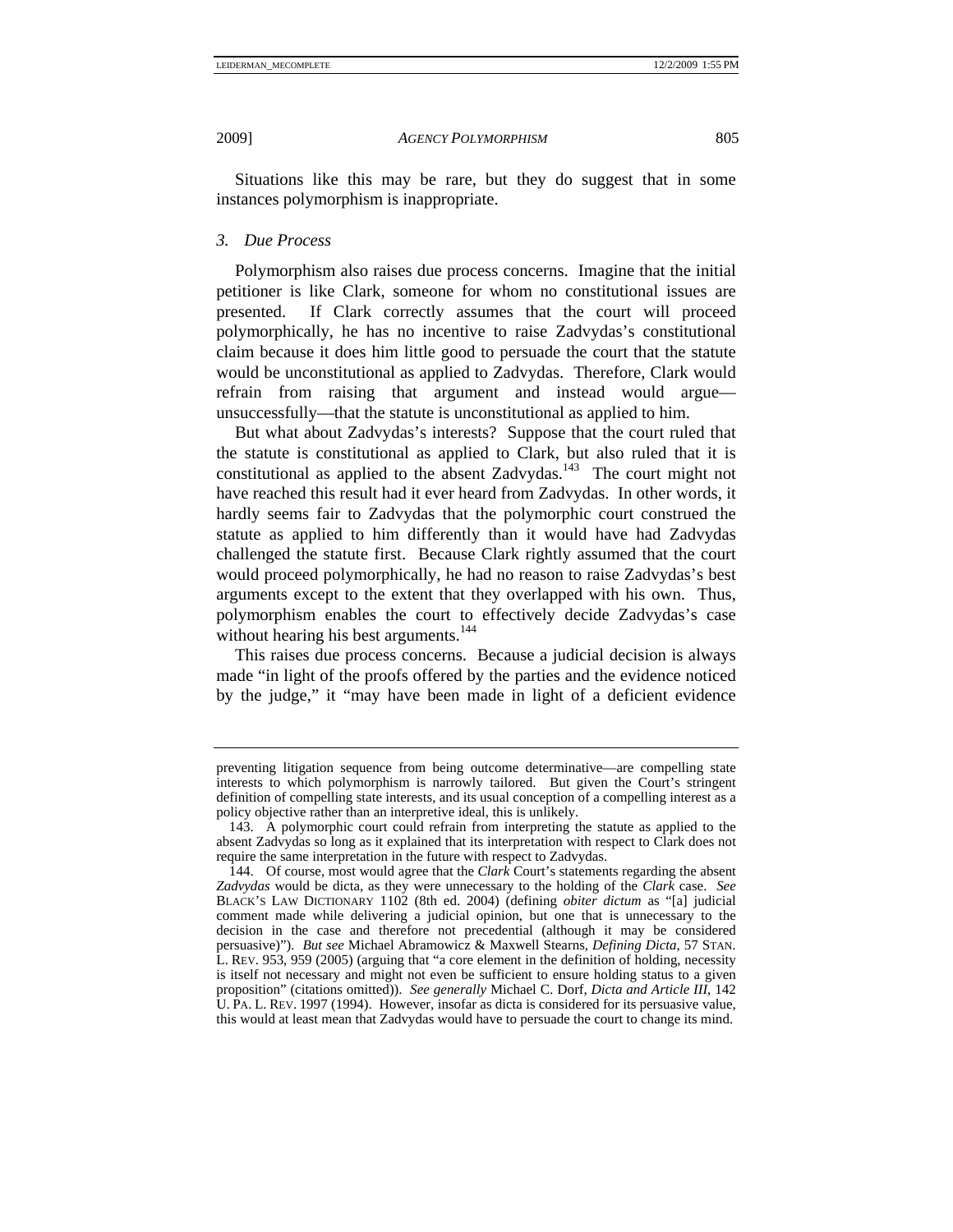set."<sup>145</sup> For this reason, "[a] subsequent party must be free to argue that the previous evidence set was deficient," otherwise there may be "the injustice of punishing parties for the bad lawyering (or bad luck) of previous parties."146 The risk of this injustice is particularly acute where the initial decision commanded a mere "plurality" because, as this Article has shown, even minor variations in the "evidence set" could make all the difference.<sup>147</sup>

By contrast, there are fewer due process concerns for Zadvydas where Clark correctly assumes that the court is unitarian. In that situation, Clark has the incentive to argue that the statute is unconstitutional as applied to Zadvydas because if he is right, he is entitled to the same construction. But suppose that Clark is mistaken about the court's methodology. If Clark believes that the court is polymorphic, he has no incentive to raise Zadvydas's constitutional arguments. But if the court actually is unitarian, absent briefing on the constitutional concerns raised in Zadvydas's case the court may rule that there are no constitutional infirmities with the statute at all. When Zadvydas challenges the statute in the future, it would be difficult to persuade the court to reconsider its prior ruling. This raises similar due process concerns.<sup>148</sup>

Still, most would agree that "an interpretation is legally 'true' to the extent that it accurately predicts or describes the behavior of official agents ...."<sup>149</sup> Therefore, to the extent that the Judiciary publicly Therefore, to the extent that the Judiciary publicly embraces polymorphism, such due process qualms subside.<sup>150</sup>

\* \* \*

 148. In the reverse scenario—where Clark incorrectly assumes that the court is unitarian—he would raise Zadvydas's constitutional claims and the court would rule that the statute was constitutional as applied to Clark but unconstitutional as applied to Zadvydas.

 <sup>145.</sup> Lawson, *supra* note 22, at 903.

<sup>146</sup>*. Id.* at 903–04.

<sup>147</sup>*. See supra* notes 69–73 and accompanying text (explaining how a minor change in a party's circumstances can alter the interpretation of a statute fundamentally). As mentioned, these concerns would not arise if the court simply dismissed Clark's claim while reserving the question of the statute's meaning in Zadvydas's case. *See supra* note 143. For a discussion of this technique and its implications for hybrid polymorphism, *see infra* Part V.

 <sup>149.</sup> Lawson, *supra* note 22, at 879 (emphasis omitted); *see* Oliver Wendell Holmes, *The Common Law*, *in* 3 THE COLLECTED WORKS OF JUSTICE HOLMES 109, 149 (Sheldon M. Novick ed., Univ. of Chicago Press 1995) (1881) (suggesting the "bad man" needs only to concern himself with likelihood of detection and the predicted penalty, in other words, official behavior).

<sup>150</sup>*. Cf.* Dorf, *supra* note 144, at 2028 ("[T]he reliance argument . . . is circular. If it were definitively established that courts would treat only the facts and outcomes of cases as establishing precedents, then no one could reasonably rely on judicial rationales." (citing LAURENCE H. TRIBE, AMERICAN CONSTITUTIONAL LAW 608 (2d ed. 1988)).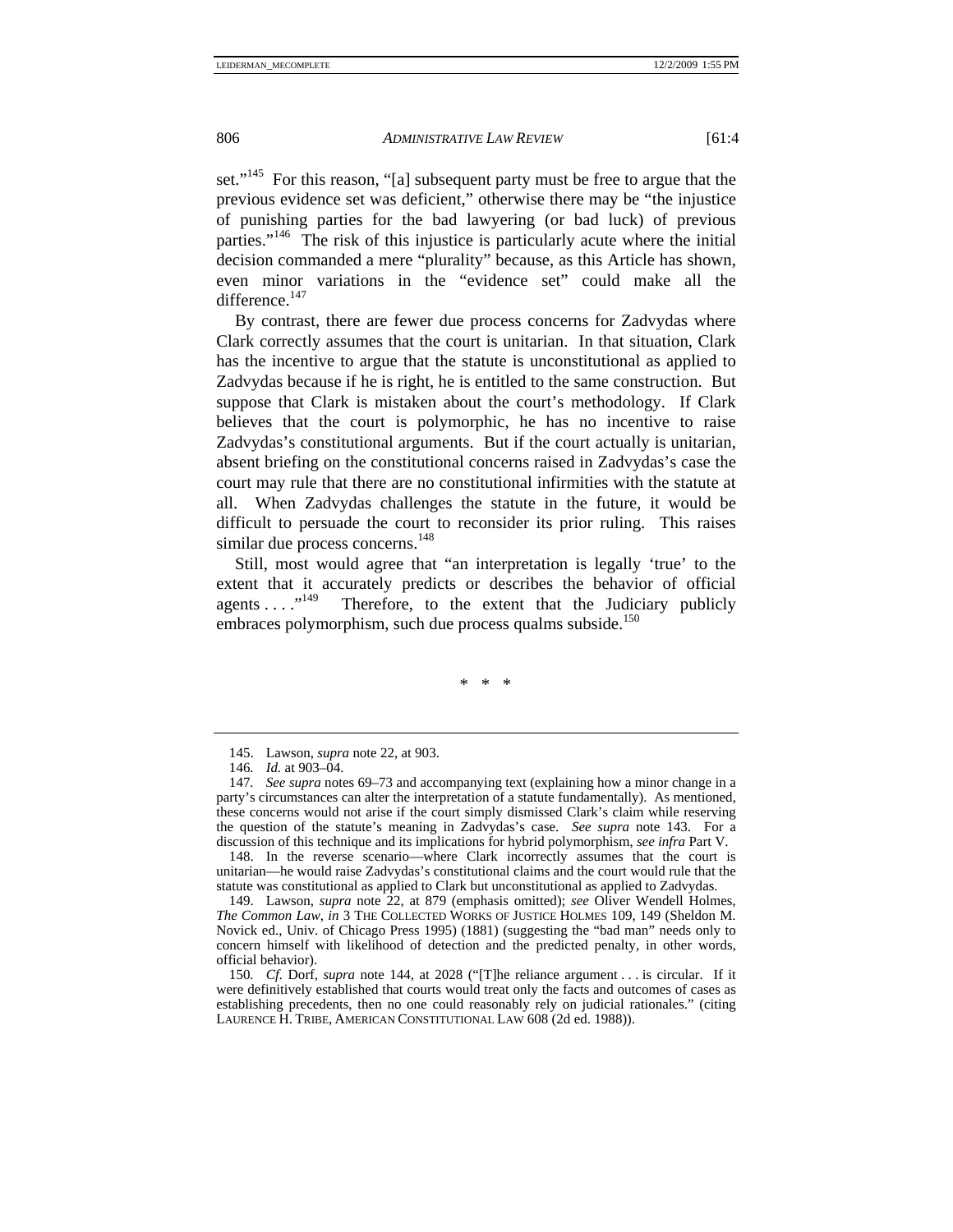There are strong arguments for judicial polymorphism, including faithfulness to the proper judicial role, the preservation of standing requirements, and ensuring that litigation sequence does not affect the outcomes of cases. However, polymorphism does raise potential, albeit not overwhelming, constitutional and rule-of-law concerns. Still, "[i]n appropriate cases, the Supreme Court, lower courts, and individual judges and Justices have all applied the polymorphic principle, expressly, impliedly, and tacitly."<sup>151</sup>

But is polymorphism similarly ubiquitous in the administrative state, where courts share their interpretive tasks with agencies?

#### III. AGENCY POLYMORPHISM

Professor Siegel considers only judicial polymorphism, that is, situations where the first and second interpreters are courts.<sup>152</sup> But in the administrative state, agencies and courts flesh out statutes in partnership. Part III explores agency polymorphism, providing examples of the phenomenon and presenting a two-by-two matrix to assist analysis.As shall be seen, polymorphism has made inroads in the administrative state and has generated complex questions concerning adjudicative methodology and the separation of powers.

#### *A. Polymorphism in the Administrative State*

Professor Trevor Morrison has reported that "the avoidance canon appears fairly often in the work of at least some executive [agencies]," such as the Federal Communications Commission, the Federal Energy Regulatory Commission, the Office of Personnel Management, and the Office of Legal Counsel.<sup>153</sup> And as for the Judiciary,

from the jurisprudential inception of the modern, federal administrative state in the New Deal, the doctrine [of constitutional avoidance] has served as a mechanism by which the Court invalidates agency rules, orders or actions on constitutional grounds, while leaving open the possibility that statutes with the same or similar content might be upheld.<sup>154</sup>

 <sup>151.</sup> Siegel, *supra* note 21, at 365.

<sup>152</sup>*. See id.* at 341 ("[*C*]*ourts*, including the Supreme Court, have applied the . . . principle that a single term or phrase in a single statutory provision may have multiple meanings.") (emphasis added).

 <sup>153.</sup> Trevor W. Morrison, *Constitutional Avoidance in the Executive Branch*, 106 COLUM. L. REV. 1189, 1218 (2006).

 <sup>154.</sup> Matthew D. Adler, *Judicial Restraint in the Administrative State: Beyond the Countermajoritarian Difficulty*, 145 U. PA. L. REV. 759, 863 & nn.281–82 (1997) (recounting instances where the Court invokes the constitutional avoidance doctrine in limiting federal agency action involving civil liberties).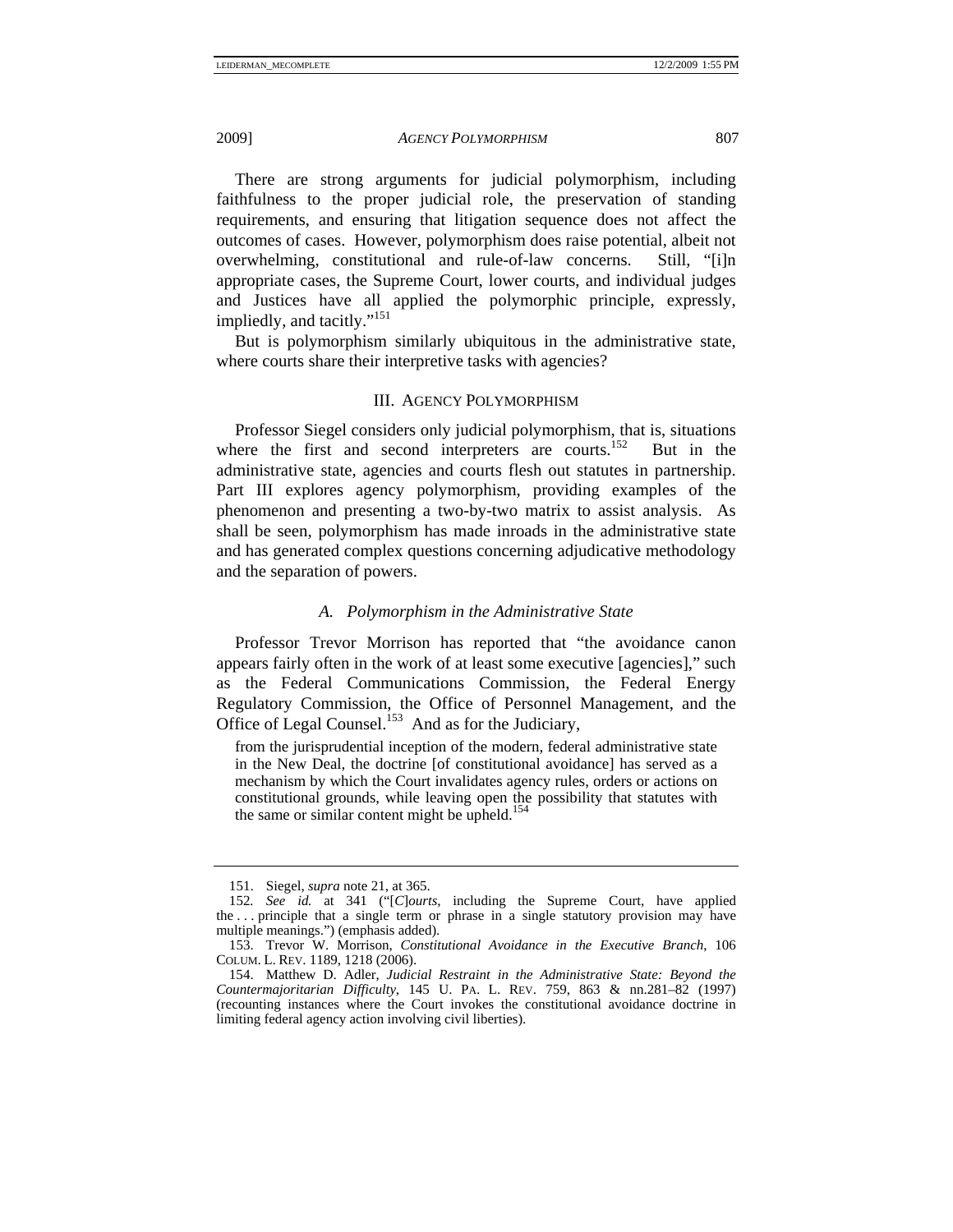Perhaps encouraged by the increased importance of canons of construction to the Supreme Court's own jurisprudence,<sup>155</sup> federal agencies often rely on similar interpretive tools in making rules and adjudicating cases. And where there's canonical smoke, there's polymorphic fire.<sup>156</sup>

# *1.* Nadarajah v. Gonzales

An example of agency polymorphism and an unreceptive judicial response is the Ninth Circuit's decision in *Nadarajah v. Gonzales*. 157 Fleeing torture in Sri Lanka, Ahilan Nadarajah arrived in the United States and was granted asylum, withholding of removal, and relief under the Convention Against Torture by an immigration judge  $(II)$ .<sup>158</sup> The Board of Immigration Appeals  $(BIA)^{159}$  granted the government's motion to reopen Nadarajah's case based on new evidence.<sup>160</sup> During the second round of proceedings, an immigration agent testified that on the basis of reliable information, it "would have been impossible for [Nadarajah] to exit the area" of Sri Lanka where he had previously lived "without the approval and assistance of [a terrorist group]."<sup>161</sup> The agent therefore concluded that at minimum "Nadarajah must have been at least affiliated with the

158*. Id.* at 1071–73.

<sup>155</sup>*. See* Jane S. Schacter, *The Confounding Common Law Originalism in Recent Supreme Court Statutory Interpretation: Implications for the Legislative History Debate and Beyond*, 51 STAN. L. REV. 1, 29–31 (1998) (stating that the Supreme Court in the October 1996 term cited at least one canon of construction in fifty-six percent of all majority opinions, and concluding that "the canons used in several opinions offer support for the claim that these rules afford judges considerable policymaking discretion"); *see also* William N. Eskridge, Jr. & Philip P. Frickey, *Quasi-Constitutional Law: Clear Statement Rules as Constitutional Lawmaking*, 45 VAND. L. REV. 593, 596–97 (1992).

One theme is that as the Supreme Court grew less activist in constitutional interpretation during the 1980s, it grew correspondingly more activist in statutory interpretation. That is, the Court in the 1980s became somewhat more reluctant to apply constitutional rules to prohibit state and federal legislative action, but somewhat more stingy about interpreting federal statutes, often basing its analysis upon constitutional concerns. Like the Court in the 1970s, the current Court expresses its constitutional concerns through "presumptions" that can be rebutted by statutory language, legislative history, and overall purpose, as well as through "clear statement rules" that can only be rebutted by clear statutory text.

*Id.* (internal citation omitted).

<sup>156</sup>*. See supra* note 83 (noting appeal of polymorphism when constitutional avoidance or other interpretive canons are implicated).

 <sup>157. 443</sup> F.3d 1069 (9th Cir. 2006).

 <sup>159.</sup> The Board of Immigration Appeals (BIA) is the appellate body within the Department of Justice that reviews decisions of the Executive Office for Immigration Review, the administrative court of first instance in removal proceedings. *See* INS v. Aguirre-Aguirre, 526 U.S. 415, 425 (1999) ("[T]he BIA should be accorded *Chevron* deference as it gives ambiguous statutory terms concrete meaning through a process of caseby-case adjudication" (internal quotation marks and citation omitted)).

<sup>160</sup>*. Nadarajah*, 443 F.3d at 1073.

<sup>161</sup>*. Id.* at 1073–74.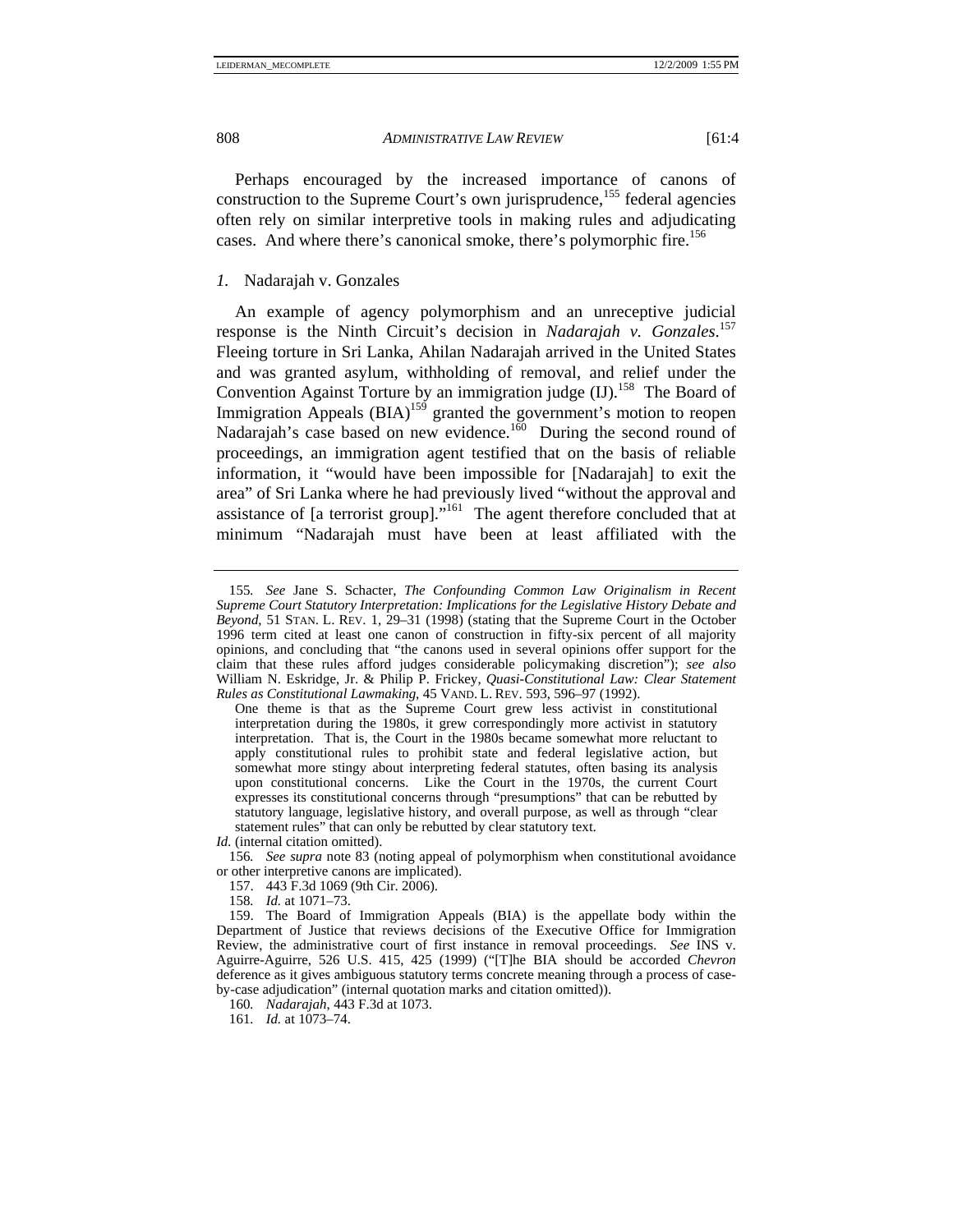[group]." $162$  The agent also testified that he learned from an informant that Nadarajah made a phone call from a U.S. detention facility to order the execution of someone in Canada.<sup>163</sup> Despite this new evidence, the IJ upheld its prior grant of asylum.<sup>164</sup> On administrative appeal, the BIA initially upheld the IJ's decision. But "in an unusual move," the Chairperson of the BIA referred the case to the Attorney General, "'seek[ing] guidance from the Attorney General on whether he wishes to exercise his discretion and de novo review authority in this case of national interest . . . . . . . . . The stated "national interest" was the possibility that Nadarajah was a terrorist affiliated with the group.

Meanwhile, Nadarajah petitioned for a writ of habeas corpus, seeking release on parole. The district court denied his petition.<sup>166</sup> On appeal, the government argued that two immigration detention statutes authorized his ongoing detention.<sup>167</sup> One statute provides, "If the [asylum] officer determines at the time of the interview [upon arrival in the United States] that an alien has a credible fear of persecution . . . , the alien shall be detained for further consideration of the application for asylum."<sup>168</sup> The second provides, "[I]n the case of an alien who is an applicant for admission, if the examining immigration officer determines that an alien seeking admission is not clearly and beyond a doubt entitled to be admitted, the alien shall be detained [for further statutory proceedings]."<sup>169</sup> Similar to the statute at issue in *Zadvydas* and *Clark*, 170 these statutes both state that the alien "shall be detained" in terms qualified only by the requirements of "further consideration" and further statutory proceedings, respectively.

As the government argued in *Clark*, under current precedent the indefinite detention of some categories of aliens would not raise constitutional concerns. In fact, in *Zadvydas* the Supreme Court had suggested in passing that the ongoing detention of suspected terrorists might not raise the same (or any) constitutional concerns as those raised by the indefinite detention of  $LPRs$ ,  $^{171}$  Therefore, the polymorphic argument

169*. Id.* § 1225(b)(2)(A).

<sup>162</sup>*. Id.* at 1074.

<sup>163</sup>*. Id.* Note that because the Federal Rules of Evidence do not apply in immigration court, the agent's testimony raised no issue of hearsay.

<sup>164</sup>*. Id.* at 1074–75.

<sup>165</sup>*. Id.* at 1075 (quoting BIA Chairperson referral) (alteration in original).

<sup>166</sup>*. Id.*

<sup>167</sup>*. Id.* at 1076.

 <sup>168. 8</sup> U.S.C. § 1225(b)(1)(B)(ii) (2006).

<sup>170</sup>*. See id.* § 1231(a)(6) (providing that aliens "may be detained beyond the removal period").

<sup>171</sup>*. See* Zadvydas v. Davis, 533 U.S. 678, 691 (2001) ("The provision authorizing detention does not apply narrowly to 'a small segment of particularly dangerous individuals,' say, suspected terrorists, but broadly to aliens ordered removed . . . .") (citation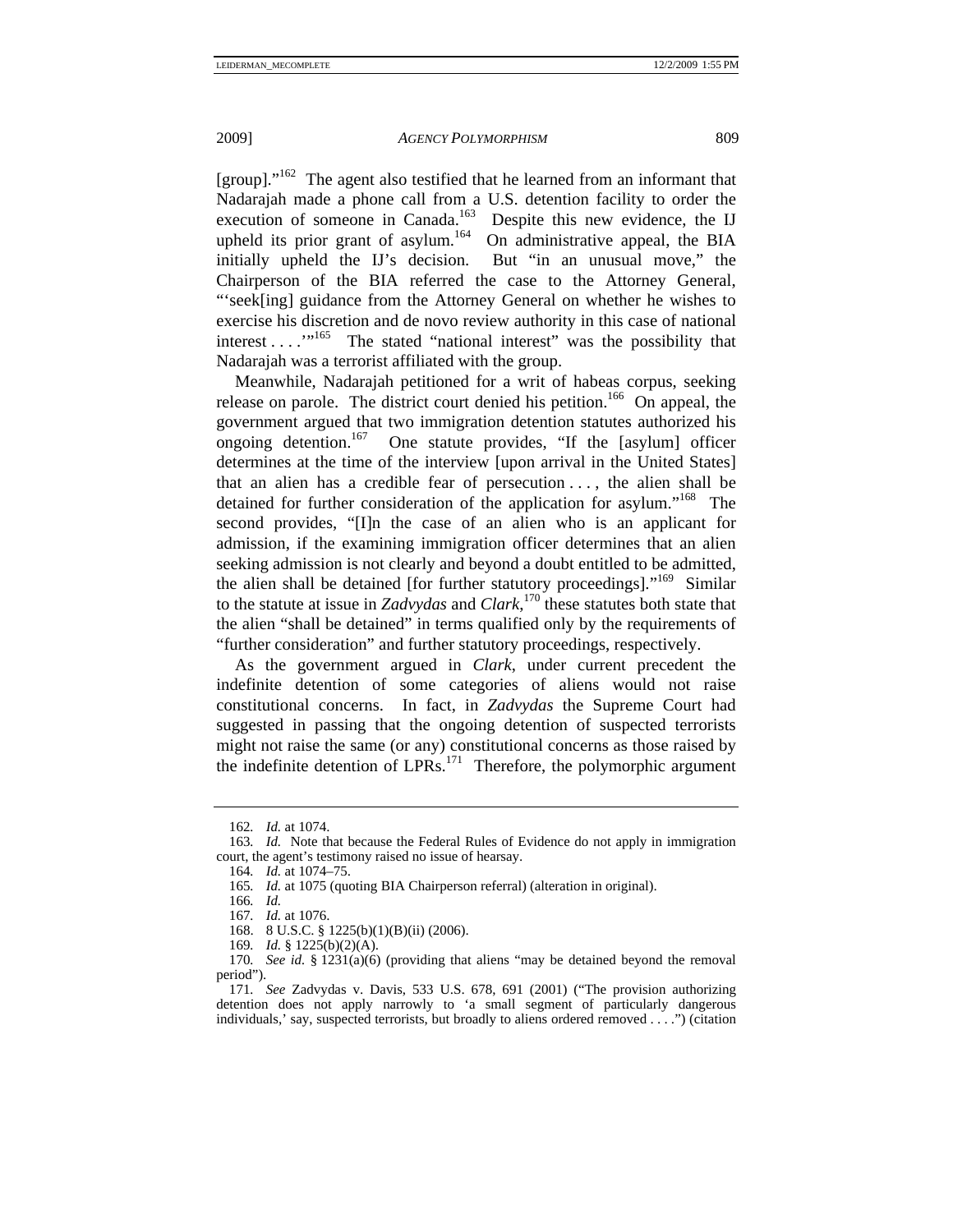might go, these immigration detention statutes may be seen as authorizing the indefinite detention of aliens who are suspected of terrorist activity, such as Nadarajah, even though the same statutory language could be read differently as applied to LPRs, whose indefinite detention would raise serious constitutional concerns.

The Ninth Circuit began its discussion by explicitly endorsing the relevance of the canon of constitutional avoidance to Nadarajah's case, $^{172}$ perhaps signaling that it was prepared to proceed polymorphically. After all, the panel might have decided that it could uphold the denial of habeas corpus on the ground that Nadarajah was a suspected terrorist (and thereby comply with the dictum in *Zadvydas*), relying on the canon of constitutional avoidance to narrow the statute in the future as applied to aliens without suspected terrorist links.

Instead, the panel followed the Supreme Court's approach in *Clark*, ruling that "the holding and reasoning in *Clark*" required it to treat all detentions authorized by the same statute similarly.<sup>173</sup> In embracing unitarianism, the Ninth Circuit rejected the government's argument that such provisions could be read literally with respect to suspected terrorists and differently in all other situations. Instead, the panel found that the statutory language did not admit of a distinction between different types of noncitizens.174 Therefore, the panel imported *Zadvydas*'s temporal limitation and ruled that the limitation applies to all noncitizens detained under the statute. $175$ 

# *2.* In re Orrett Clinton Lindo

Perhaps responding to *Nadarajah*, the BIA appears to have embraced *Clark*'s unitarianism in a series of decisions. *In re Orrett Clinton Lindo*  raised the question of whether a removable alien was statutorily barred from relief from removal because of a state law conviction for illegal

omitted); *id.* at 696 ("Neither do we consider terrorism or other special circumstances where special arguments might be made for forms of preventive detention and for heightened deference to the judgments of the political branches with respect to matters of national security.").

<sup>172</sup>*. See* Nadarajah v. Gonzales, 443 F.3d 1069, 1076 (9th Cir. 2006) (noting that the governing canon required that "a statute . . . be construed so as to avoid serious doubts as to the constitutionality of an alternate construction").

<sup>173</sup>*. Id.* at 1077–78.

<sup>174</sup>*. Id.* ("[B]ecause these statutes are not limited to such applications, they cannot be read to authorize the indefinite detention of supposed terrorists but only the brief detention of all others.").

<sup>175</sup>*. Id.* at 1078. Note that because Congress empowered the Attorney General to detain certain noncitizens of national security interest for longer periods of time provided that additional procedural safeguards are met, the panel's decision did not strip the government of the power to continue to detain aliens suspected of terrorism. *Id*. at 1078–79.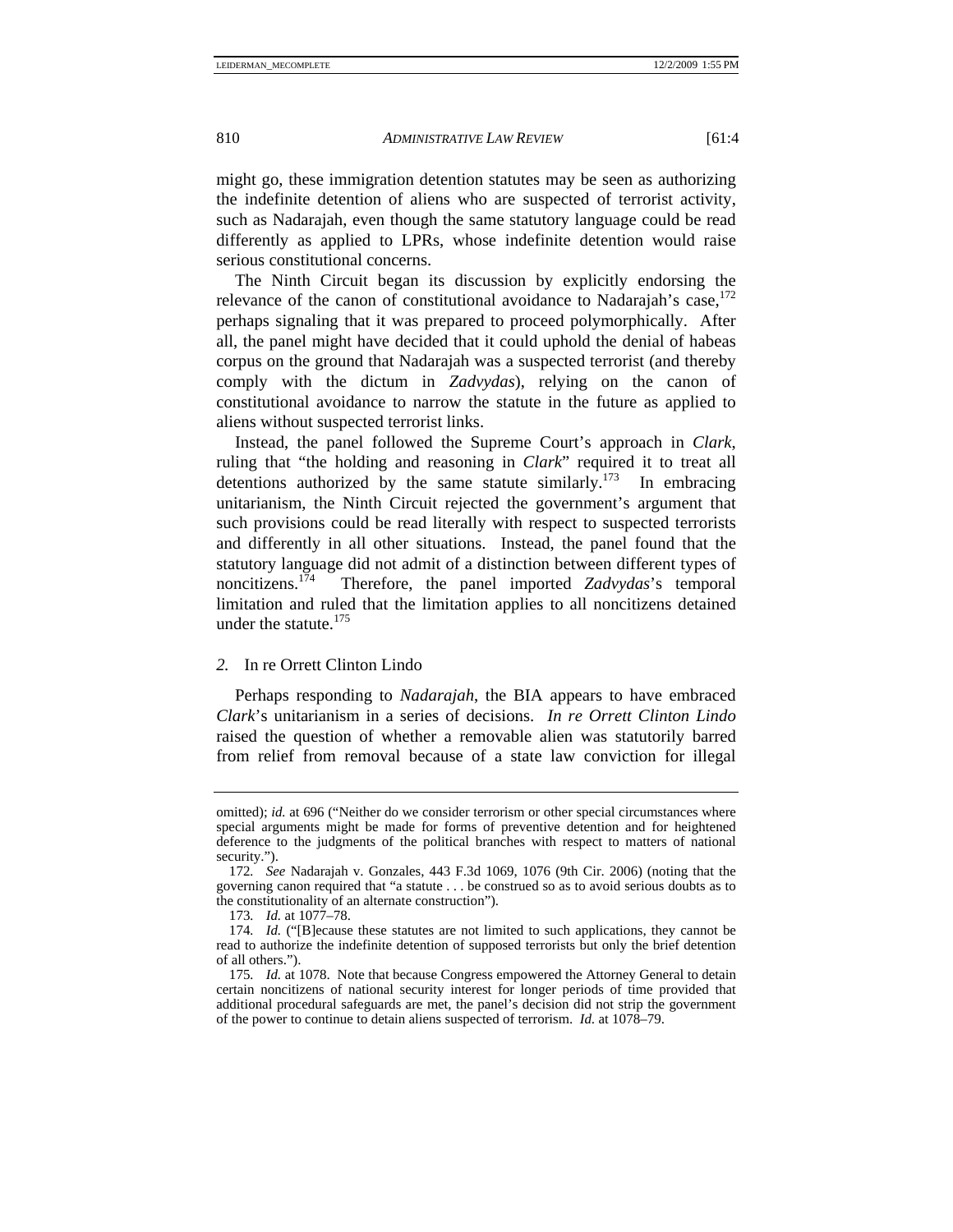possession of narcotics.176 Under the immigration laws, if Lindo was convicted of an *aggravated felony* he would be precluded from most forms of relief from removal. Under BIA precedent, the status of a state law offense as a drug trafficking crime, which is one type of an aggravated felony, is determined by the case law of the controlling U.S. court of appeals.177 In the Second Circuit—the controlling circuit court—state law felonies involving only the simple possession of controlled substances qualify as aggravated felonies for sentencing purposes but not for immigration purposes.<sup>178</sup> This bifurcated<sup>179</sup> approach bears clear traces of polymorphism. This is especially true because the immigration law definition of "aggravated felony" itself refers directly to "illicit trafficking in a controlled substance (as defined in section [102 of the Controlled Substance Act])," the analogous federal statute. $180$ 

Notwithstanding the Second Circuit's polymorphic impulses, the BIA relied on *Clark* to conclude that unitarianism was required:

[E]ven if we assume that the Second Circuit continues to interpret the language of section  $101(a)(43)(B)$  differently in the criminal and immigration contexts, the validity of that approach is in serious question in light of intervening Supreme Court precedent indicating that provisions of the Immigration and Nationality Act are not subject to varying interpretations depending on context. *Clark v. Martinez*, 543 U.S. 371, 378, 386 (2005) (refusing to countenance varying interpretations of the indefinite detention provision . . . based on the admissibility of the alien because such variability "would be to invent a statute rather than interpret one" and "would establish within our jurisprudence, beyond the power of Congress to remedy, the dangerous principle that judges can give the same statutory text different meanings in different cases" $) \ldots$ 

Here we find an example of an administrative agency purporting to override governing circuit case law in the name of a strong unitarian approach it believes the Supreme Court has mandated.<sup>182</sup> The implications

<sup>176</sup>*. In re* Orrett Clinton Lindo, 2006 WL 2427912 (B.I.A. July 21, 2006) (unpublished decision).

<sup>177</sup>*. See In re* Ismael Yanez-Garcia, 23 I. & N. Dec. 390, 397 (B.I.A. May 13, 2002), http://www.usdoj.gov/eoir/efoia/bia/Decisions/Revdec/pdfDEC/3473.pdf (holding that "in those circuits that have spoken, the determination whether a state drug conviction constitutes a 'drug trafficking crime' . . . and therefore an aggravated felony . . . shall be made by reference to applicable circuit law . . . .").

<sup>178</sup>*. See* Aguirre v. INS, 79 F.3d 315 (2d Cir. 1996).

<sup>179</sup>*. Lindo*, 2006 WL 2427912.

 <sup>180. 8</sup> U.S.C. § 1101(a)(43)(B) (2006).

<sup>181</sup>*. Lindo*, 2006 WL 2427912 (quoting Clark v. Martinez, 543 U.S. 371, 378, 386 (2005)).

 <sup>182.</sup> And *Lindo* is but one of many. *See, e.g.*, *In re* Donald Overton Powell, 2006 WL 3485636 (B.I.A. Oct. 20, 2006) (unpublished decision) (deciding that Powell's "second conviction for possession of a controlled substance qualifies as a conviction for drug trafficking crime" and therefore constitutes an "aggravated felony" in light of *Clark*).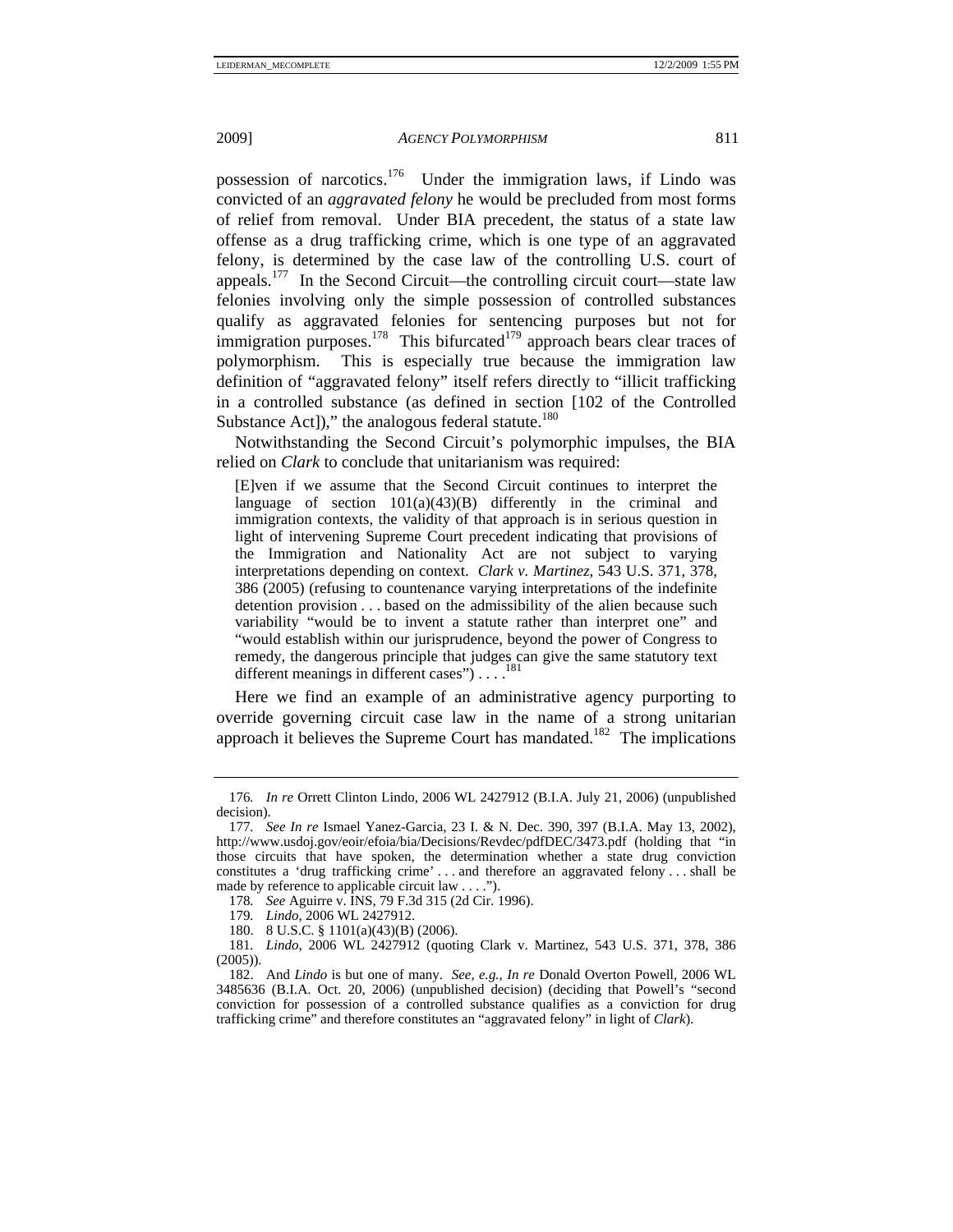of this divergence will be explored below.

## *B. Systematizing Agency Polymorphism*

As the above discussion suggests, polymorphism has seeped into administrative law. In an effort to capture this phenomenon systematically, the matrix below portrays four scenarios in which agency polymorphism might arise. The top row describes situations where a court interprets a statute first, and the bottom row describes situations where an agency does so first. The left column describes situations where a *Zadvydas*-like petitioner's case arises first (Z)—that is, a case brought by a petitioner triggering the concerns of the relevant canon of construction. The right column describes situations where the *Clark*-like petitioner (C) comes first—the petitioner who does not trigger the canon. The purpose of this scheme is not to exhaust every possible issue that might arise within each segment. Rather, the matrix highlights some complex questions concerning agency polymorphism.

| $\vert$ <b>I.</b> Z (court) then C (agency) | $\vert$ <b>II.</b> C (court) then Z (agency) |
|---------------------------------------------|----------------------------------------------|
| $\parallel$ III. Z (agency) then C (court)  | $\vert$ <b>IV.</b> C (agency) then Z (court) |

### *1. Quadrant I*

In this scenario, the LPR argues before a court that his indefinite detention would violate the Constitution, and so the court must strike down or limit the statute. Because "[a] court has no choice but to adopt its own preferred construction of an ambiguous provision in an agencyadministered statute when the agency has not announced an interpretation to which the court can defer,"<sup>183</sup> the court decides this question de novo.

Subsequently, the inadmissible alien would argue that he deserves the same interpretation. A decision like *Zadvydas* would likely not satisfy the *Brand X* criterion for a judicial decision that will trump a subsequent, conflicting agency interpretation—"a judicial precedent holding that the statute unambiguously forecloses the agency's interpretation, and therefore contains no gap for the agency to fill . . . . .<sup>184</sup> Given the *Zadvydas* 

 <sup>183.</sup> Pierce, *supra* note 66, at 601 (citing Nat'l Cable & Telecomms. Ass'n v. Brand X Internet Servs., 545 U.S. 967, 984 (2005)).

 <sup>184.</sup> Nat'l Cable & Telecomms. Ass'n v. Brand X Internet Servs., 545 U.S. 967, 982–83 (2005). In *Brand X* the Court ruled, "A court's prior judicial construction of a statute trumps an agency construction otherwise entitled to *Chevron* deference only if the prior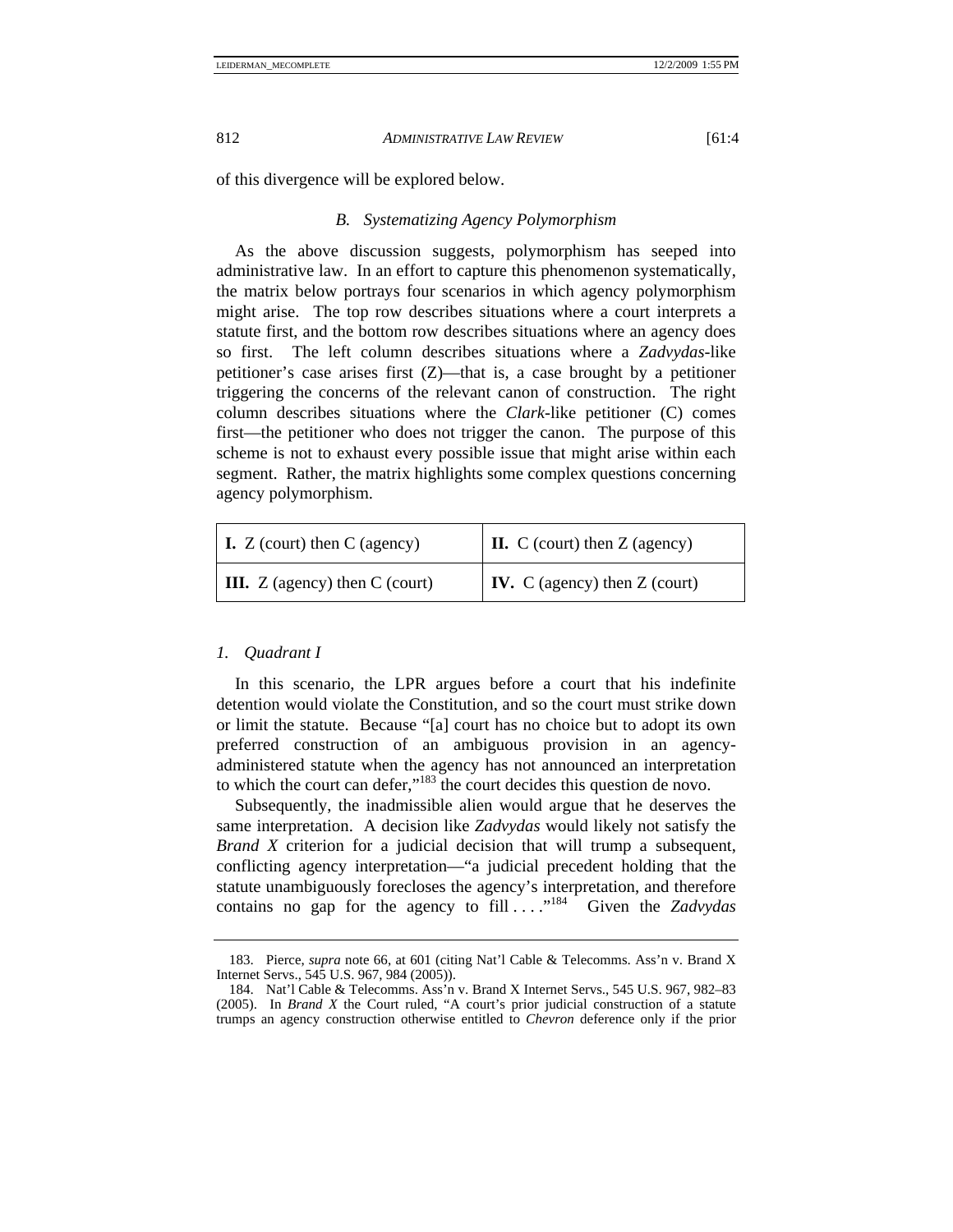majority's assurance that it would be "a very different case" were the petitioner not an LPR, it would be hard to conclude that the Supreme Court held that the statute could *only* mean that a temporal limitation was always required. Therefore, there would be a gap for the agency to fill, and the agency could reasonably refuse to extend *Zadvydas*'s interpretation to the inadmissible alien.

In fact, this will always be the dynamic when the relevant canon of construction deployed by the court requires statutory ambiguity. For example, before invoking the constitutional avoidance canon, a court must first determine that the statute is ambiguous.<sup>185</sup> (After all, without statutory ambiguity, such a purported "exercise in judicial restraint[] would trench upon the legislative powers vested in Congress.")<sup>186</sup> Therefore, in this scenario the agency could always claim that the fact that the court invoked the canon of constitutional avoidance in its decision necessarily means that the statute was ambiguous—at least in the court's eyes—and therefore, within the purview of the agency's authority to interpret.

It may be argued that although the *Zadvydas* Court determined that the statute was ambiguous *with respect to LPRs*, the holding does not mean that the statute is ambiguous with respect to inadmissible aliens. But this reading is hard to square with the undifferentiated statutory text; $187$  textual ambiguity with respect to one group necessarily carries over to the other.<sup>188</sup> Nevertheless, in other situations, where the statute distinguishes between relevant categories of individuals, it may be that the statute is ambiguous as applied to one group but not the other.

In addition, statutory ambiguity may be in the eye of the beholder. Professor Morrison has persuasively argued that agencies act in "information-rich" environments—they "draw on sources of statutory

court decision holds that its construction follows from the unambiguous terms of the statute and thus leaves no room for agency discretion." *Id.* at 982.

<sup>185</sup>*. See* Morrison, *supra* note 153, at 1194 ("As described by the courts, the avoidance canon applies only in circumstances of statutory ambiguity.").

 <sup>186.</sup> United States v. Albertini, 472 U.S. 675, 680 (1985); *see also* Zadvydas v. Davis, 533 U.S. 678, 705 (2001) (Kennedy, J., dissenting) (criticizing the majority's constitutional avoidance approach as "interpreting a statute in obvious disregard of congressional intent; curing the resulting gap by writing a statutory amendment of its own; . . . [and] caus[ing] systemic dislocation in the balance of powers").

 <sup>187.</sup> It is also hard to square with the undifferentiated statutory text in *Nadarajah*. *See supra* note 174 and accompanying text.

<sup>188</sup>*. See Zadvydas*, 533 U.S. at 710 ("[I]t is not a plausible construction of § 1231(a)(6) to imply a time limit as to one class but not to another. The text does not admit of this possibility."); *see also* Transcript of Oral Argument at 17–18, Clark v. Martinez, 543 U.S. 371 (2005) (No. 03-878) (Breyer, J.), http://www.supremecourtus.gov/oral\_arguments/ argument\_transcripts/03-878.pdf ("I don't see how to read the statute one way for one group of people and another way for another. . . . I haven't found a single case of this Court where you interpret these complicated words one way for one and another way for another.").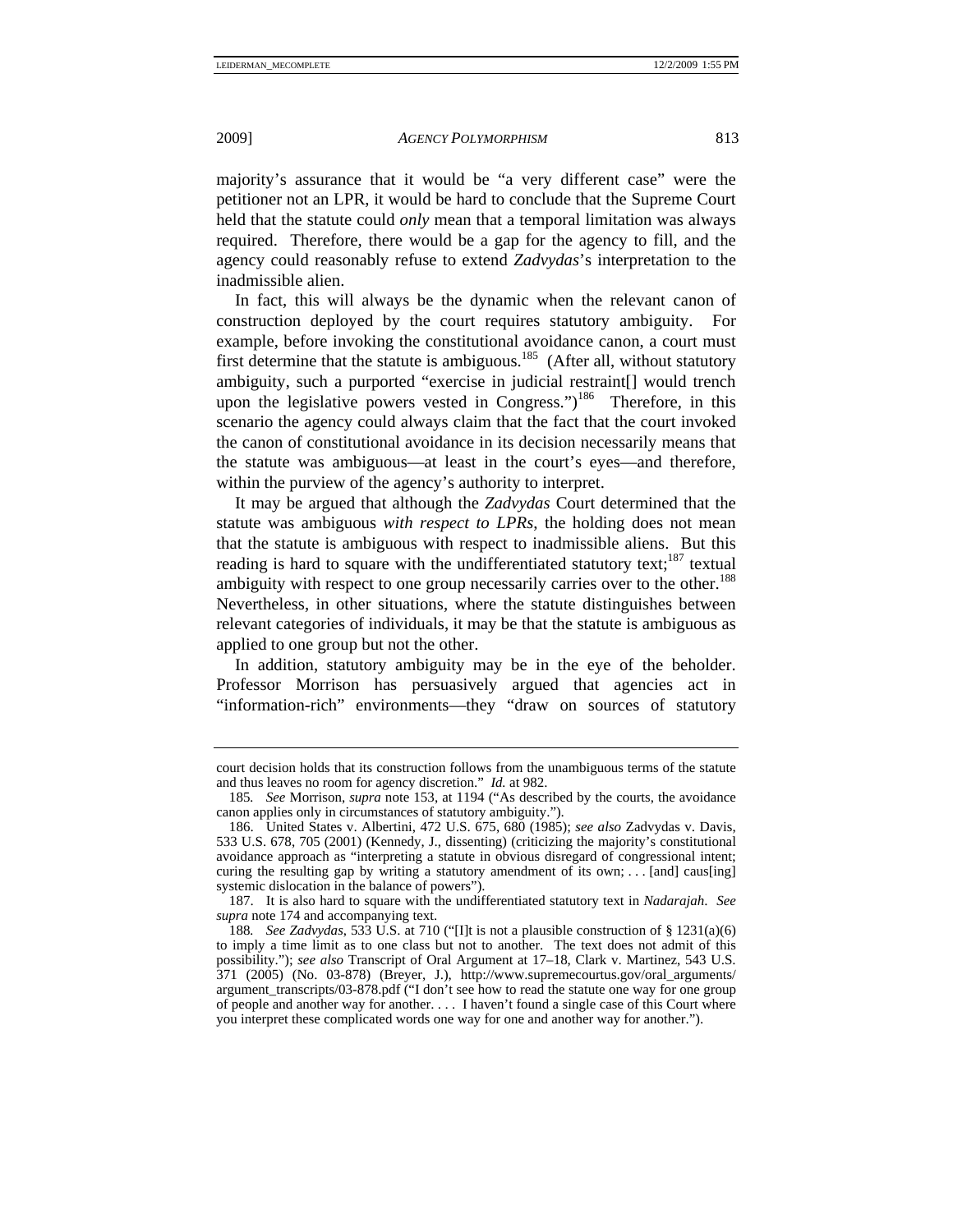meaning not readily accessible to courts" because of their ongoing contact with Congress and the President—and therefore, agencies often decline to find statutory ambiguity and refrain from invoking constitutional avoidance.189 For this reason, where a court found ambiguity, an agency might find clarity.<sup>190</sup>

This complicates the claim that because a prior court employed a canon of construction that requires ambiguity its decision necessarily fails the *Brand X* test. Ironically, if an agency's information-rich environment enables it to find clarity where a court found ambiguity, the agency would thereby disqualify itself for *Chevron* deference by failing *Chevron* step 1 as far as the agency is concerned, Congress *has* directly spoken to the precise question at issue. Of course, the reviewing court—perhaps due to its information-poor environment—might disagree, and instead conclude that the statute is, in fact, ambiguous. But having satisfied *Chevron* step 1 (because the court found statutory ambiguity), the court would then only inquire whether the agency's construction (which found no ambiguity) is reasonable (*Chevron* step 2). Oddly, the court could uphold the agency's conclusion, albeit for a different reason: the agency's construction of the statute as *unambiguous* was faulty, but nevertheless, the agency's interpretation was reasonable.<sup>191</sup>

If the agency reached this conclusion in the Quadrant I scenario, its most

<sup>189</sup>*. See* Morrison, *supra* note 153, at 1241 ("This informational superiority may, in turn, bring clarity to otherwise ambiguous statutory language. When that occurs, there is no need for the avoidance canon."); *see also* Jerry L. Mashaw, *Norms, Practices, and the Paradox of Deference: A Preliminary Inquiry into Agency Statutory Interpretation*, 57 ADMIN. L. REV. 501, 517 (2005) (observing how agencies that have been "heavily involved in the negotiation of statutory language" and "privy both to formal and informal legislative debates and . . . multiple motives that have prompted particular legislative utterances" will be able to more effectively interpret legislative history than courts); *id.* at 518 (describing how "the prudent American administrative agency may also seek political capital by constant attention to the preferences of the [political branches]").

<sup>190</sup>*. See* Morrison, *supra* note 153, at 1241 ("[A]n agency's access to, and familiarity with, extratextual sources of statutory meaning may often leave little or no room for constitutional avoidance."); *cf.* Adler, *supra* note 154, at 770 ("[A]gencies might have an *epistemic* advantage over courts on certain constitutional issues by virtue of the epistemic constraints that the very process of adjudication brings. . . . [A]rguments for [judicial] restraint . . . might be epistemic rather than democratic[:] . . . courts are epistemically imperfect in determining what [some constitutional criterion] requires" due to their focus on "particular parties and cases . . . .").

 <sup>191.</sup> However, if the agency had deemed its interpretation to be mandated by federal case law—as opposed to the text of the statute—and a reviewing court disagreed with the agency on that point, the "ordinary remand rule" would require that the court declare that the agency's "error prevented it from a full consideration of the statutory question here presented," find that the agency "has not yet exercised its *Chevron* discretion to interpret the statute in question," and remand the case "for [the agency's] initial determination of the statutory interpretation question and its application to this case." Negusie v. Holder, 129 S. Ct. 1159, 1166–68 (2009).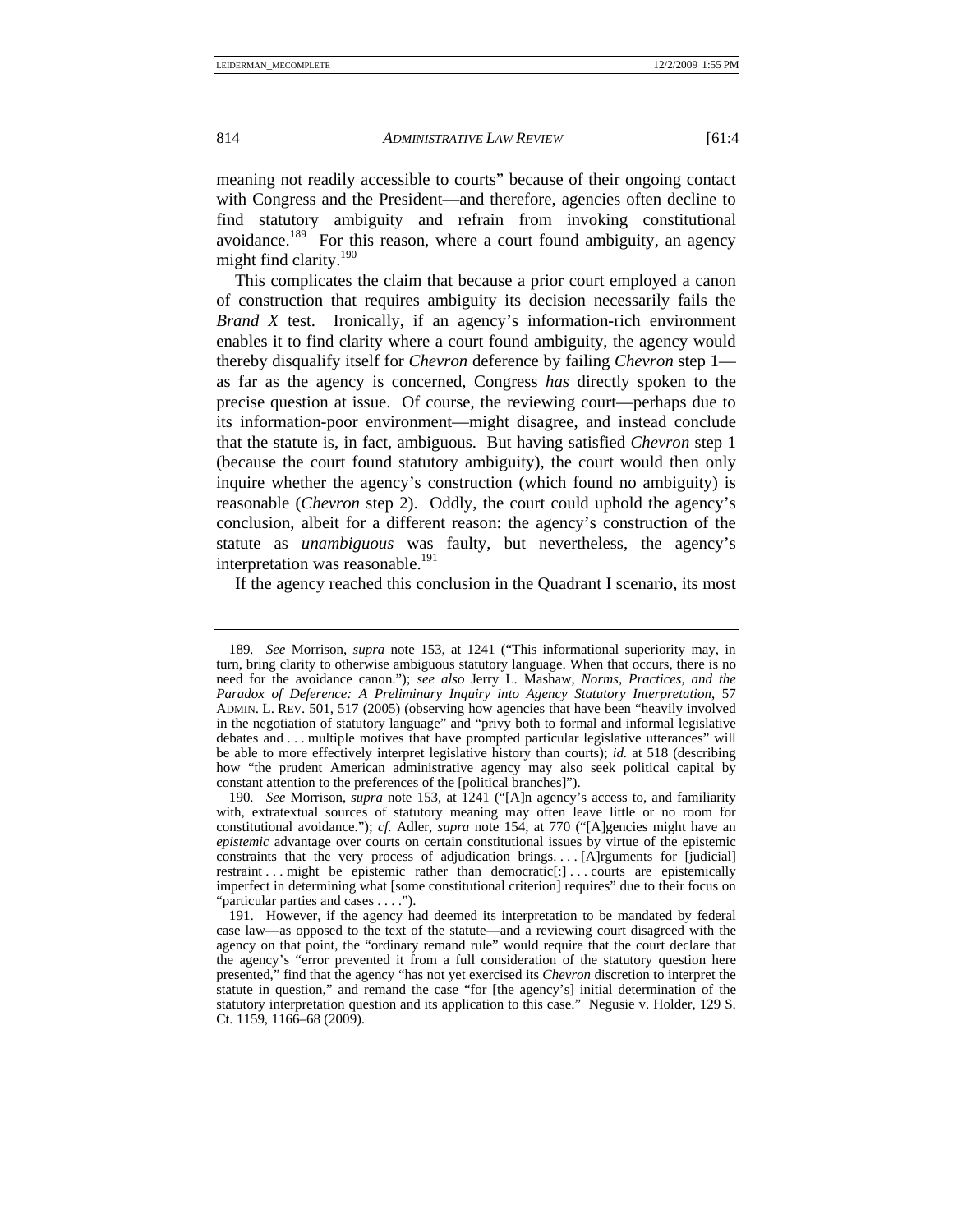extreme reaction would be to attempt to "overrule" the prior judicial determination with respect to *Zadvydas*-like petitioners. That is, because of its information-rich setting, the agency might well decide that the court simply got the initial statutory construction question wrong—that the statute unambiguously indicates that Congress *did* intend to permit the indefinite detention of LPRs, as well as inadmissible aliens. The agency here would be repudiating *Zadvydas*'s statutory holding, ruling instead that the statute is best interpreted to authorize such ongoing detention.<sup>192</sup>

Importantly, given its statutory ruling, the agency would then have to decide the constitutional question that *Zadvydas* avoided: is the indefinite detention of LPRs constitutional? If the agency answers yes, the following difficult question would be raised upon the alien's subsequent petition for a writ of habeas corpus in district court: under *Brand X*, where the Supreme Court construed a statute one way in order to avoid constitutional concerns, does the Court's finding of statutory ambiguity authorize an agency to subsequently interpret the same statute differently, albeit reasonably, even when applied to an identical petitioner? If the answer to that question is yes, then the agency could uphold the indefinite detention of *both* LPRs and inadmissible aliens.

Short of "overruling" the Court's holding that the statute, read to avoid constitutional concerns, does not authorize the unlawful detention of LPRs, the agency could conclude that the statute does authorize the indefinite detention of inadmissible aliens. To reach this conclusion, the agency would embrace polymorphism: the same statutory language would mean one thing as applied to LPRs and another as applied to inadmissible aliens. This is an approach agencies may be willing to take. For example, in *Nadarajah v. Gonzales*, the government suggested that aliens suspected of terrorism could be detained indefinitely under general detention statutes even though most other aliens could not.<sup>193</sup> However, as *Nadarajah* also indicates, polymorphism may find a chilly reception in federal court.<sup>194</sup> Indeed, it may be similarly unwelcome within the agency itself.<sup>195</sup>

 <sup>192.</sup> Recall that constitutional avoidance is often defended as a presumption about congressional intent. *See* HART & WECHSLER'S THE FEDERAL COURTS, *supra* note 13, at 89 (explaining the underlying basis of avoidance canon as an assumption that Congress would not have wanted to legislate in constitutionally suspect ways). Therefore, if an agency were to conclude that Congress *did* intend to pass the constitutionally suspect version of the statute, the agency would be justified in interpreting the statute in light of Congress's manifest intent.

<sup>193</sup>*. See supra* note 171 and accompanying text (describing the polymorphic approach urged by the government in *Nadarajah*).

<sup>194</sup>*. See supra* notes 173–75 and accompanying text (discussing the Ninth Circuit's rejection of polymorphism and endorsement of *Clark*'s unitarian approach).

<sup>195</sup>*. See supra* notes 181–82 and accompanying text (identifying BIA's subsequent unitary approach).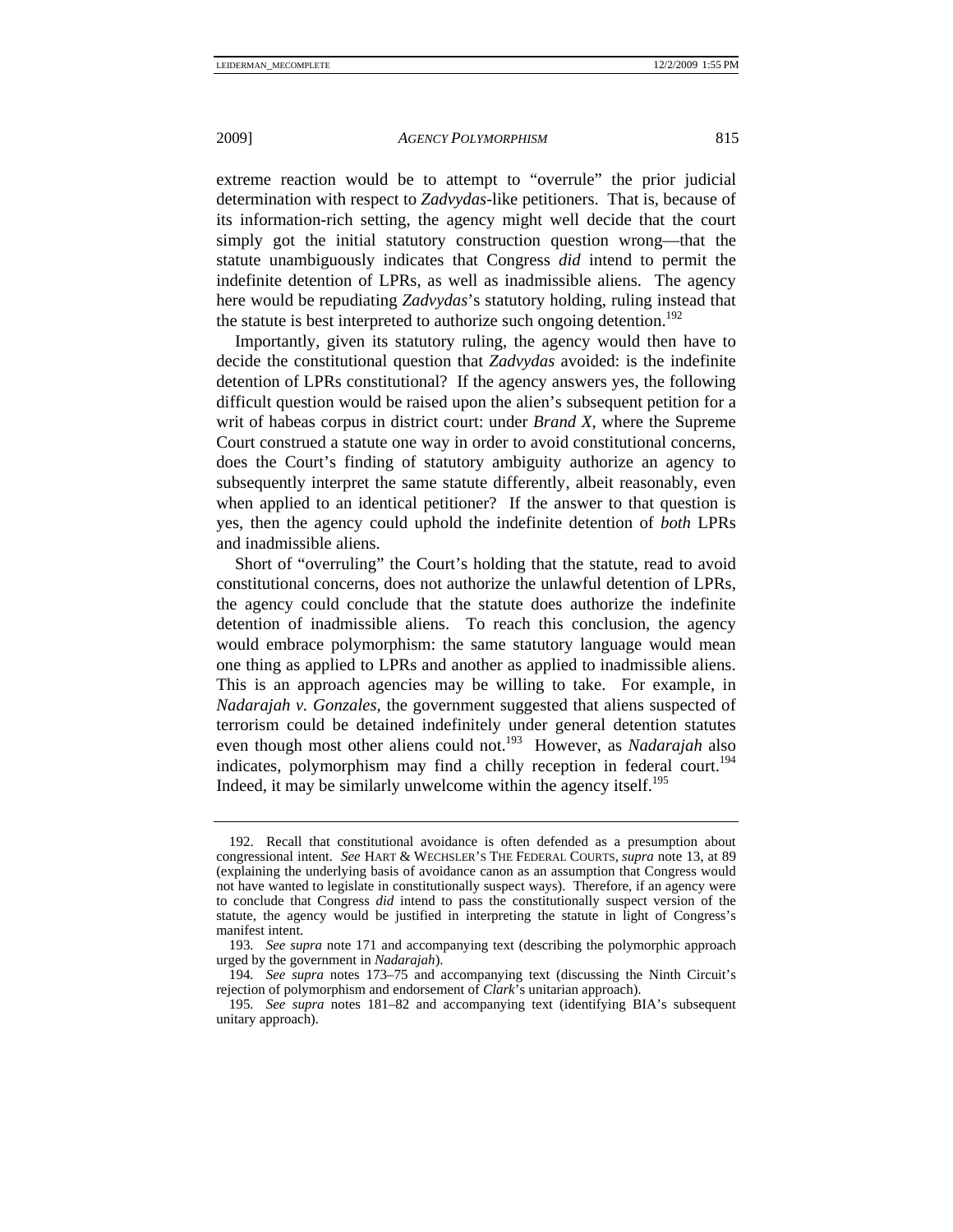# *2. Quadrant II*

In the second quadrant, the petitioner who does not trigger the relevant canon of construction (Clark) challenges the statute in court, and subsequently the agency is faced with a claim by one for whom the canon is triggered (Zadvydas). There are many possible outcomes in this situation. If the court adopts the strong unitary principle urged by Justice Scalia, it would conclude that the "lowest common denominator" of the statute must govern and therefore Clark is entitled to a temporal limitation on his detention.

It would be reasonable to think that in the post-*Brand X* era, in order to bind the agency when faced with Zadvydas's subsequent challenge, the court would have to explicitly hold that the *only* meaning of the statute (not just its best meaning) is that there is a temporal limit for both inadmissible aliens and LPRs. However, this degree of judicial specificity is likely unnecessary. Suppose the court grants Clark's request for a temporal limitation on the statute in light of the constitutional concerns raised by its application to the absent Zadvydas. The agency could reasonably argue that this lowest-common-denominator approach does not pass muster under *Brand X* because the court effectively said that the best, but not the only, meaning of the statute was the reading resulting from the lowest-commondenominator approach. However, to prevent this decision from applying to Zadvydas, the agency would have to determine that there are no constitutional infirmities with the indefinite detention of an LPR, notwithstanding clear Supreme Court precedent to the contrary. In addition, the agency would surely perceive the absurd outcome of such a decision: LPRs, but not inadmissible aliens, could be detained indefinitely. Even if agencies are less adept at applying the avoidance canon than courts,196 surely the immigration service would not reach such a conclusion. And even if it did, a reviewing court (that is, the *third* interpreter in this scheme) could summarily reverse the agency—not on precedential grounds, i.e., that the agency diverged from the initial court's interpretation, or on constitutional grounds, i.e., that LPRs may not be detained indefinitely, but simply for reaching an arbitrary and capricious decision.

But what if the court instead embraces polymorphism, expressly stating that (1) Clark could be detained indefinitely but (2) a future Zadvydas could not be given the relevant constitutional concerns? To what extent

 <sup>196.</sup> Morrison, *supra* note 153, at 1218–19 (noting that while agencies often invoke the constitutional avoidance canon by claiming Supreme Court precedent requires its application, often "these pronouncements contain no discussion of the basis for the canon," are invoked in "summary fashion," and are ultimately "inadequate").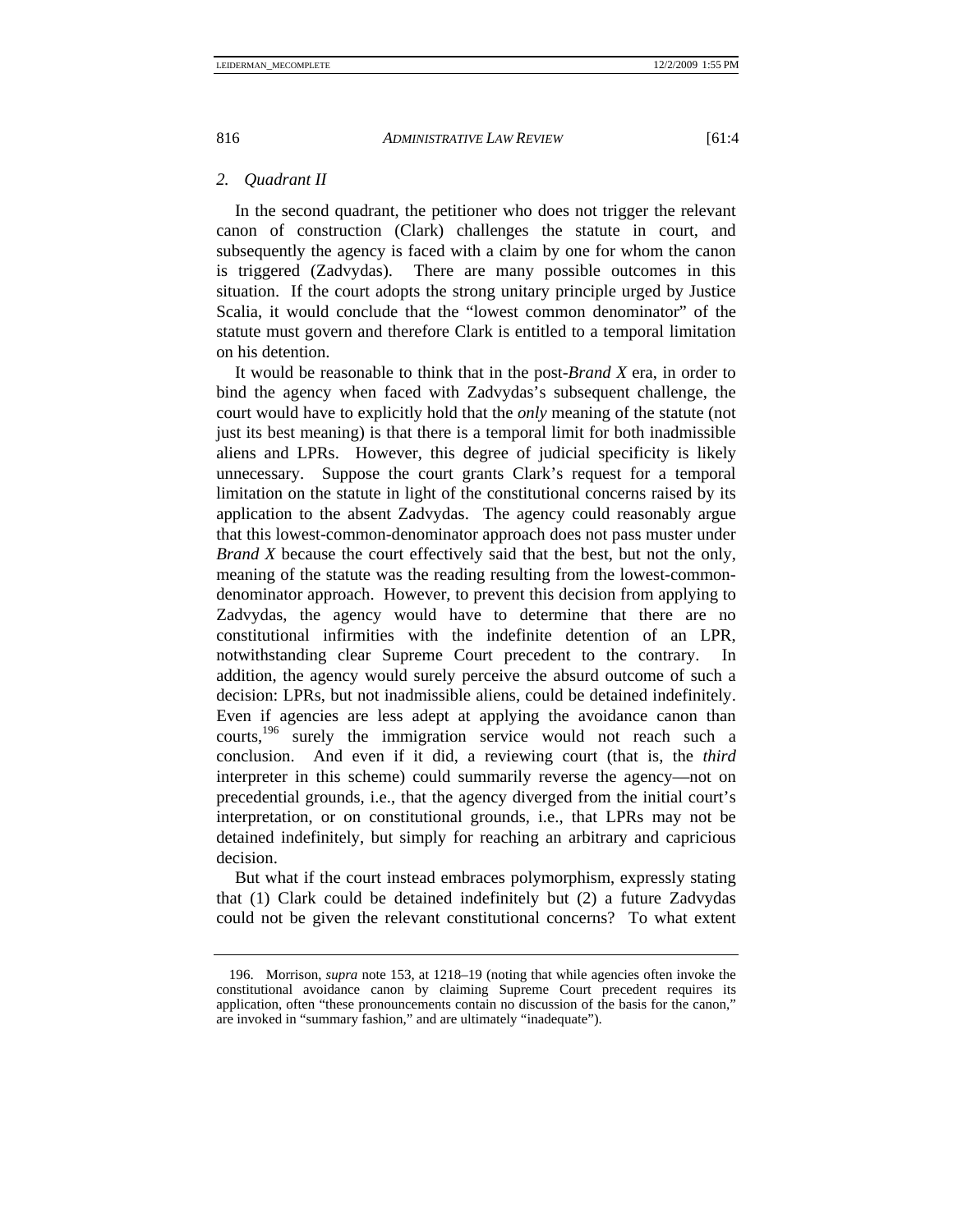does the court's second statement bind the agency when Zadvydas challenges his indefinite detention? Here, polymorphism raises interesting questions about what it means to say that a statute has a single permissible meaning—rather than merely a "best" meaning—in the *Brand X* regime. For if the court's second statement is understood as a "judicial precedent holding that the statute unambiguously forecloses the agency's interpretation, and therefore contains no gap for the agency to fill," then it is conclusive upon the agency.<sup>197</sup> In other words, in this case one could argue that the statute has two "single" meanings: a single meaning as applied to one group (inadmissible aliens) and a single meaning as applied to another (LPRs). If that formulation is tough to swallow, it is fair to say that when the agency considers the application of the statute to Zadvydas, if it is inclined to uphold his indefinite detention, the polymorphic court has already held "that the statute unambiguously forecloses the agency's interpretation" under *Brand X*. 198

A better challenge to the court's second statement is that the court erred in reaching that question at all because it was not ripe. Under the Administrative Procedure Act, the ripeness inquiry involves two steps: (1) is the issue fit for judicial decision?; and (2) does the balance of hardships to the parties of withholding consideration counsel immediate resolution?<sup>199</sup> On the first prong, although the dispositive issue here is a pure legal question,<sup>200</sup> the adjudicator would surely benefit from additional fact finding,<sup>201</sup> which cuts in favor of judicial postponement.<sup>202</sup> On the second prong, the court's finding with respect to LPRs would adversely affect the agency because it would foreclose the agency from reaching its own conclusions as to the advisability and constitutionality of detaining LPRs. Furthermore, an LPR who is subsequently detained could then

<sup>197</sup>*. See* Nat'l Cable & Telecomms. Ass'n v. Brand X Internet Servs., 545 U.S. 967, 982–83 (2005).

<sup>198</sup>*. Id.* This raises the issue of whether dicta—in this example, the court's statement that the absent Zadvydas may not be detained indefinitely—can ever be considered a holding, as *Brand X* requires the court to have "[*held*] that the statute unambiguously forecloses the agency's interpretation." *Id.* For a discussion of the stare decisis effect of "considered dicta," see *supra* Part V.A.1.

<sup>199</sup>*. See* Abbott Labs. v. Gardner, 387 U.S. 136, 153 (1967).

 <sup>200.</sup> That is, whether the indefinite detention of an LPR is constitutional.

 <sup>201.</sup> For example, relevant facts would include information regarding the likelihood of eventual release and the reasons for and the strength of the government's interest in detaining a particular LPR as opposed to all LPRs. Yet none of these factual dimensions could be developed in the scenario described here, where the court adjudicates the inadmissible alien's claim but also issues dicta regarding absent LPRs.

<sup>202</sup>*. Cf.* Lujan v. Nat'l Wildlife Fed'n., 497 U.S. 871, 891 (1990) ("[A] regulation is not ordinarily considered the type of agency action 'ripe' for judicial review under the APA until the scope of the controversy has been reduced to more manageable proportions, and its factual components fleshed out . . . .").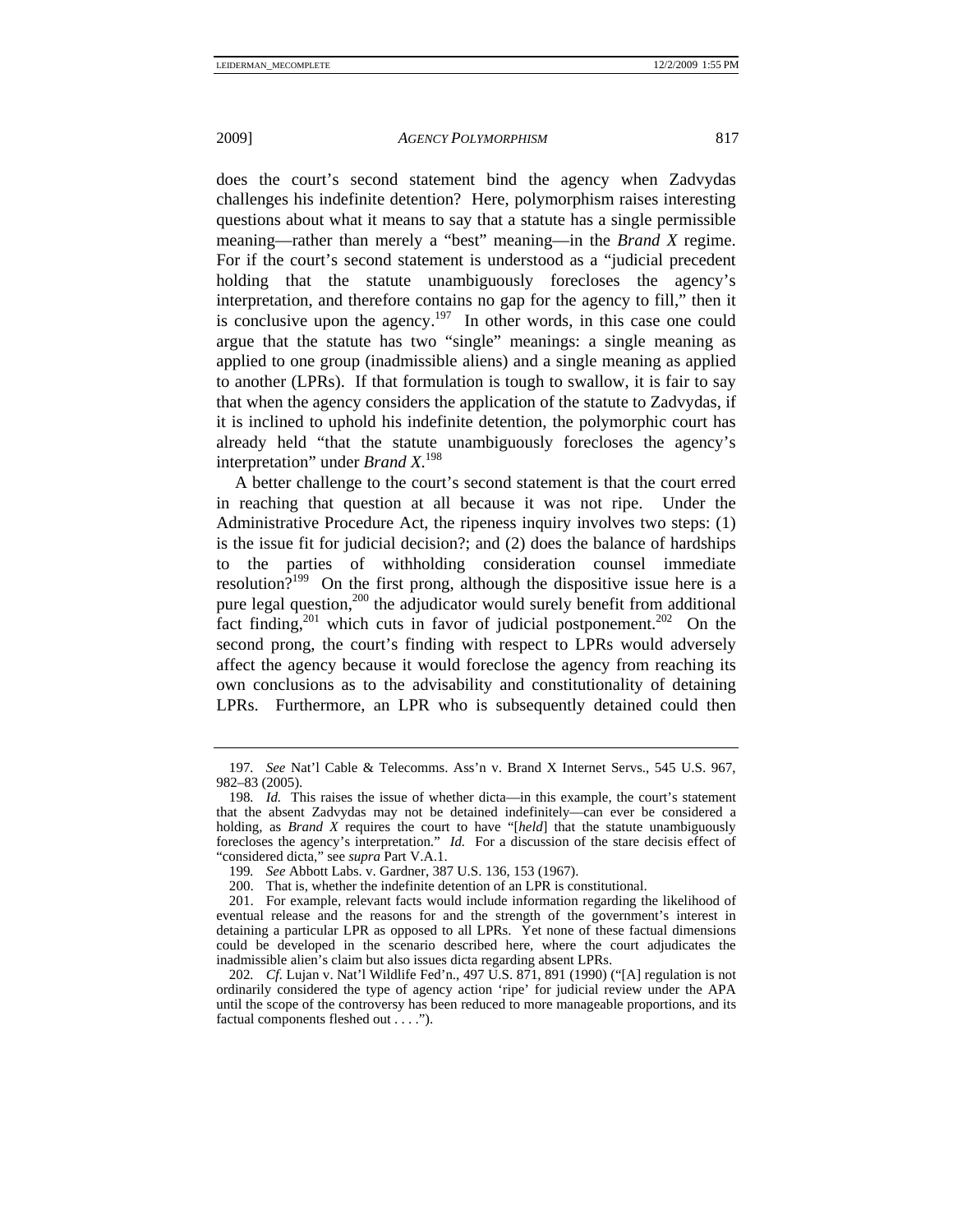challenge his or her detention.<sup>203</sup> Therefore, the agency is most likely unconstrained by the court's gratuitous statement that future LPRs may not be detained indefinitely.

### *3. Quadrant III*

In this scenario, the agency is presented with a *Zadvydas*-like petitioner for whom a given canon of construction would be triggered. But, assuming that the agency concludes the statute interpreted in light of the relevant canon requires one thing, what deference, if any, should a subsequent court pay to the agency's additional statements that the statute should mean something else as applied to someone else? For example, had the agency construed the statute in *Zadvydas* as not permitting the indefinite detention of LPRs, must a court defer to the agency's further statement that future inadmissible aliens should not benefit from that reading? This would amount to agency-mandated polymorphism, in that the agency would purport to impose its interpretive technique on the court.

Of course, the agency might instead embrace unitarianism, simultaneously deciding that the statute must be read the same way for future inadmissible aliens.204 This raises an interesting question: Must a reviewing court that is itself inclined toward polymorphism defer to the agency's unitarianism? This situation creates a tension over methodology—the agency is purporting to tell the court how to interpret statutes—and a tension over policy, as the court may believe that the agency's unitarianism grants inadmissible aliens a windfall. Should courts stick to their polymorphic guns or must they defer?

The answer lies in recognizing that in this situation the agency reached its interpretation in light of its understanding of what Supreme Court precedent requires, and courts need not defer to such administrative determinations. That is, when the agency goes beyond the LPR's claims and attempts to dictate how the statute applies to inadmissible aliens, it does so either via the doctrine of constitutional avoidance or the unitary approach. In effect, the agency purports to tell the subsequent court either (1) constitutional avoidance does not require limits to the detention of inadmissible aliens or (2) unitarianism requires that inadmissible aliens benefit from the same construction. Although these are different outcomes,

 <sup>203.</sup> For this reason, this is not a situation in which future review is unlikely.

 <sup>204.</sup> It is unlikely that an agency charged with effectuating removals under the Immigration and Nationality Act would ever reach such a liberal interpretation. Indeed, the Service's post-*Clark* litigation posture bears out this intuition. *See supra* notes 171–72 and accompanying text (describing the government's efforts in *Nadarajah* to use polymorphism to justify indefinite detention of alien suspected of terrorism).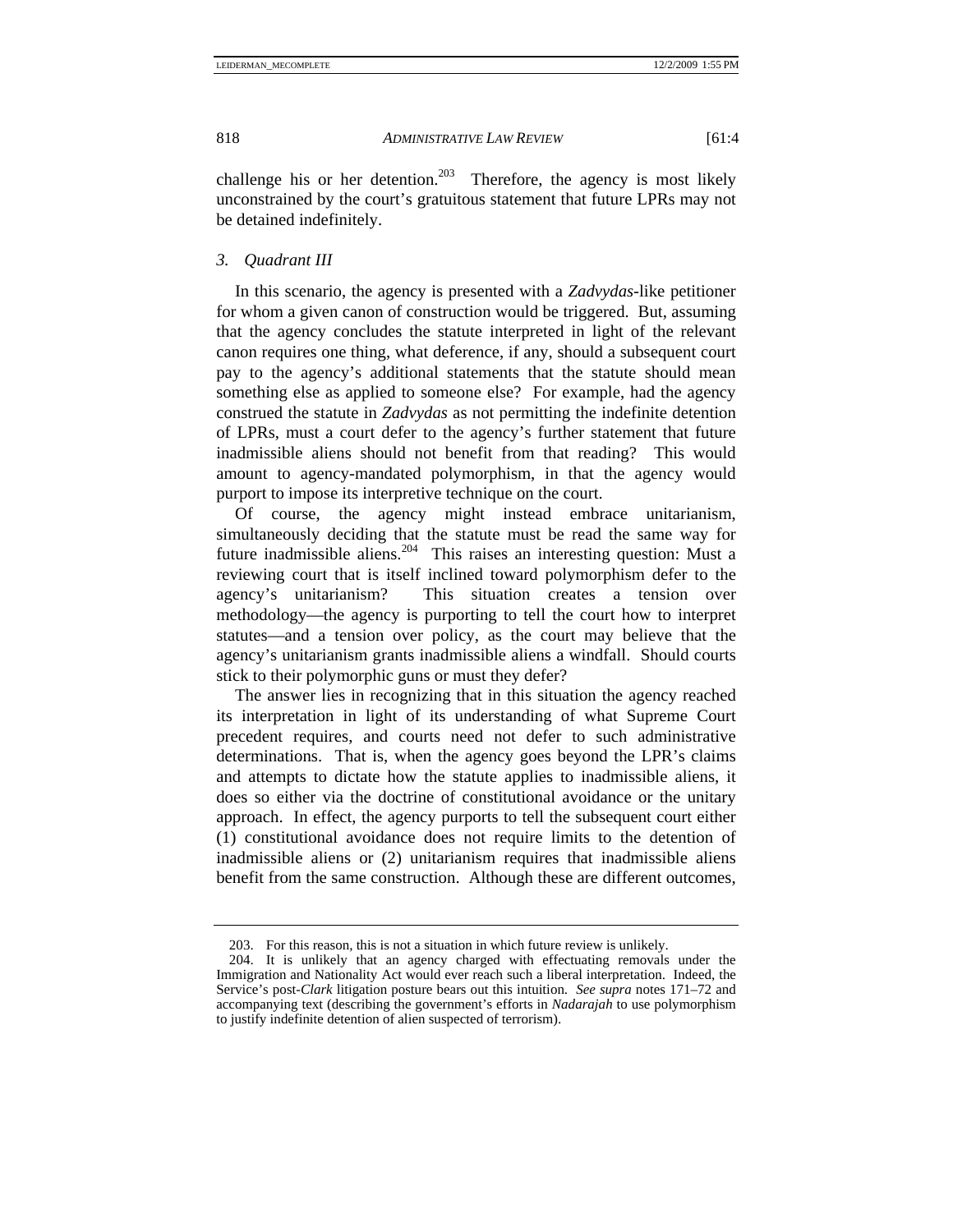in both scenarios the agency would invoke judicial precedent to support its position. But courts do not grant *Chevron* deference to an agency's statutory interpretation if it is based on the agency's understanding of judicial precedent.<sup>205</sup> Therefore, in either scenario, the court should decide for itself—de novo—what governing case law requires.<sup>206</sup> Even in the post-*Brand X* era, then, there are limits on agencies' ability to play such interpretive hardball.

# *4. Quadrant IV*

In the fourth quadrant, an individual who triggers no canon-relevant concerns nevertheless argues to the agency that such concerns would arise in a different person's case. In all likelihood, the agency would reject this claim due to its mandate to enforce the statute to its permissible extent.<sup>207</sup> However, there could be exceptions. For example, suppose that an agencyadministered statute provides for stiff civil penalties for its violation, such as a fine of \$50,000. Recognizing the importance of ensuring that the regulated public receives clear notice as to what conduct is prohibited by such a quasi-punitive statute, the agency may conclude that it would be simpler and more fair to interpret the statute in a single way as applied to all, rather than attempting to overcome as-applied challenges on notice grounds at a later date.<sup>208</sup> Alternatively, if the agency proceeds Alternatively, if the agency proceeds polymorphically, it would declare—using *Zadvydas* as an example—that Clark could be detained indefinitely but a future Zadvydas could not. When the court then confronts Zadvydas's challenge, it would likely agree with the agency, whether out of deference or, more likely, its own independent reasoning.

\* \* \*

Polymorphism has made inroads in the administrative state and, as the matrix shows, leads to complex questions concerning adjudicative methodology and the separation of powers.

<sup>205</sup>*. See* Pierce, *supra* note 66, at 570 (citing Akins v. Fed. Election Comm'n, 101 F.3d 731, 740 (D.C. Cir. 1996) (en banc), *vacated on other grounds*, 524 U.S. 11 (1998)).

 <sup>206.</sup> In Part IV this is discussed as a benefit of agency polymorphism.

<sup>207</sup>*. See supra* note 204.

<sup>208</sup>*. Cf.* Negusie v. Holder, 129 S. Ct. 1159, 1168 (2009) (explaining that agency's interpretation of a statutory term on remand "may be influenced by how practical, or impractical, the standard would be in terms of its application to specific cases," a consideration that "may have relevance in determining whether its statutory interpretation is a permissible one").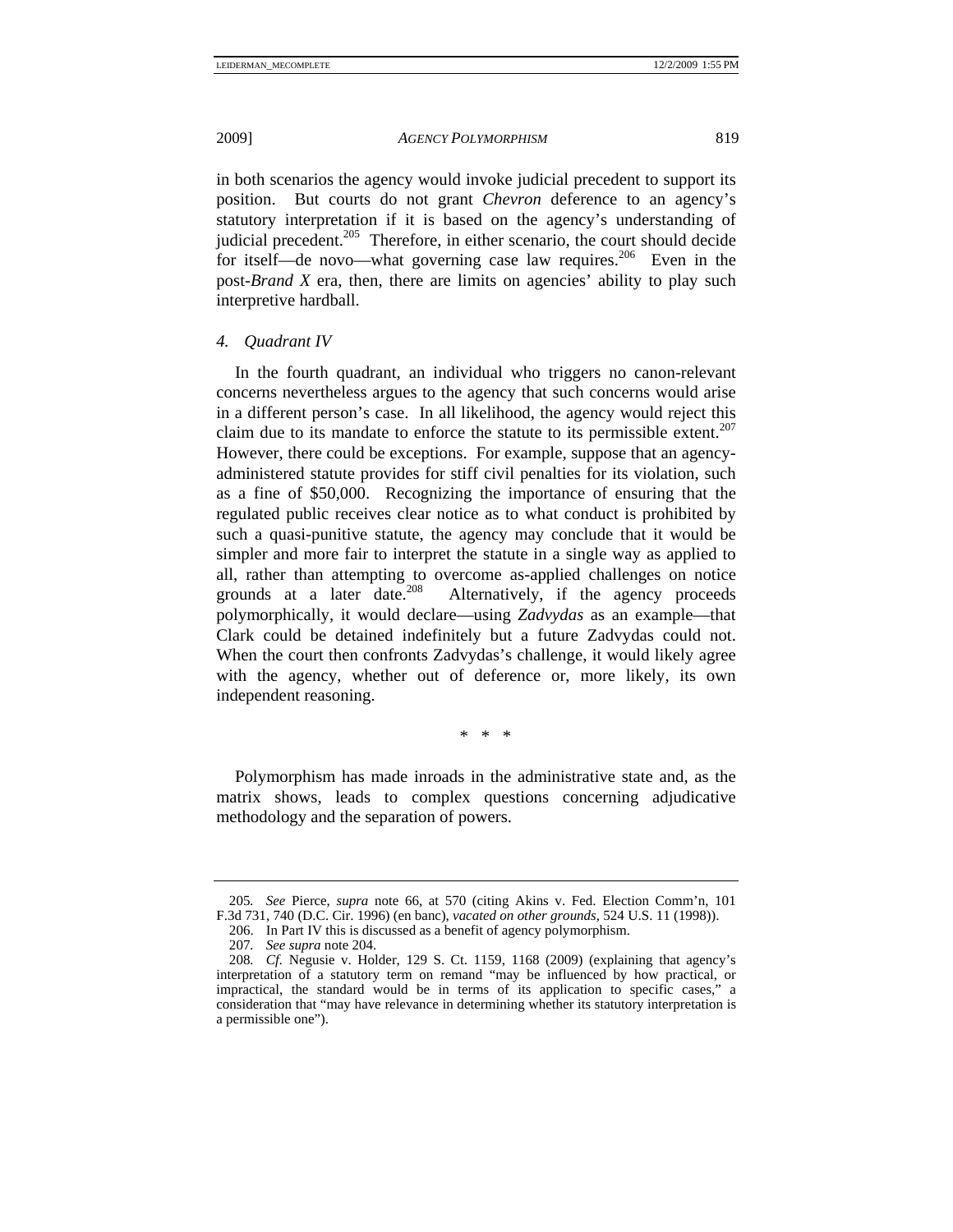#### IV. EVALUATING AGENCY POLYMORPHISM

Part II explored justifications for judicial polymorphism, including conceptions of the proper judicial role, standing, and litigation sequence. It also raised some constitutional questions about polymorphism. Part III then analyzed instances of agency polymorphism and reviewed four scenarios in which agency polymorphism may occur. This Part assesses agency polymorphism, revealing some of its distinct benefits and drawbacks.

# *A. Benefits of Agency Polymorphism*

### *1. Faithful Agents and Agency Policymaking*

Even those who agree with Justice Scalia that courts must be "faithful agents" of Congress, $209$  which in turn requires unitarianism, $210$  should feel differently about agency polymorphism. For Justice Scalia, the faithful agent ideal means that a court may not "make policy choices of its own."<sup>211</sup> On this account, polymorphism amounts to inappropriately "invent[ing] a statute rather than interpret [ing] one."<sup>212</sup> But agencies are empowered by Congress to select among many permissible interpretations of statutes.<sup>213</sup> Indeed, the entire premise of *Chevron* deference is that Congress expects agencies to fill in statutory gaps through policymaking.<sup>214</sup> And, as Professor Siegel rightly points out, "Justice Scalia is typically the Court's strongest vote to support the *Chevron* principle that an ambiguous provision in an administrative agency's organic statute constitutes a delegation of power to the agency to resolve the ambiguity  $\dots$ <sup>215</sup> Justice Scalia may well disagree with Siegel's claim that the "Framers and ratifiers would have understood that they were entrusting the *courts* with some degree of discretion,"216 but surely he agrees that Congress grants such

<sup>209</sup>*. See supra* Part II.B.1.

<sup>210</sup>*. See supra* note 33 and accompanying text.

 <sup>211.</sup> Siegel, *supra* note 21, at 371.

 <sup>212.</sup> Clark v. Martinez, 543 U.S. 371, 378 (2005).

<sup>213</sup>*. See* Chevron U.S.A. Inc. v. Natural Res. Def. Council, Inc., 467 U.S. 837 (1984).

<sup>214</sup>*. See* Nat'l Cable & Telecomms. Ass'n v. Brand X Internet Servs., 545 U.S. 967, 980 (2005) ("[A]mbiguities in statutes within an agency's jurisdiction to administer are delegations of authority to the agency to fill the statutory gap in reasonable fashion. Filling these gaps . . . involves difficult policy choices that agencies are better equipped to make than courts.").

<sup>215</sup>*. See* Siegel, *supra* note 21, at 388 & n.245 (listing examples of Justice Scalia's embrace of *Chevron* deference); *see also* Cass R. Sunstein, *Justice Breyer's Democratic Pragmatism*, 115 YALE L.J. 1719, 1726 (2006) (explaining that Justice Scalia "endorses a broad reading of *Chevron*, one that would generally defer to agency interpretations of law").

 <sup>216.</sup> Siegel, *supra* note 21, at 373 (emphasis added).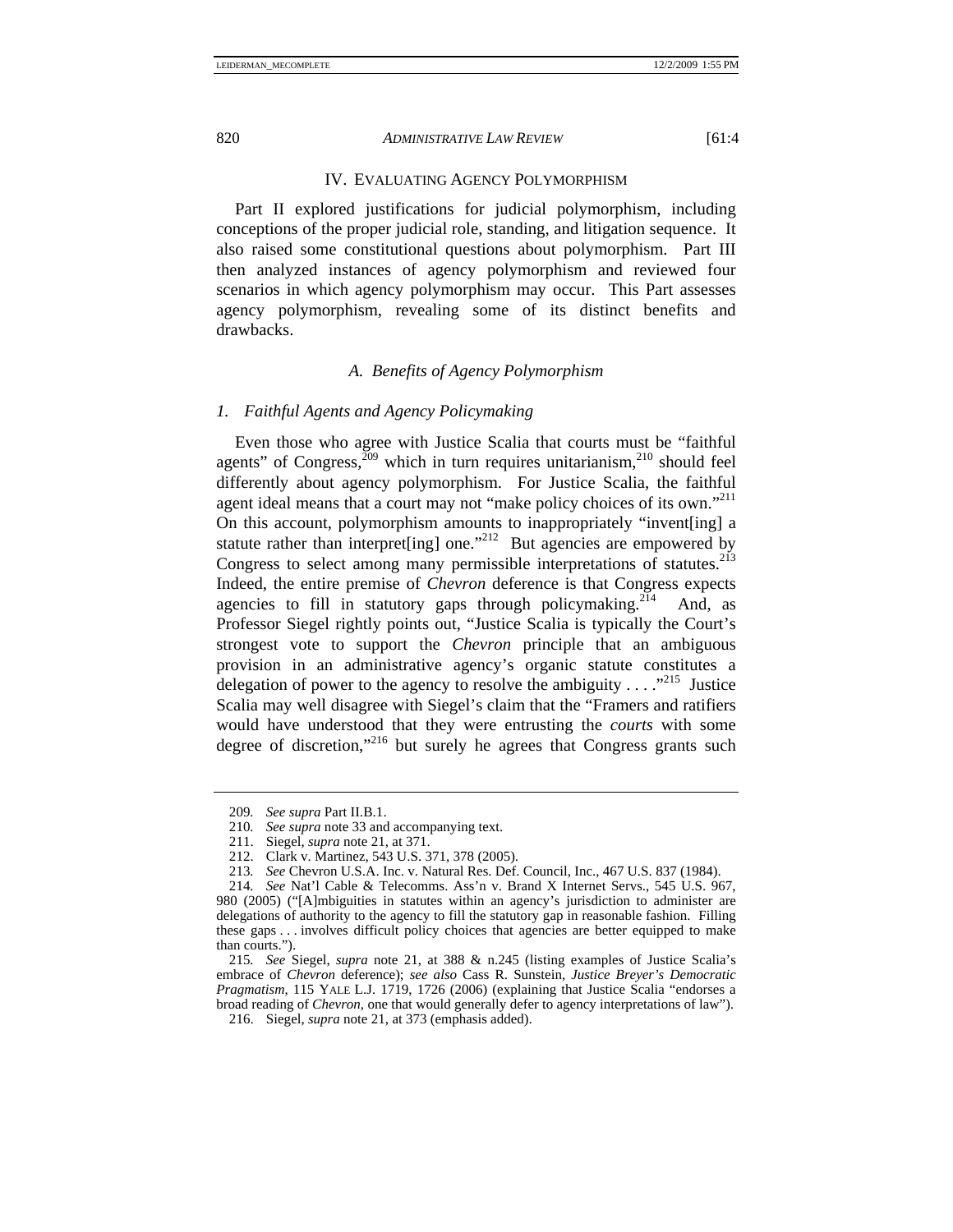discretion to agencies. And, as Professor Morrison has shown, if agencies sometimes engage in polymorphism to "sincerely attempt[] to reach the correct result under the applicable statute," then that exercise of discretion should be permitted.<sup>217</sup> Furthermore, although courts unrepresentative, $2^{18}$  agencies are politically accountable through the President.<sup>219</sup> Therefore, politically accountable agencies in the world of *Chevron* are immune from many of the charges lodged by the "faithful agent" camp.

A comparison of two examples from the matrix bears this out. Recall that in Quadrant I, a court first reads in a limitation of the statute as applied to a petitioner triggering the relevant canon of construction, and then the agency decides (polymorphically) that the limiting construction does not apply to a petitioner who does not trigger the canon.<sup>220</sup> For example, in *Nadarajah v. Gonzales*, the government suggested that aliens suspected of terrorism could be detained indefinitely under general detention statutes even though under settled judicial precedent other aliens could not.<sup>221</sup> Here, if the agency is "sincerely attempt[ing] to reach the correct result under the applicable statute" in light of its unique knowledge as to Congress's stance on detaining terrorists, $222$  then its exercise in polymorphism would be legitimate. This is true even if a *judge* who reached that construction could be fairly described as "invent[ing] a statute rather than interpret [ing] one." $^{223}$  Furthermore, if this outcome authorizing the indefinite detention of a suspected terrorist—was deeply unpopular with the public, the agency would be made to respond via the President.<sup>224</sup>

 <sup>217.</sup> Therefore, the phenomenon of "policy polymorphism" that Professor Siegel identifies—where courts interpret statutes differently in different situations in order to reach "desirable results," *see supra* note 95 and accompanying text—while objectionable to adherents of the *judicial* "faithful agent" model, is defensible where an agency charged with implementing a statute makes such policy judgments.

<sup>218</sup>*. See, e.g.*, Antonin Scalia, *The Rule of Law as a Law of Rules*, 56 U. CHI. L. REV. 1175, 1176 (1989).

<sup>219</sup>*. See* Elena Kagan, *Presidential Administration*, 114 HARV. L. REV. 2245, 2331–32 (2001) (arguing that presidential administration of agencies promotes accountability by enhancing transparency and increasing bureaucracy's responsiveness to the public); *see also* Morrison, *supra* note 153, at 1221 & n.138 ("The executive branch does not present the same countermajoritarian concerns as the federal judiciary . . . .") (citing Chevron U.S.A. Inc. v. Natural Res. Def. Council, Inc., 467 U.S. 837, 864–66 (1984)); Lisa Schultz Bressman, *Judicial Review of Agency Inaction: An Arbitrariness Approach*, 79 N.Y.U. L. REV. 1657, 1675–78 (2004) (discussing how the Executive Branch is held accountable under the accountability theory and presidential-control model).

<sup>220</sup>*. See supra* Part III.B.I.

<sup>221</sup>*. See supra* notes 167–72 and accompanying text.

<sup>222</sup>*. See supra* note 217 and accompanying text.

 <sup>223.</sup> Clark v. Martinez, 543 U.S. 371, 378 (2005).

<sup>224</sup>*. See supra* note 219 and accompanying text.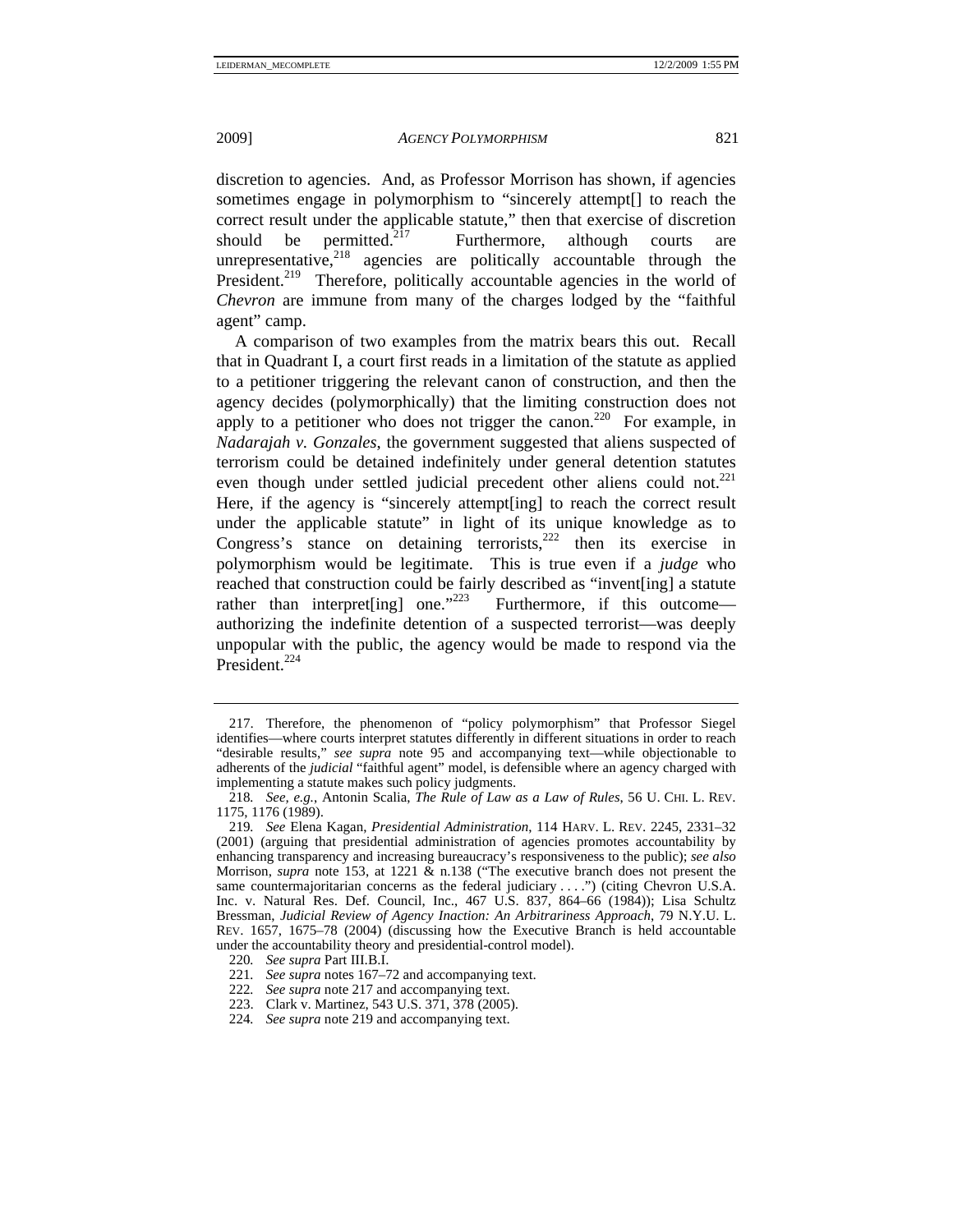By contrast, take Quadrant III, where the agency is presented with a petitioner that triggers the relevant canon of construction and the agency concludes that (1) in light of the relevant canon, the petitioner may not be detained indefinitely, and (2) inadmissible aliens may be detained indefinitely. As discussed, courts might resist such agency-mandated polymorphism because the agency would have reached conclusion (2) in light of its understanding of what the judicial doctrine of constitutional avoidance requires. But because courts do not grant *Chevron* deference to an agency's statutory interpretation based on judicial precedent, the court would determine for itself whether inadmissible aliens could be detained indefinitely. This is beneficial because the agency would bring no expertise to bear on the question of what judicial precedent requires. No amount of information richness makes an administrative agency more qualified than a federal judge to interpret Supreme Court case law. As the D.C. Circuit has observed,

[A]gencies have no special qualifications of legitimacy in interpreting Court opinions. There is therefore no reason for courts—the supposed experts in analyzing judicial decisions—to defer to agency interpretations of the Court's opinions. This is especially true where . . . the Supreme Court precedent is based on constitutional concerns, which is an area of presumed judicial competence. $^{225}$ 

In addition, judicial rejection of agency-imposed polymorphism is consistent with the notion that agency polymorphism is justified when the twin deference rationales of *Chevron*—implicit delegation for policy-based gap filling and democratic accountability via the President—are in play.

#### *2. Litigation Sequence*

On a practical level, agency polymorphism is consistent with *Brand X*'s concern that litigation timing should not be dispositive:  $^{226}$  it ensures that the length of an inadmissible alien's detention does not depend on whether an LPR happened to challenge the statute first. For example, in Quadrant I, once the court concludes that the first petitioner may not be detained indefinitely, the agency may still determine that the second petitioner could be detained indefinitely based on the absence of constitutional concerns. The agency would conclude polymorphically that the same statutory language means one thing as applied to LPRs and another as applied to

 <sup>225.</sup> Akins v. Fed. Election Comm'n, 101 F.3d 731, 740 (D.C. Cir. 1996) (en banc), *vacated on other grounds*, 524 U.S. 11 (1998).

<sup>226</sup>*. See* Nat'l Cable & Telecomms. Ass'n v. Brand X Internet Servs., 545 U.S. 967, 983 (2005) ("[W]hether Congress has delegated to an agency the authority to interpret a statute does not depend on the order in which the judicial and administrative constructions occur.").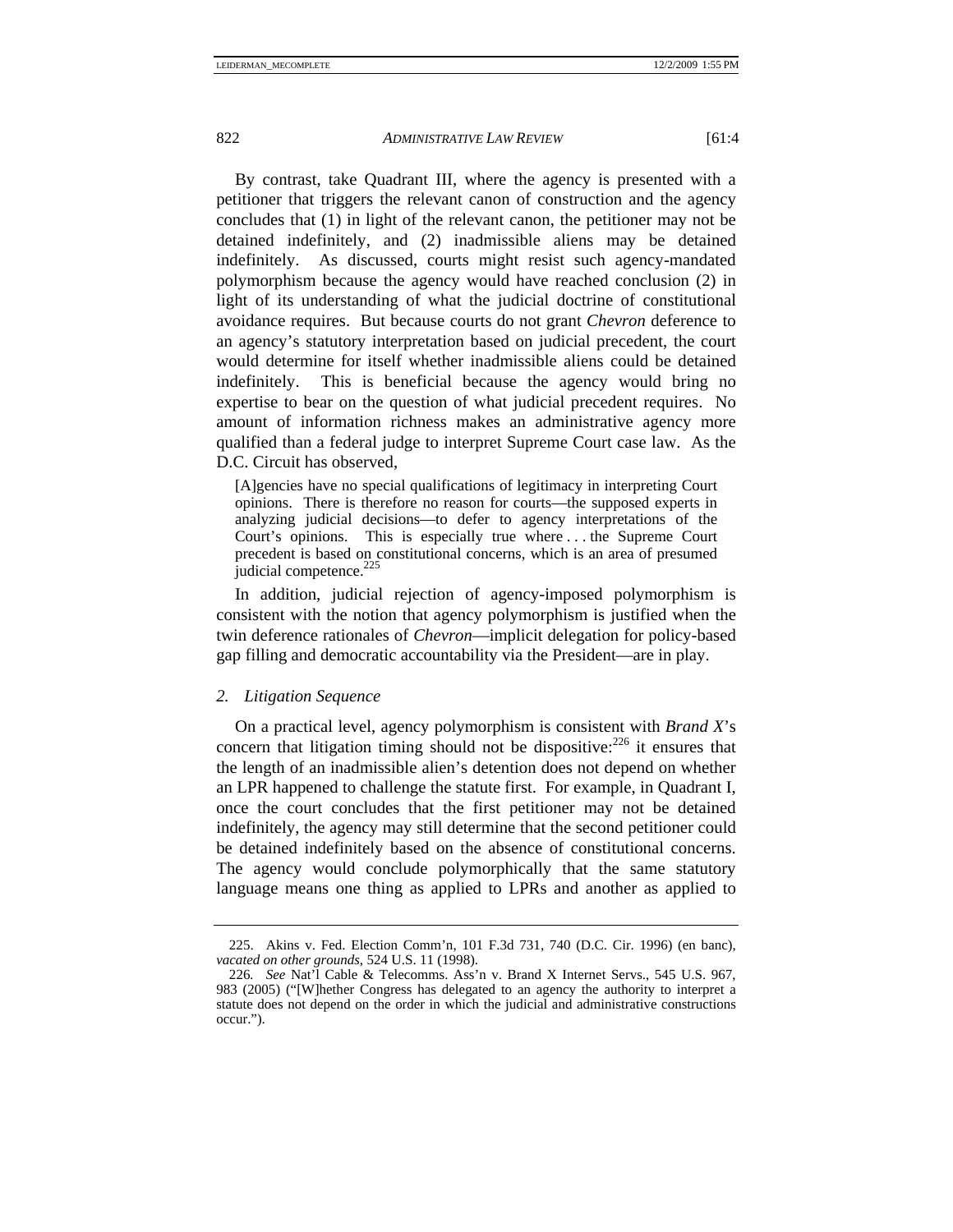inadmissible aliens. The result: inadmissible aliens may be detained indefinitely, regardless of litigation sequence.

In Quadrant III, where the agency is presented with the LPR's claim, the agency's statement that the statute should mean something different as applied to inadmissible aliens (i.e., agency-mandated polymorphism) also ensures that the inadmissible alien does not receive a windfall. To the extent that a later court defers to this statement by the agency when adjudicating the inadmissible alien's case, the court will have interpreted the statute just as it would have had it adjudicated the inadmissible alien's challenge before the agency's decision. And if the agency reached the unitarian conclusion that future inadmissible aliens merit the same statutory interpretation as does the current LPR, the court could reject that determination because courts review agency interpretations of judicial precedents de novo. $227$  Therefore, consistent with how it would have come out as an initial matter, the court could reach the polymorphic conclusion that the inadmissible alien may be detained indefinitely, despite the LPR's prior, successful challenge. Here again, agency polymorphism ensures that the sequence of litigation plays no role.

# *3. Departmentalism*

Professor Morrison contends that executive branch avoidance is appropriate if one adopts a "constitutional enforcement" theory of the canon. In contrast to the traditional "judicial restraint" account of avoidance—according to which courts presume Congress intended to legislate within constitutional bounds and courts avoid making unnecessary constitutional decisions<sup>228</sup>—the enforcement approach does not purport to capture Congress's intent.<sup>229</sup> Rather, it views the avoidance canon as protecting constitutional values by making it more difficult for Congress to approach constitutional boundaries by imposing quasi-clear statement rules: Congress must consider constitutional concerns raised by proposed legislation and then clearly state that it intends to legislate in constitutionally suspect ways. $^{230}$ 

Unlike the judicial-restraint account, the constitutional-enforcement

<sup>227</sup>*. See supra* notes 205–06 and accompanying text.

<sup>228</sup>*. See* Morrison, *supra* note 153, at 1206–07.

<sup>229</sup>*. See id.* at 1212–13 ("[I]f the aim of avoidance is to protect constitutional values . . . its failure to track constitutional intent is largely irrelevant.").

<sup>230</sup>*. See* EEOC v. Arabian Am. Oil Co., 499 U.S. 244, 262 (1991) (Marshall, J., dissenting) ("Clear-statement rules operate less to reveal *actual* congressional intent than to shield important values from an *insufficiently strong* legislative intent to displace them."); Morrison, *supra* note 153, at 1226–27 (arguing that the enforcement theory of constitutional avoidance raises political costs for Congress to clearly state its intent to enact constitutionally suspect legislation).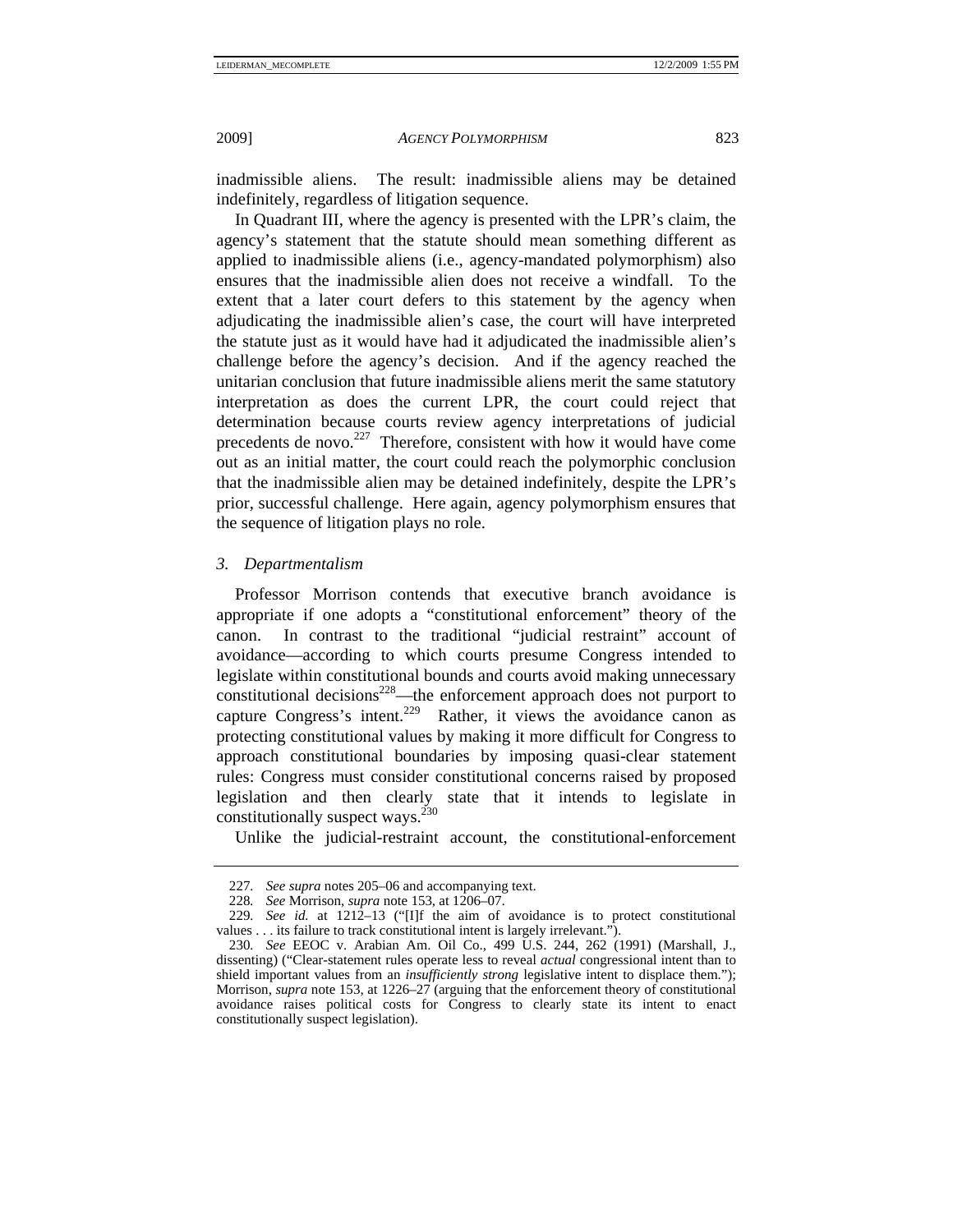view of avoidance has a role beyond the Judiciary. Due to the President's independent duty to abide by and protect the Constitution and federal law,  $^{231}$  and the President's "independent responsibility to interpret ... the Constitution,"232 the Executive Branch may also invoke constitutional avoidance in interpreting statutes so as to enforce underlying constitutional norms. As a practical matter, Morrison points out, if the purpose of the enforcement version of avoidance is to force Congress to be clear about its intention, then "it is more likely to be effective if it is consistently applied by the executive as well as the courts."<sup>233</sup> As a normative matter, because the constitutional avoidance canon "is understood as a statutory means of enforcing constitutional values," "the executive branch's independent obligation to enforce the Constitution entails an *obligation* to use the avoidance canon $^{1,234}$ 

This independent obligation may mean that the Executive Branch should enforce underlying constitutional norms more robustly than courts. Indeed, Morrison claims that the President may conclude that a statute is unconstitutional even though the courts themselves have not and would not reach that conclusion.<sup>235</sup> For example, where a particular issue is nonjusticiable or implicates a judicially underenforced constitutional norm,<sup>236</sup> in Morrison's view, executive branch officials "have a duty to abide by their own best understanding of the provisions."<sup>237</sup> On this account, an agency might interpret a statute one way to avoid constitutional concerns which a court—limited by justiciability doctrine, for example might never confront.

Agency polymorphism motivated by the canon of constitutional

<sup>231</sup>*. See* U.S. CONST. art. II, § 1, cl. 8 (requiring the President to take an oath to "preserve, protect and defend the Constitution of the United States"); U.S. CONST. art II, § 3 (requiring the President to "take Care that the Laws be faithfully executed").

 <sup>232.</sup> Morrison, *supra* note 153, at 1226. The notion that the President may diverge from Supreme Court precedent as to the meaning of the Constitution is, of course, controversial. *Cf.* Cooper v. Aaron, 358 U.S. 1, 18 (1958) ("It follows that the interpretation of the Fourteenth Amendment enunciated by this Court in the *Brown* case is the supreme law of the land . . . . No state legislator or executive or judicial officer can war against the Constitution without violating his undertaking to support it."); Adler, *supra* note 154, at 875–76 (listing many logical steps that theorists of a "Plebiscitary Presidency"—one "responsive to the judgments, preferences, beliefs or other attitudes of a majority of the citizenry"—must make out in order to justify executive departmentalism).

 <sup>233.</sup> Morrison, *supra* note 153, at 1222.

<sup>234</sup>*. Id.* at 1226 (internal citation omitted) (emphasis added).

<sup>235</sup>*. Id.* at 1224.

<sup>236</sup>*. See generally* Lawrence Gene Sager, *Fair Measure: The Legal Status of Underenforced Constitutional Norms*, 91 HARV. L. REV. 1212 (1978).

 <sup>237.</sup> Morrison, *supra* note 153, at 1224 (citing Trevor W. Morrison, Hamdi*'s Habeas Puzzle: Suspension as Authorization?*, 91 CORNELL L. REV. 411, 436–37 (2006); Cornelia T. L. Pillard, *The Unfulfilled Promise of the Constitution in Executive Hands*, 103 MICH. L. REV. 676, 690 (2005)).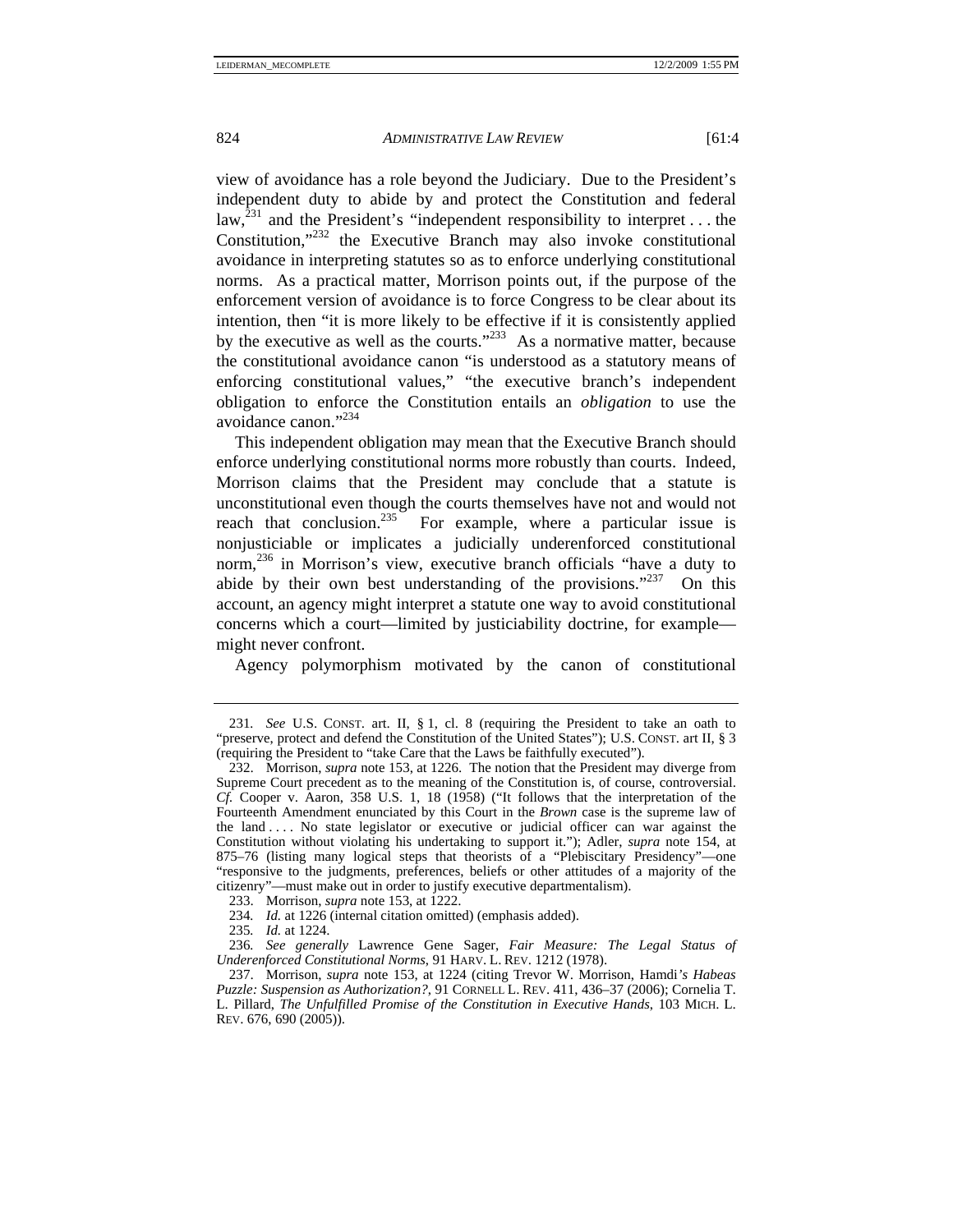avoidance is consistent with the enforcement approach to avoidance because it enables executive branch agencies to assume their role as coexpositors and enforcers of constitutional norms. Agencies may look to judicial precedents to discern the underlying constitutional values at stake in a given case, but "it is ultimately the values themselves . . . that an executive actor should consider when deciding whether to employ avoidance."238 This account of avoidance grants agencies a measure of decisional independence: they need not apply the avoidance canon in the same way that courts do.<sup>239</sup> Moreover, and particularly relevant to agency polymorphism, where the Judiciary recognizes its obligation to defer to Congress or the Executive Branch, such as where an issue is nonjusticiable or implicates an underenforced constitutional norm, the Executive Branch should strive even more vigorously to ensure its own compliance with the Constitution. As a President Clinton-era Office of Legal Counsel memorandum explained, where the Judiciary is restrained in its ability to enforce the Constitution by its obligation "to defer to the political branches[,] . . . the executive branch's regular obligation to ensure, to the full extent of its ability, that constitutional requirements are respected is heightened by the absence or reduced presence of the courts' ordinary guardianship of the Constitution's requirements."<sup>240</sup>

One example of such reduced judicial scrutiny is the "plenary power" doctrine of immigration law, which dictates that "Congress and the executive branch have broad and often exclusive authority over immigration decisions [such that] courts should only rarely, if ever, and in limited fashion, entertain constitutional challenges to decisions about which aliens should be admitted or expelled."241 In this area, and others in which the Judiciary defers to the political branches, executive branch agencies should assume a more active role in policing their own adherence to the Constitution. Agency polymorphism, in which agencies have their own say on constitutional questions even once the Judiciary has spoken on a related constitutional question, enables agencies to do so.

<sup>238</sup>*. Id.* at 1219.

<sup>239</sup>*. See id.* (criticizing executive agencies for summarily stating without deeper analysis that the avoidance canon is a "'cardinal principle' of judicial statutory interpretation" which agencies should also apply) (citing Application of 28 U.S.C. § 458 to Presidential Appointments of Federal Judges, 19 Op. Off. Legal Counsel 350 (1995)); *see also supra* notes 189–90 and accompanying text (describing how agency's "informationrich" environment enables them to avoid invoking avoidance because statutes are clearer to them than they are to courts).

<sup>240</sup>*. See* Morrison, *supra* note 153, at 1225 & n.161 (quoting The Constitutional Separation of Powers Between the President and Congress, 20 Op. Off. Legal Counsel 124, 180 (1996)).

 <sup>241.</sup> Hiroshi Motomura, *Immigration Law After a Century of Plenary Power: Phantom Constitutional Norms and Statutory Interpretation*, 100 YALE L.J. 545, 547 (1990).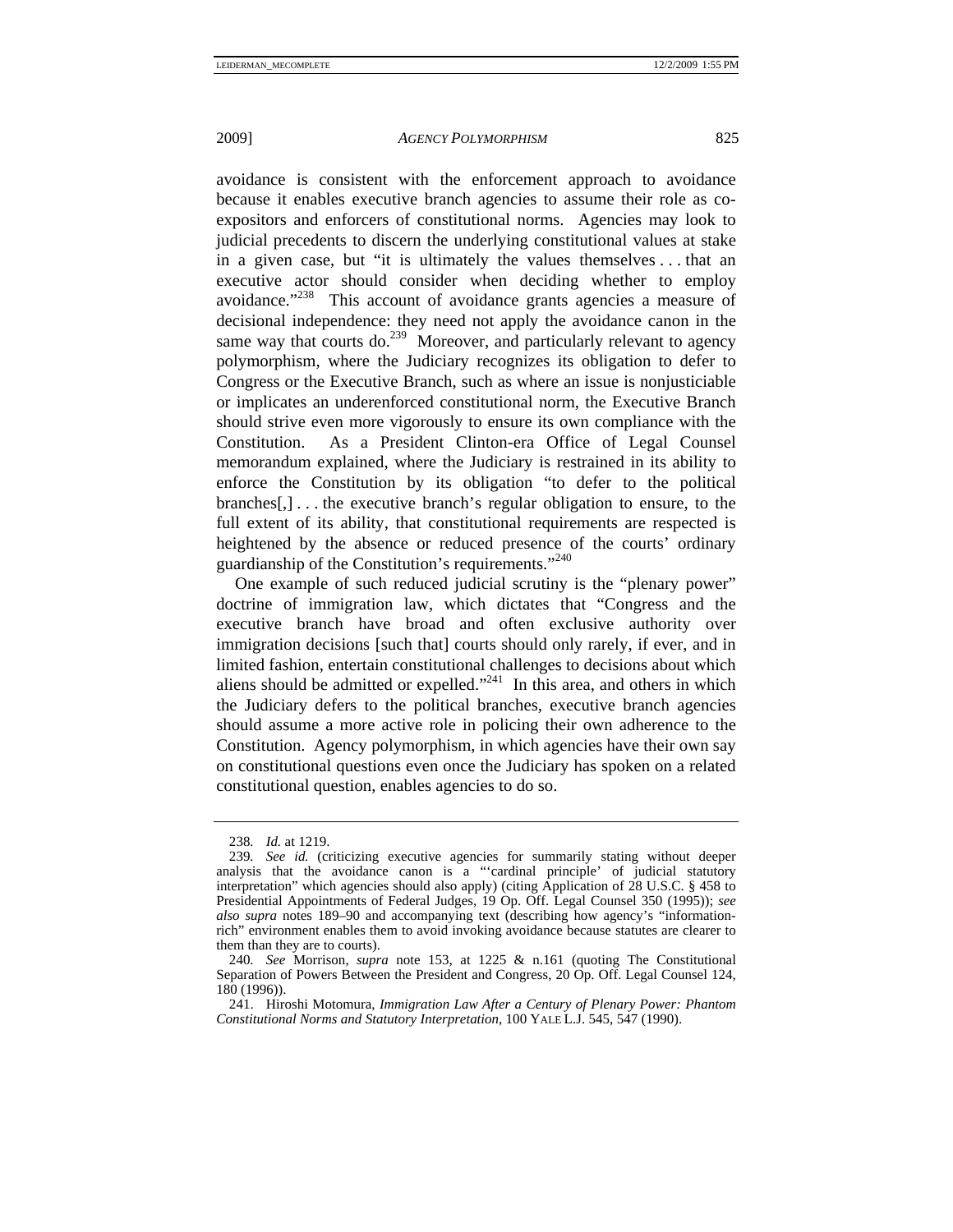#### *B. Limitations of Agency Polymorphism*

#### *1. Stare Decisis Polymorphism*

As Professor Siegel explains, courts sometimes "avoid having a prior error control a statute's further applications" by "[c]onfining the effect of prior errors  $\dots$  through application of the polymorphic principle."<sup>242</sup> But this approach is indefensible in the administrative agency context: agencies are permitted, even expected, to change regulatory policies, obviating the need for such interpretive gymnastics.<sup>243</sup> As Professor Pierce puts it, "*Chevron* deference applies with as much strength to an agency decision to change its interpretation of an ambiguous agency-administered statute as to an agency decision to adhere to a previously announced interpretation."<sup>244</sup>

To illustrate, recall Quadrant IV, where the individual who triggers no constitutional concerns nonetheless argues to the agency that such concerns would arise with respect to someone else. Initially, the agency would likely reject this argument and conclude that the statute authorizes the indefinite detention of the petitioning individual. But perhaps over time this new polymorphic rule of differential treatment may prove difficult for the agency to administer, perhaps because of the litigation it encourages, notice issues it raises, or simply due to the unnecessary complexity of a two-tier regime.<sup>245</sup> In light of this, the agency may later decide to interpret the statute in a unitary way.<sup>246</sup> In that situation, it would be inappropriate for the agency to engage in stare decisis polymorphism. That is, the agency should not attempt to cabin its initial decision by pointing to extrinsic factors, such as changes in immigration policy, which render its initial determination obsolete. Rather, because *Chevron* accommodates changes in administrative policies, the agency should announce its new unitarian position that *all* petitioners—LPRs and inadmissible aliens—are entitled to

 <sup>242.</sup> Siegel, *supra* note 21, at 364.

<sup>243</sup>*. See* Motor Vehicle Mfrs. Ass'n of the U.S., Inc. v. State Farm Mut. Auto. Ins. Co., 463 U.S. 29, 59 (1983) (Rehnquist, J., concurring in part and dissenting in part) (recognizing that the National Highway Traffic Safety Administration's change in seatbelt regulation policy was "related to the election of a new President of a different political party" but such policy changes are "perfectly reasonable" as long as the agency remains within statutory bounds.); *see also* Jacob E. Gersen & Adrian Vermeule, Chevron *as a Voting Rule*, 116 YALE L.J. 676, 710 (2007) ("[F]reeing up agencies to change policies, as *Chevron* does . . . works to prevent regulatory policy from becoming obsolete. Under either version of *Chevron*, it is entirely legitimate for agencies to update policies in light of changing circumstances or changing democratic preferences.").

 <sup>244.</sup> Pierce, *supra* note 66, at 570 (citing Smiley v. Citibank, 517 U.S. 735, 742 (1996)); *see* United States v. Eurodif S.A., 129 S. Ct. 878, 886–87 (2009) (reaffirming the principle that *Chevron* deference applies "even after a change in regulatory treatment").

<sup>245</sup>*. See supra* Part III.B.4 (discussing practical reasons for agency dissatisfaction). 246*. Id.*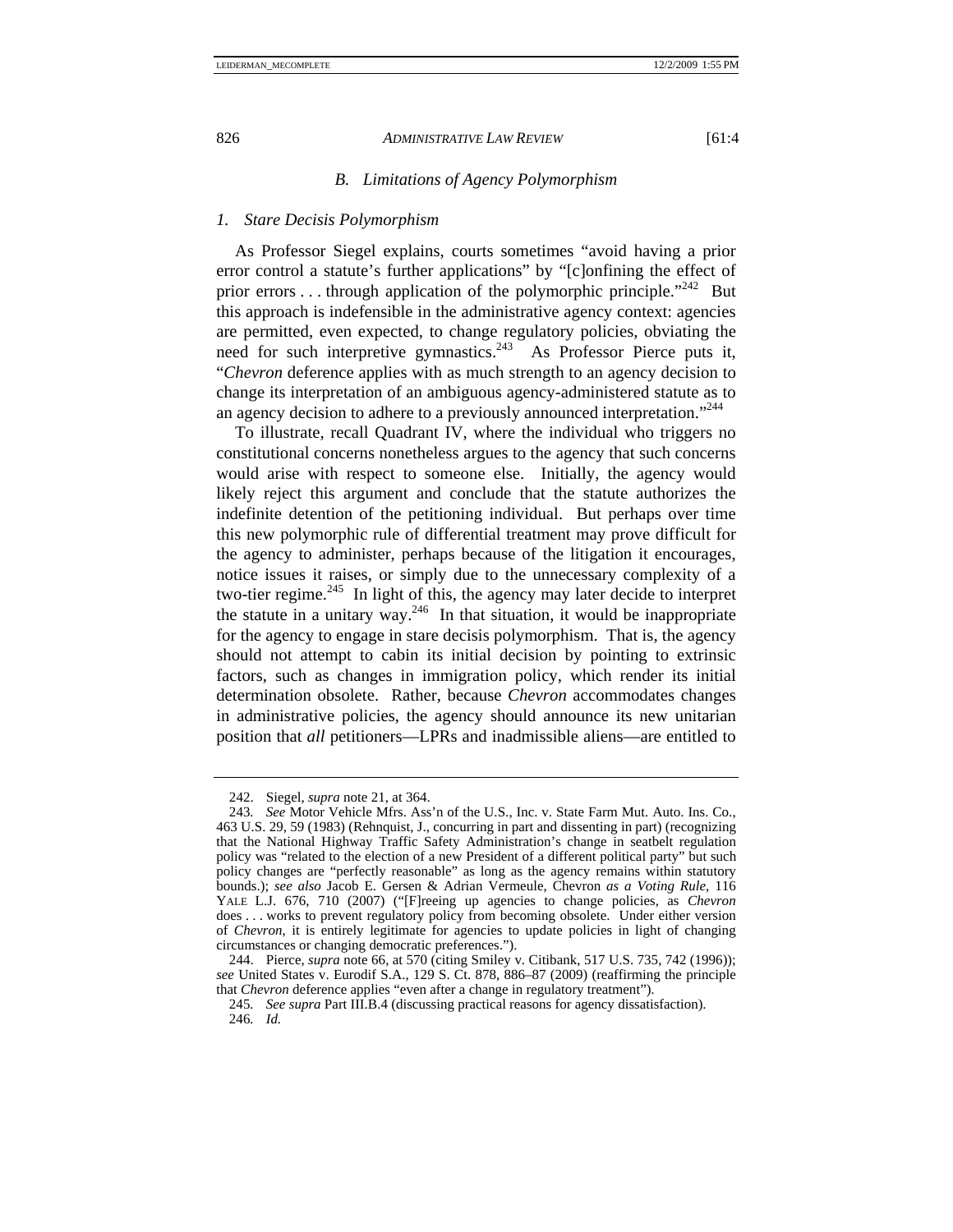the same statutory construction. Stare decisis polymorphism is unnecessary and inappropriate for agencies because agency-generated "precedent" does not bind with the force of judicial stare decisis. $2^2$ 

# *2. Strong Unitarianism in the Administrative Context*

Suppose the agency announces its unitarian position that no petitioner may be indefinitely detained. Recall that Justice Thomas criticized unitarianism as encouraging, rather than restraining, judicial creativity. $248$ Likewise, Professor Siegel argues that unitarianism "yields one high-stakes judicial choice": the initial decision *not* to embrace polymorphism and instead impose a single interpretation on the statute in every application.<sup>249</sup> But agency unitarianism is largely immune from these critiques because an agency's initial decision to reject polymorphism is only provisional—it could always embrace polymorphism later. For example, in Quadrant III, when presented with an LPR the agency may first reach the unitary position that the statute must be read the same way for future inadmissible aliens.250 But for many reasons—including judicial rejection of that conclusion, as discussed in Part III.B.3—the agency may later decide to proceed polymorphically, deciding that inadmissible aliens no longer should benefit from the construction of the statute as applied to LPRs. Nothing in *Chevron* or administrative law doctrine in general prohibits the agency from shifting interpretive techniques.<sup>251</sup> This diminishes the affirmative case for agency polymorphism because it weakens a central critique of unitarianism.

<sup>247</sup>*. See supra* notes 243–44 and accompanying text. Of course there are limits. *See State Farm*, 463 U.S. at 58–59 (requiring the new agency decision to not be arbitrary and capricious, remain within the boundaries set forth by Congress, and "articulate a 'rational connection between the facts found and the choice made'" (quoting Burlington Truck Lines v. United States, 371 U.S. 156, 168 (1962))); *see also Eurodif S.A.*, 129 S. Ct. at 887 n.7 ("Unexplained inconsistency is, at most, a reason for holding an interpretation to be an arbitrary and capricious change from agency practice under the Administrative Procedure Act" (quoting Nat'l Cable & Telecomms. Ass'n v. Brand X Internet Servs., 545 U.S. 967, 981 (2005))).

<sup>248</sup>*. See supra* note 29 and accompanying text.

<sup>249</sup>*. See supra* note 105 and accompanying text.

<sup>250</sup>*. But see supra* note 204 and accompanying text (doubting whether the agency would make this decision). As discussed above, this decision may not bind the court because a later court faced with the inadmissible alien's claim would review de novo whether constitutional avoidance or unitarianism require the agency's initial construction. *See supra* notes 205–06 and accompanying text.

<sup>251</sup>*. See supra* note 243 and accompanying text; *see also* Mashaw, *supra* note 189, at 525 (pointing to numerous factors that influence agency interpretive techniques and concluding that "[w]hen speaking interpretively . . . administrators often have less need to explain themselves, and no need to formalize, preserve or make available sources from which we might glean their methodological commitments").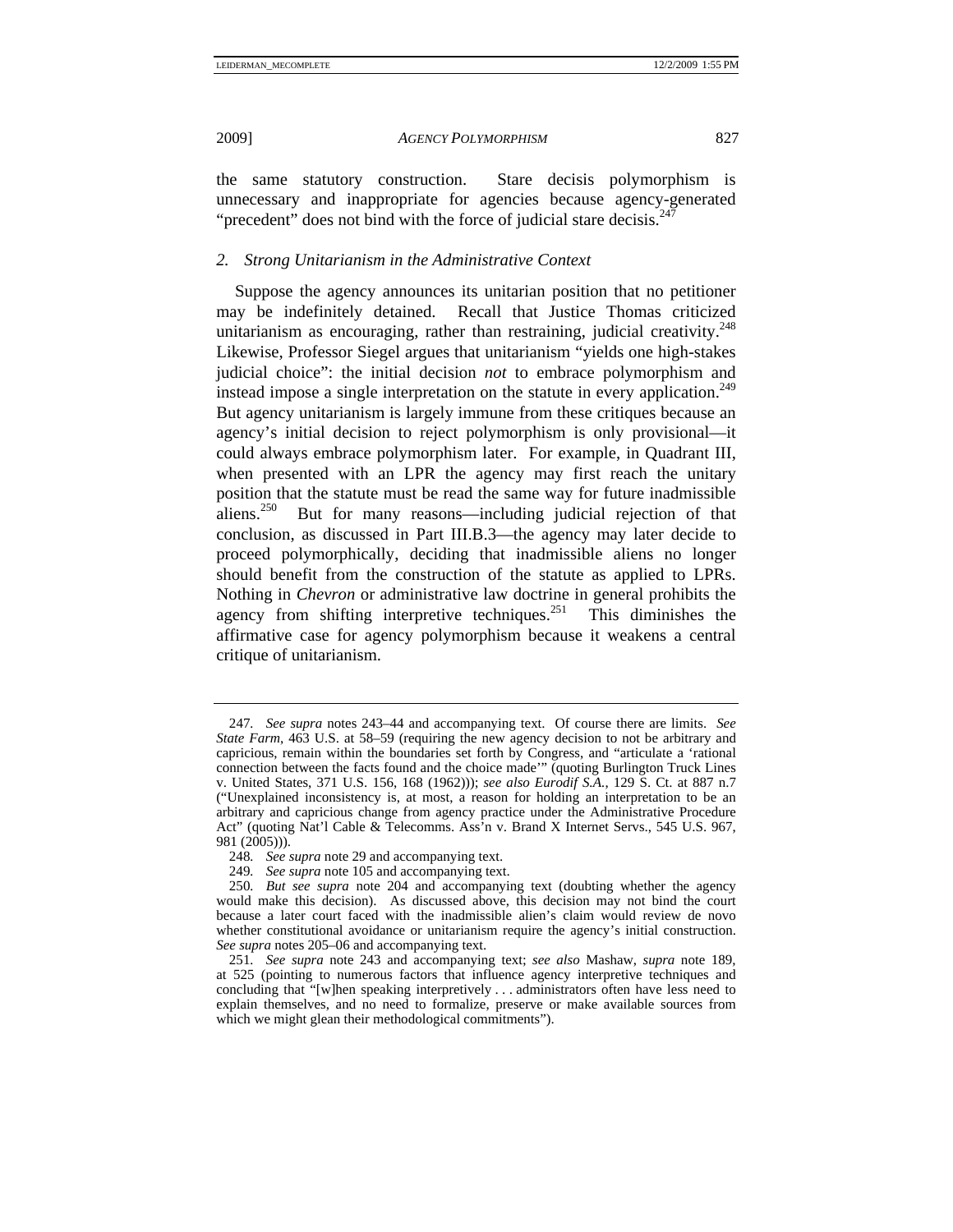# *3. Agency Nonacquiescence*

Agency nonacquiescence is the "selective refusal of administrative agencies to conduct their internal proceedings consistently with adverse rulings of the courts of appeals  $\ldots$ <sup>252</sup> Because a federal court's jurisdiction is limited territorially, while federal agencies administer statutes nationally, agencies must often proceed in the face of conflicting judicial constructions of a statute.<sup>253</sup> "[*I*]*ntercircuit* nonacquiescence" occurs when an agency "refuses to follow, in its administrative proceedings, the case law of a court of appeals other than the one that will review the agency's decision."<sup>254</sup> More controversially, "an agency" engages in *intra*circuit nonacquiescence when the relevant venue provisions establish that review will be to a particular court of appeals and the agency nonetheless refuses to follow, in its administrative proceedings, the case law of that court."255

For federal agencies, opportunities for intercircuit nonacquiescence abound. For example, following the Ninth Circuit's decision in *Nadarajah* that all detentions authorized by the same statute must be treated similarly,<sup>256</sup> the immigration service may still have contended in a Second Circuit case (or a proceeding before the agency that would be reviewed by the Second Circuit) that the statute authorized the indefinite detention of suspected terrorists. (If the agency adopted a stance of intracircuit nonacquiescence, it would have refused to apply *Nadarajah* to future cases *within* the Ninth Circuit.)

Agency polymorphism would seem to increase the likelihood of agency nonacquiescence. For instance, recall Quadrant III, where the agency construes the statute at issue in *Zadvydas* polymorphically, prohibiting the indefinite detention of the LPR but permitting the indefinite detention of inadmissible aliens.<sup>257</sup> Earlier, this Article demonstrated how courts could rebuke this attempt at agency-mandated polymorphism by reviewing the agency's conclusion regarding inadmissible aliens de novo, deciding for itself whether the agency is correct or whether unitarianism is required.<sup>258</sup> It therefore seemed as though courts could repel agency-mandated polymorphism, even in the era of *Brand X*. But what if the agency then

 <sup>252.</sup> Samuel Estreicher & Richard L. Revesz, *Nonacquiescence by Federal Administrative Agencies*, 98 YALE L.J. 679, 681 (1989).

<sup>253</sup>*. See* Mashaw, *supra* note 189, at 513–14.

 <sup>254.</sup> Estreicher & Revesz, *supra* note 252, at 687.

<sup>255</sup>*. Id.* The many asserted challenges to and justifications for both forms of agency nonacquiescence are beyond the scope of this Article.

<sup>256</sup>*. See supra* notes 172–75 and accompanying text.

<sup>257</sup>*. See supra* Part III.B.3.

<sup>258</sup>*. Id.*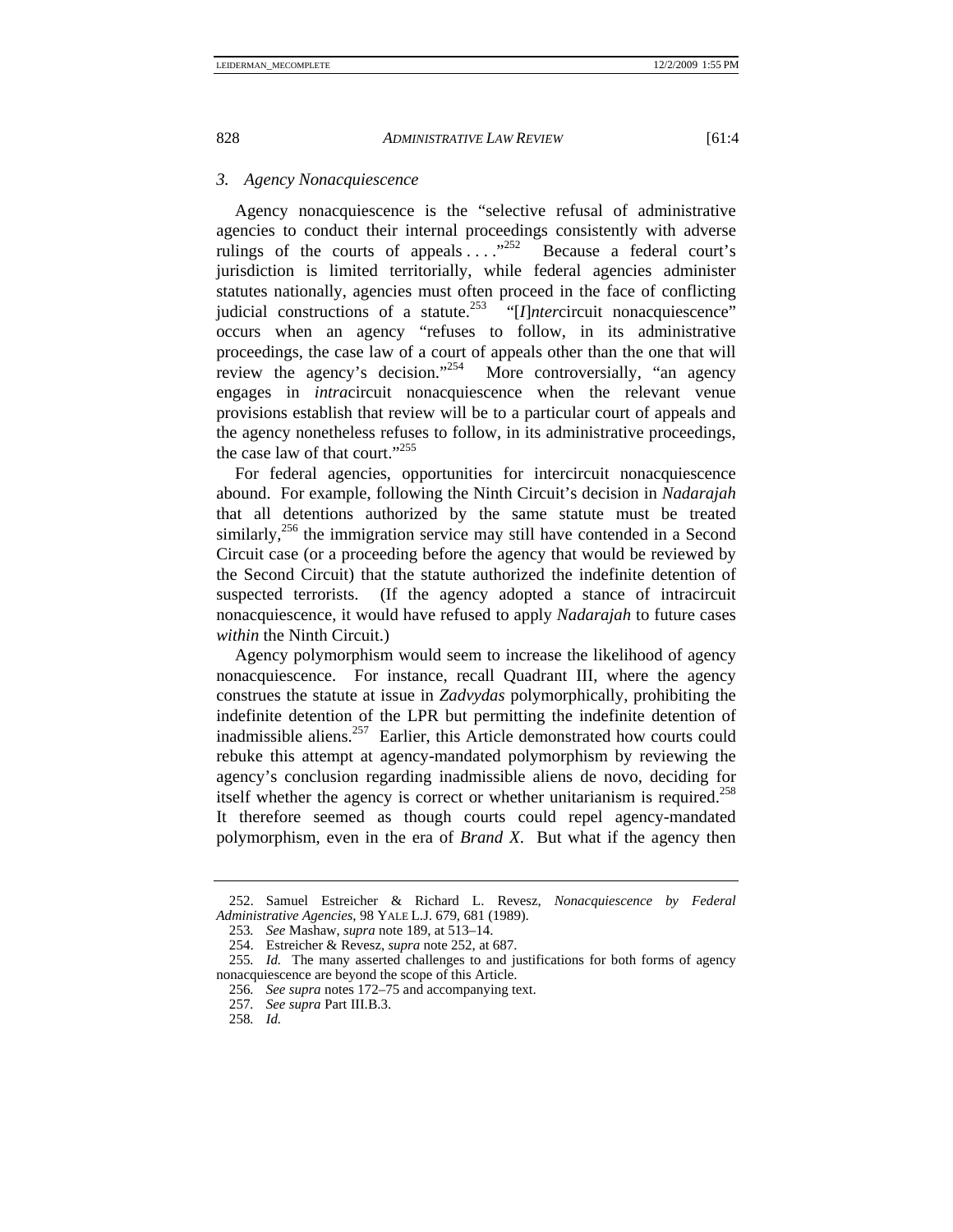decided not to acquiesce in such *judicially* mandated unitarianism? When faced with another inadmissible alien's argument for a unitary approach to the statute—even in a jurisdiction appealable to the very same circuit—the agency may well decide to engage in polymorphism, denying the inadmissible alien's claim.

This is possible, but such nonacquiescence is just as likely in a unitarian regime. This is because nonacquiescence is agnostic about methodology: it may transpire whenever a judicial decision contravenes an agency's interpretive preferences. To illustrate, recall a different scenario within Quadrant III: the agency is confronted with the LPR's claim and proceeds according to the unitary principle, deciding that the statute must be read the same way for inadmissible aliens as well. Upon its de novo review of the subsequent inadmissible alien's appeal, a court inclined toward polymorphism might reject the agency's initial decision and uphold the inadmissible alien's indefinite detention.<sup>259</sup> But once again, following this decision, the agency has an equally strong incentive to engage in nonacquiescence, declining to indefinitely detain future inadmissible aliens.

Therefore, a regime oriented towards agency polymorphism does not actually increase the likelihood of agency nonacquiescence. In fact, in at least some of the scenarios described in Part III, agency polymorphism provides an intermediate option for dissatisfied agencies, an option short of full-fledged nonacquiescence. Agencies may engage in polymorphism to say that while an antecedent judicial holding affects one category of petitioners, the statute should be read differently as applied to others. For example, in Quadrant I, the agency might respond to a judicial decision that the statute does not authorize the indefinite detention of LPRs by reaching the polymorphic conclusion that it does authorize the indefinite detention of inadmissible aliens; wholesale nonacquiescence may be unnecessary.

# V. HYBRID POLYMORPHISM

In light of the concerns identified in Part IV, this Article does not propose that courts and agencies rely exclusively on polymorphism. After all, agencies are permitted to change policies over time, so certain kinds of polymorphism are inappropriate in the administrative context.<sup>260</sup> For this same reason, the significance of an agency's initial methodological choice is lessened, as the agency could always decide to take a different approach later.<sup>261</sup> Nevertheless, politically accountable agencies in the world of *Chevron* are immune to many of Justice Scalia's charges that *judicial*

<sup>259</sup>*. See supra* Part III.B.3.

<sup>260</sup>*. See supra* Part IV.B.1.

<sup>261</sup>*. See supra* Part IV.B.2.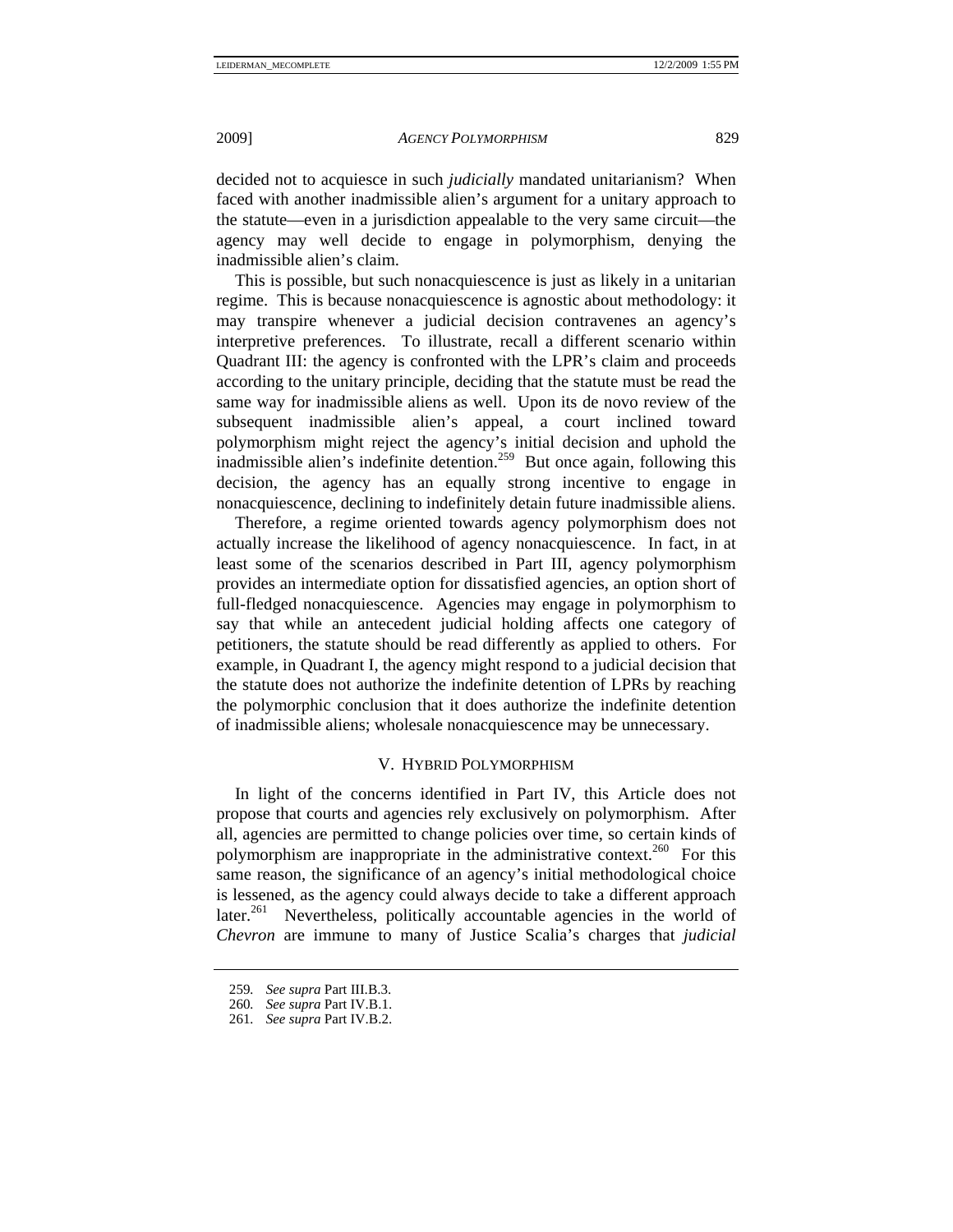polymorphism undermines the courts' role as faithful agents: agencies legitimately fill gaps through policymaking, taking advantage of their information-rich context.<sup>262</sup> Also, agency polymorphism prevents litigation sequence from affecting the outcome of cases.<sup>263</sup> And agency polymorphism—motivated by the canon of constitutional avoidance empowers agencies to assume their role as co-expositors and enforcers of constitutional norms.<sup>264</sup>

In light of these countervailing considerations, Part V advocates hybrid polymorphism. Specifically, where a canon of construction counsels one interpretation of a statute as applied to one category of petitioners but not another category, the first adjudicator—whether court or agency—should issue quasi-advisory rulings encompassing other foreseeable and discrete categories of petitioners not yet before the other adjudicator. If a court goes first, this means that it should issue "considered dicta": statements taking into account all of the relevant considerations and intimating a clear conclusion with respect to the absent petitioner. If an agency goes first, it should issue an analogous statement which explicitly interprets the statute as applied to such foreseeable categories of petitioners. Hybrid polymorphism accounts for concerns raised by polymorphism but also sidesteps the pitfalls of unitarianism.

# *A. A Hybrid Approach*

In light of the constitutional and rule-of-law concerns identified in Part II with polymorphism in general,<sup>265</sup> and the agency-specific concerns identified in Part IV,<sup>266</sup> this Article proposes that when there are a small number of discrete, foreseeable classes of potential challengers, courts and agencies should issue considered dicta or similar statements that acknowledge the possibility of differential meanings and decide the meaning of the statute as applied to the future classes of individuals.

This hybrid approach is similar to unitarianism in one respect: it requires the first interpreter to consider the possible future applications of the statute and construe the statute as applied to foreseeable parties not currently before it.<sup>267</sup> Still, it is polymorphic in that the resulting interpretation need not be a single reading; rather, it specifically provides for multiple

<sup>262</sup>*. See supra* Part IV.A.1.

<sup>263</sup>*. See supra* Part IV.A.2.

<sup>264</sup>*. See supra* Part IV.A.3.

<sup>265</sup>*. See supra* Part II.C.

<sup>266</sup>*. See supra* Part IV.B.

<sup>267</sup>*. See supra* text accompanying note 26 (describing requirement of unitarianism that court (or agency) consider the "necessary consequences of its choice" *ex ante*).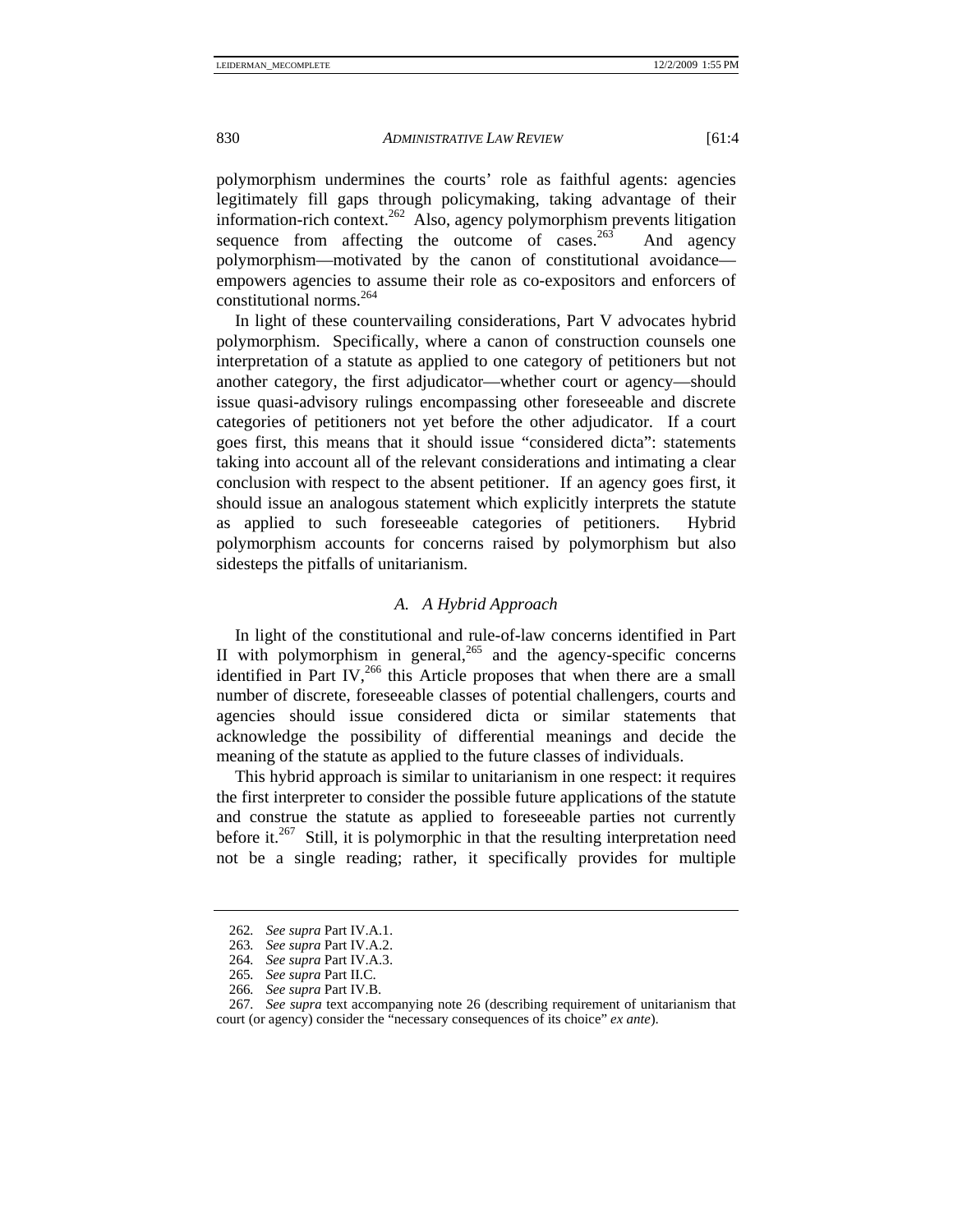meanings of a single statute as applied to different types of people.<sup>268</sup> In order to most clearly guide the second interpreter, this hybrid approach should be express: the first decisionmaker must state that "[the] particular statutory text has different meanings under different circumstances<sup>"269</sup> and then say what those meanings are.

# *1. Considered Dicta*

When the first interpreter is a court and the situation calls for polymorphism, the court should issue considered dicta to guide the agency. Considered dicta are "recent dict[a] that consider[] all the relevant considerations and adumbrate<sup>[]</sup> an unmistakable conclusion."<sup>270</sup> When issued by the Supreme Court, such dicta "generally must be treated as authoritative" by the inferior courts. $^{271}$ 

Recall that the *Zadvydas* Court said that the situation would be "very different" if the petitioner were an arriving alien rather than an  $\text{LPR}^{272}$  and it discussed at length the central "distinction between an alien who has effected an entry into the United States and one who has never entered . . . .<sup>273</sup> As Justice Thomas would later protest in *Clark*, this distinction "made all the difference' to the *Zadvydas* Court"<sup>274</sup> and therefore the Court signaled—if only implicitly—that the statute should *not*  be similarly interpreted as applied to inadmissible aliens. But the *Zadvydas* majority's stray comments are not expressly polymorphic because they never actually declare that the statute should mean something different with respect to inadmissible aliens. Instead, the *Zadvydas* majority engaged in "implied polymorphism" by "reserv[ing] an issue for future decision in a

<sup>268</sup>*. See* Part I.A.2 (defining *polymorphism*).

 <sup>269.</sup> Siegel, *supra* note 21, at 353 n.66 (defining *express polymorphism*).

 <sup>270.</sup> Reich v. Continental Cas. Co., 33 F.3d 754, 757 (7th Cir. 1994).

 <sup>271.</sup> United States v. Oakar, 111 F.3d 146, 153 (D.C. Cir. 1997) (quoting Doughty v. Underwriters at Lloyd's, London, 6 F.3d 856, 861 n.3 (1st Cir. 1993)); *see also* Christopher R. Green, *Originalism and the Sense–Reference Distinction*, 50 ST. LOUIS U. L.J. 555, 589 & n.93 (2006) ("'Considered dicta' are properly given substantial, even controlling weight.") (citing cases discussing weight to be accorded considered dicta of the Supreme Court and state supreme courts). Professor Dorf has noted that "[s]ome lower courts do not view themselves as bound by a higher court's dicta, while others take the position that all considered statements of a higher court are binding," and argued that "[e]ach view has some merit": on the one hand, "[s]ince the higher court itself would not be bound to follow its own dicta, the lower court may reasonably assume that it has no greater obligation"; on the other hand, "the prudent lower court may choose to follow dicta" because "the higher court's dicta [is] a fairly reliable prediction of what the higher court would do . . . ." Dorf, *supra* note 144144, at 2026 (internal footnotes omitted).

 <sup>272.</sup> Zadvydas v. Davis, 533 U.S. 678, 682 (2001).

<sup>273</sup>*. Id.* at 693.

 <sup>274.</sup> Clark v. Martinez, 543 U.S. 371, 388 (2005) (Thomas, J., dissenting) (quoting *Zadvydas*, 533 U.S. at 693).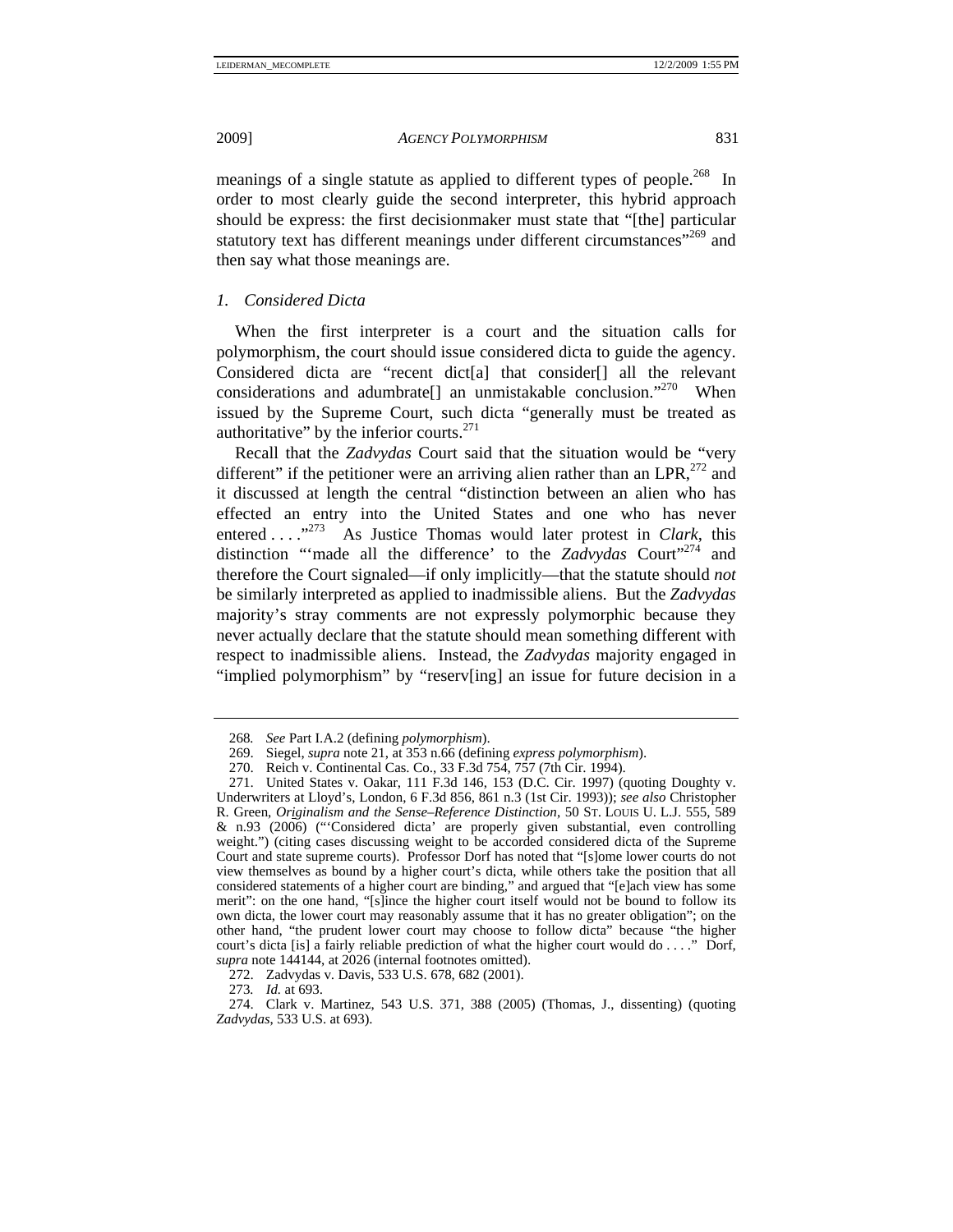way that would make no sense under the strong unitary principle.<sup>"275</sup> In fact, the *Clark* majority claimed that this is precisely what the *Zadvydas*  majority did: it made a "reservation of a question . . . . refus[ing] to decide that question."276 But by ultimately concluding that because the statute's text was undifferentiated it should be read unitarily, the Court abandoned its initial polymorphic impulse.

Under this Article's proposal, it is not enough for the court to expressly declare that a statute *could* mean something different as applied to different people. Rather, it must acknowledge the possibility of a different meaning and then actually decide what that other meaning is, i.e., it must "adumbrate an *unmistakable* conclusion."277 Merely flagging the possibility that the statute might mean something different in a different situation would not suffice.

#### *2. Discrete and Foreseeable Classes*

To limit potentially unruly judicial polymorphism—in which a statute's meaning would vary based on minor factual particularities of individual petitioners—Professor Siegel suggests distinguishing between a statute's primary and special applications:

If the special construction principle applies to the statute's main application, it might be more appropriate to carry that reading over to all applications, but if the special principle applies to the less central application, it might be most appropriate to read the statute polymorphically, so that the main application is not infected by the special case. $278$ 

Unfortunately, Siegel's proposal does not give courts much guidance in situations like *Zadvydas* and *Clark*, where LPRs and inadmissible aliens are both major classes of noncitizens and neither could accurately be called a "special case." Furthermore, which decisionmaker—courts, agencies, Congress—determines whether an application of the statute is "main" or "special"? Or is Siegel advocating a numerical approach to the classification, in which applications are "special" simply because they are infrequent?

The latter approach would be quite complex. For instance, in the birth control example discussed in Part II.C.2, under Siegel's approach the first interpreter might decide that if the banned drug is used to make numerous commercial products besides birth control, then the statute's "main"

 <sup>275.</sup> Siegel, *supra* note 21, at 353.

<sup>276</sup>*. Clark*, 543 U.S. at 378–79 (majority opinion) (emphasis omitted).

<sup>277</sup>*. See supra* note 271 and accompanying text (discussing requirements of "considered dicta").

 <sup>278.</sup> Siegel, *supra* note 21, at 391.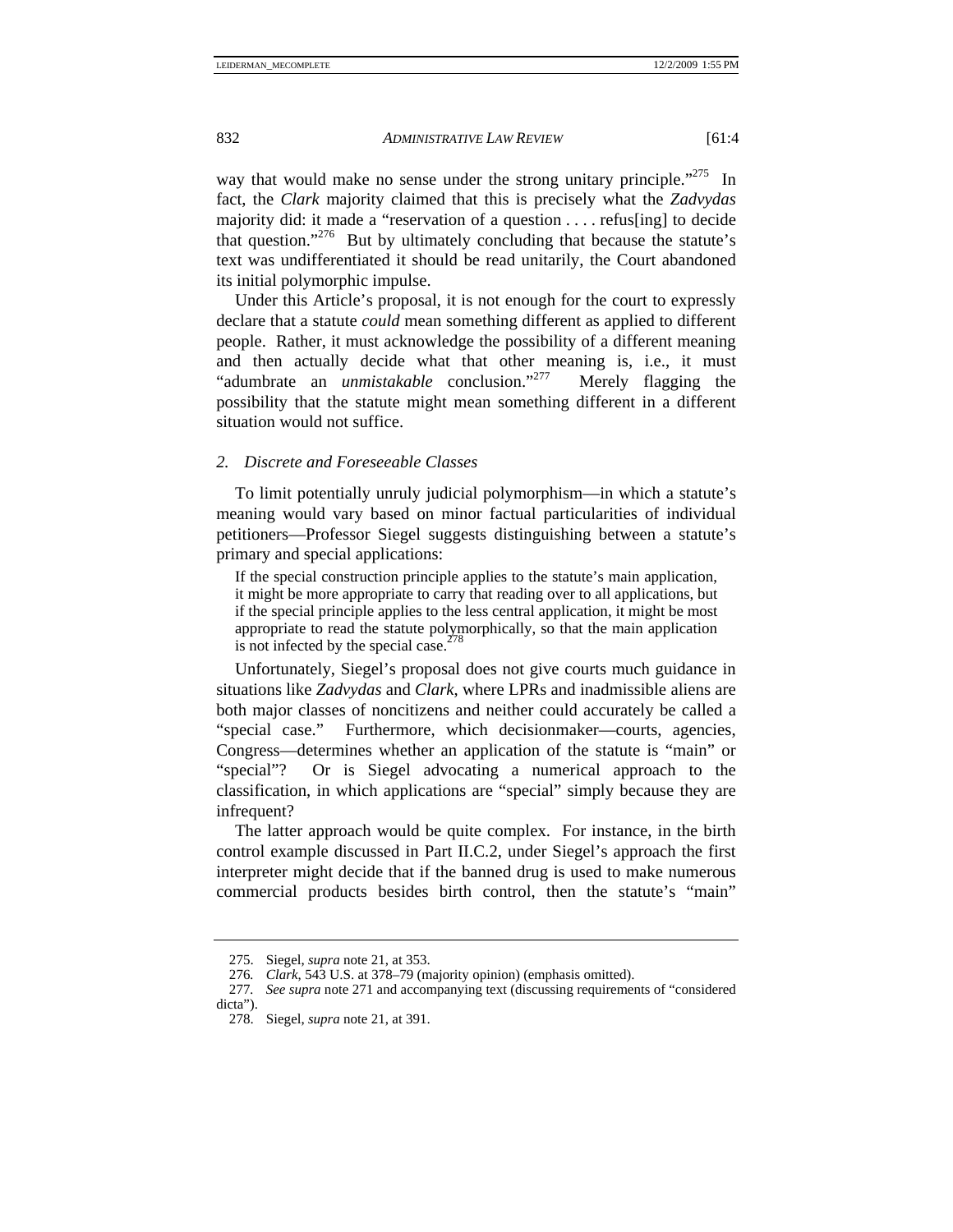application is to make other commercial products and its "special" application is for birth control. Since the "special construction"—the interpretation informed by the canon that requires a clear statement before statutes are interpreted as conflicting with international law—would apply to the statute's "less central" application, the court would not carry over that reading to the "main" applications, and the male petitioner would not receive the drug.<sup>279</sup> But what if the vast majority of people who bought the drug in any form bought it in the form of birth control? Which type of frequency counts? Additionally, there is the potential for a feedback loop: the "main" application of a statute may change once a court or agency, guided by polymorphism, reads the statute differentially. Also, whose burden is it to adduce evidence regarding the statute's various applications? After all, this information would be difficult for the court to gather on its own. For these reasons, Professor Siegel's proposed main–special distinction would fail to rein in potentially unruly polymorphism.

Instead, under this Article's proposal, courts and agencies need only determine which categories of petitioners are discrete and foreseeable. For instance, in the birth control example agencies and courts would simply observe that there are two legally relevant applications of the statute: $280$ birth control and all other products made from the drug. The interpreter would then determine the meaning of the statute as applied to those two categories, perhaps explicitly reading in an exception to the federal ban for purchasers of birth control.<sup>281</sup>

This limitation to discrete and foreseeable future applications of a statute responds to Justice Thomas's reasonable concern that unitarianism requires the initial decisionmaker to canvass the many possible (and perhaps hypothetical) future applications of a statute.<sup>282</sup> Such a task presents obvious problems of judicial economy. It also risks frustrating congressional intent by invalidating multiple constitutional applications of a statute.<sup>283</sup> However, where a court or agency is confident that it can

<sup>279</sup>*. Id.*

 <sup>280.</sup> That is, there are two types of petitioners whose characteristics are relevant to the *Charming Betsy* canon.

 <sup>281.</sup> This proposed test presents the question of whether courts should defer to an agency's determination that a given group of potential petitioners are foreseeable or that they are discrete. Perhaps a combination of judicial and administrative expertise is needed to answer this question: judicial, because courts know the legal issues and canons of construction that may call for a differential interpretation; administrative, because agencies are more likely to know *ex ante* what types of petitioners will challenge a rule.

 <sup>282.</sup> See *supra* text accompanying note 28.

<sup>283</sup>*. See* Adrian Vermeule, *Saving Constructions*, 85 GEO. L.J. 1945, 1956 (1997) ("Congress might well want the Court both to construe a statute expansively, without shying away from constitutional questions, and also to sever any infirmities from the statute so as to leave the valid portions intact; the effect of such an approach would be to give the statute its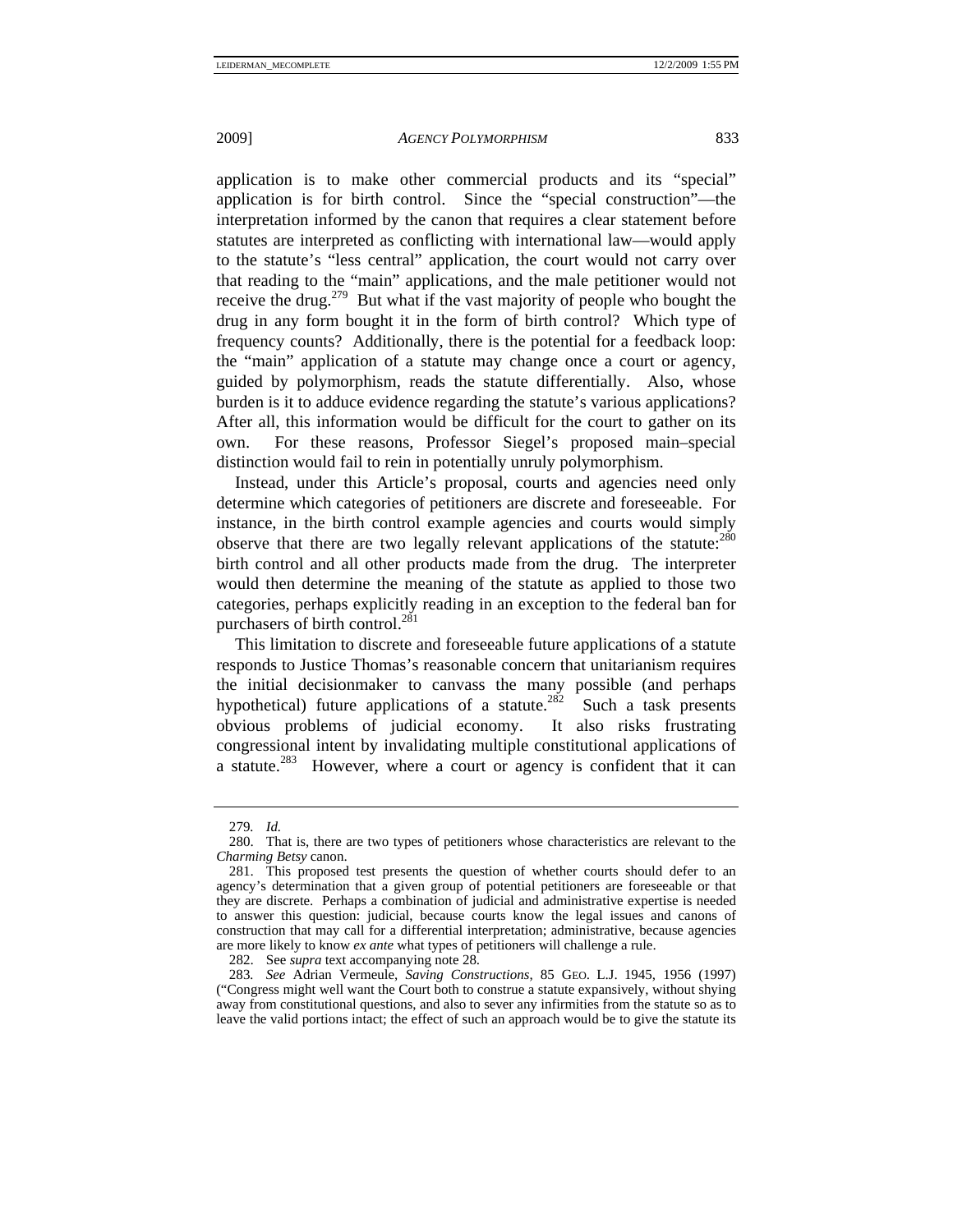identify the legally relevant groups without waiting for future cases, this proposal empowers the decisionmaker to issue guidance regarding the absent group as well.

## *3. Applying Hybrid Polymorphism*

To make hybrid polymorphism more concrete, imagine how it would have helped the *Zadvydas* Court. When presented with an LPR's challenge to the statute that seemingly permitted indefinite detention, the Court could recognize, as it did, that the other constitutionally relevant category of noncitizens is inadmissible aliens.<sup>284</sup> Rather than surveying the many future applications of the statute, the Court could clearly foresee that these were the two main groups of noncitizens to whom the statute would be applied.<sup>285</sup> Because inadmissible aliens were a foreseeable, discrete second group, a hybrid polymorphic court would have expressly read in a temporal limitation to the statute as applied to LPRs and would have expressly withheld that limitation from inadmissible aliens. While Justice Thomas is justifiably concerned that unitarianism permits a court to narrow a statute "once and for all based on constitutional concerns that may never materialize,"<sup>286</sup> hybrid polymorphism should only occur when the court or agency is certain that such concerns will materialize. Moreover, the polymorphic court does not narrow the statute; in fact, it expands the reach of the statute to the constitutional maximum by applying it fully to inadmissible aliens.<sup>287</sup> As a side benefit, this approach would have As a side benefit, this approach would have prevented the ensuing circuit split that arose between *Zadvydas* and *Clark*, in which the Eleventh Circuit concluded that the *Zadvydas* limiting

maximum constitutionally permissible scope. . . . [I]n a significant range of circumstances, that is precisely Congress's preference."); *cf.* Broadrick v. Oklahoma, 413 U.S. 601, 630 (1973) (Brennan, J., dissenting) ("We have never held that a statute should be held invalid on its face merely because it is possible to conceive of a *single* impermissible application, and in that sense a requirement of substantial overbreadth is already implicit in the doctrine.") (referring to the First Amendment overbreadth doctrine) (emphasis added); HART & WECHSLER'S THE FEDERAL COURTS, *supra* note 13, at 190 (agreeing that "statutes should not be invalidated based on a few aberrant, hypothetical applications" but questioning where to draw line between aberrant and common applications of statutes).

<sup>284</sup>*. See* Zadvydas v. Davis, 533 U.S. 678, 682 (2001) ("We deal here with aliens who were admitted to the United States but subsequently ordered removed. Aliens who have not yet gained initial admission to this country would present a very different question.").

 <sup>285.</sup> In fact, the *Clark* Court phrased the issue in terms of a binary choice: when deciding between two possible interpretations of a statute, the Court explained, "If *one* of them would raise a multitude of constitutional problems, *the other* should prevail." Clark v. Martinez, 543 U.S. 371, 380–81 (2005) (emphases added).

<sup>286</sup>*. Id.* at 397 (Thomas, J., dissenting).

<sup>287</sup>*. See infra* Part V.B.3 (demonstrating how agency polymorphism responds to criticism that the modern avoidance canon drastically narrows statutes' applications, overprotecting constitutional values).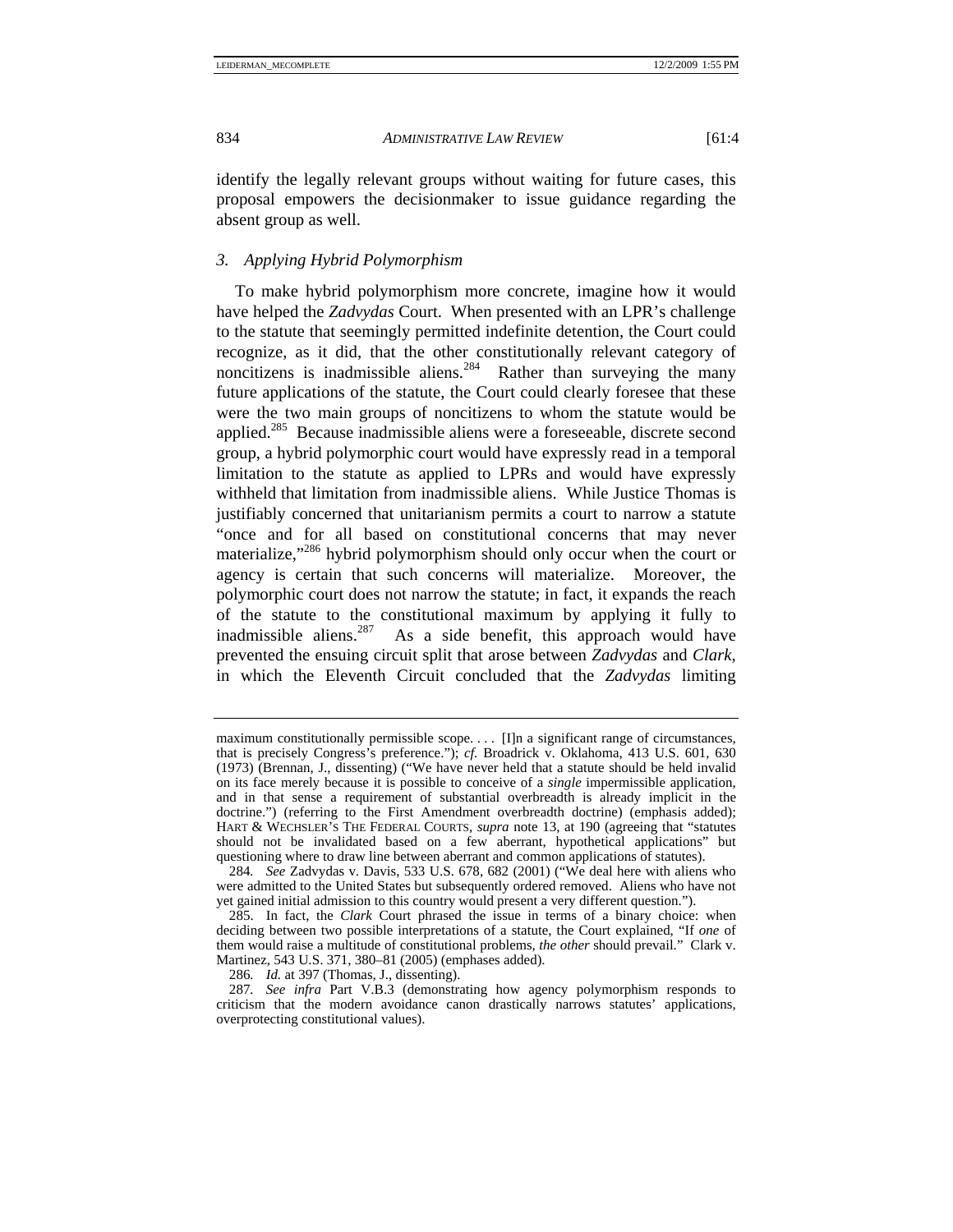construction did not apply to inadmissible aliens<sup>288</sup> and the Ninth Circuit concluded that it did.289 Considered dicta issued by the *Zadvydas* Court concerning the meaning of the statute as applied to inadmissible aliens would have been invaluable.<sup>290</sup>

# *B. Advantages of Hybrid Polymorphism*

# *1. Litigation Sequence and Standing*

As this discussion of how hybrid polymorphism would have played out in *Zadvydas* suggests, this approach ensures that litigation sequence is not outcome determinative. No longer would the length of an inadmissible alien's detention depend on whether an LPR challenged the statute first. In Quadrants I or III, the initial decisionmaker could impose a temporal limitation for LPRs yet expressly declare that future inadmissible aliens may not benefit from that reading. In Quadrants II or IV, the initial decisionmaker could uphold the indefinite detention of an inadmissible alien while expressly providing that future LPRs could not be detained indefinitely. Thus, in all four scenarios the outcome of the eight challenges brought by the LPR and the inadmissible alien are consistent.

In addition, hybrid polymorphism responds to Justice Thomas's concern that unitarianism allows litigants to "attack statutes as constitutionally invalid based on constitutional doubts concerning other litigants or factual circumstances."291 As discussed above, when a court is confronted with a petitioner for whom the relevant constitutional (or subconstitutional concerns) are not raised, the unitarian's consideration of the concerns raised by the statute as applied to an *absent* petitioner seems to violate *Raines*'s prohibition on third-party challenges.<sup>292</sup> However, under hybrid polymorphism, even if the inadmissible alien succeeds in convincing the court to consider the constitutionality of the statute as applied to the absent LPR, the court will still interpret the statute as applied to the inadmissible alien just as it would have absent any consideration of the LPR. Therefore, while hybrid polymorphism may violate the letter of *Raines* by even *considering* the constitutionality of the statute as applied to absent

 <sup>288.</sup> Benitez v. Wallis, 337 F.3d 1289 (11th Cir. 2003).

 <sup>289.</sup> Xi v. INS, 298 F.3d 832 (9th Cir. 2002).

<sup>290</sup>*. See* Zal v. Steppe, 968 F.2d 924, 935 (9th Cir. 1992) (Noonan, J., concurring and dissenting) ("[D]icta of the Supreme Court have a weight that is greater than ordinary judicial dicta as prophecy of what that Court might hold. We should not blandly shrug them off because they were not a holding."). Note that this example is purely judicial hybrid polymorphism.

 <sup>291.</sup> Clark v. Martinez, 543 U.S. 371, 396 (2005) (Thomas, J., dissenting).

<sup>292</sup>*. See supra* notes 13, 113–16 and accompanying text.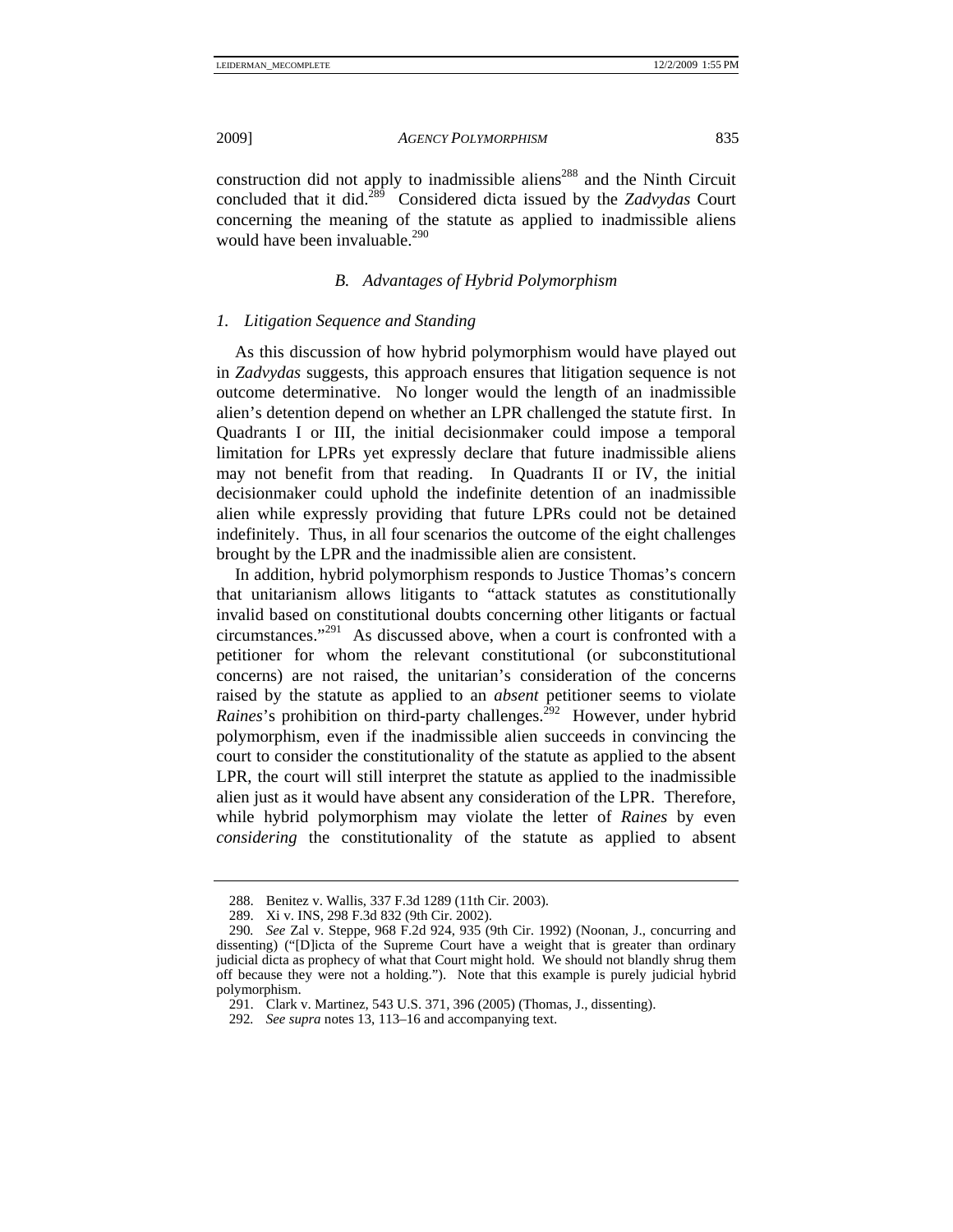parties, $293$  such consideration in no way affects the outcome of the inadmissible alien's case. In this way, hybrid polymorphism responds to Justice Thomas's concerns about standing.<sup>294</sup>

## *2. Modern Constitutional Avoidance*

The modern constitutional avoidance canon requires a court to determine only that a statute's application raises constitutional *doubts*, not that it is actually unconstitutional.<sup>295</sup> An important criticism of this version of the canon is that it "overprotect [s] constitutional values through statutory interpretation."<sup>296</sup> That is, modern avoidance "enables courts to construe" statutes not to encroach on constitutional norms even if that encroachment would be upheld in a constitutional adjudication on the merits."<sup>297</sup> In this way, opponents argue, modern constitutional avoidance undermines legislative supremacy because Congress would undoubtedly prefer that the Court construe a statute expansively and sever its occasional unconstitutional applications.<sup>298</sup>

Hybrid polymorphism responds to this important concern in a way that still preserves a distinct benefit of modern avoidance. It allows the court or an agency, where it is appropriate for an agency to engage in constitutional avoidance—to arrive at a construction that avoids constitutional doubts in one application of the statute, but also to decide that the statute is constitutional in another application. This serves much of the same severing function as Professor Vermeule describes,<sup>299</sup> but it also preserves modern avoidance in the narrower realm of the questionable application of the statute. This is advantageous because courts are often justifiably reluctant to decide whether a statute actually violates the Constitution.<sup>300</sup>

 <sup>293.</sup> As discussed below in Part V.C.1, by reaching the merits of an absent petitioner's case, hybrid polymorphism continues to raise standing concerns.

<sup>294</sup>*. Cf.* Ayotte v. Planned Parenthood of N. New England, 546 U.S. 320, 328–31 (2006) (in a case where "[o]nly a few applications of New Hampshire's parental notification statute would present a constitutional problem," the Court considered those overbroad applications, but also considered—and directed the lower courts to determine—whether a declaratory judgment and an injunction prohibiting only the statute's unconstitutional applications would comport with the intent of the state legislature).

<sup>295</sup>*. See* Vermeule, *supra* note 283, at 1949 (discussing the difference between classical and modern avoidance).

<sup>296</sup>*. Id.* at 1963 (citing CASS R. SUNSTEIN, AFTER THE RIGHTS REVOLUTION 164–65 (1990)) (emphasis omitted).

<sup>297</sup>*. Id.*

<sup>298</sup>*. See id.* at 1969 (observing that "the Court often seems to combine a regime of expansive interpretation, even when facing constitutional problems, with a strong presumption of severability").

<sup>299</sup>*. See id.* at 1969–71.

<sup>300</sup>*. See, e.g.*, INS v. St. Cyr, 533 U.S. 289, 301 n.13 (2001) (discussing the difficulty of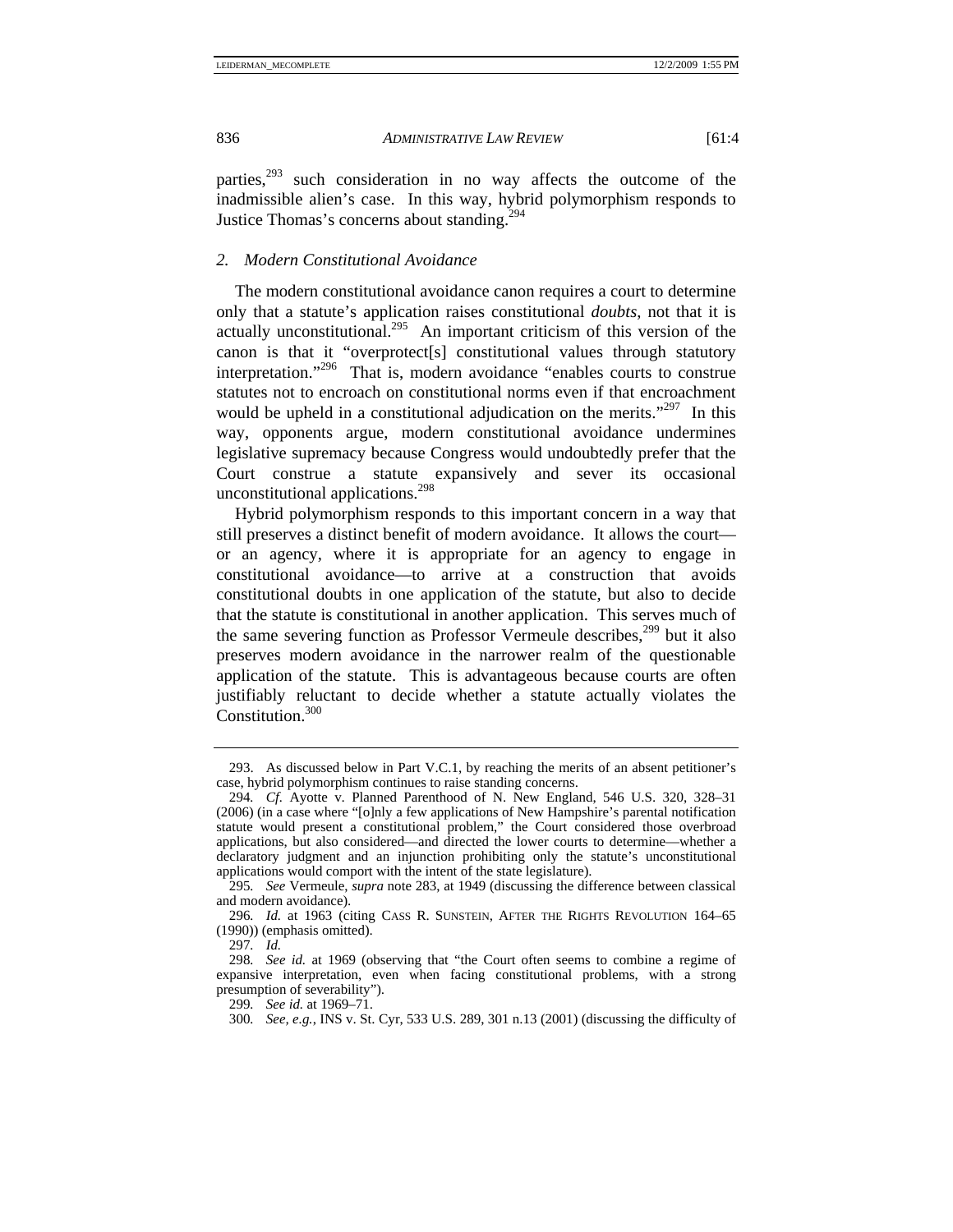Moreover, as Professor Siegel points out, Congress could always override polymorphism. For example, Congress could "first pass[] one statute to cover the existing corpus of federal statutory law and by then includ[e] the strong unitary principle as a boilerplate part of the 'definitions' section of each subsequently enacted statute."<sup>301</sup> 'definitions' section of each subsequently enacted Alternatively, Congress could pass a "Strong Unitary Principle Act," directing courts that all federal laws must reflect the strong unitary principle (although this would raise concerns, which Siegel finds unfounded, as to whether Congress would be intruding upon the Judicial Branch).<sup>302</sup> In this way, Congress retains the ultimate authority over the methodology to be used in interpreting its statutes. Congress may declare that reviewing courts or agencies must be unitarians and, therefore, must apply an interpretation arrived at via the modern version of avoidance to every application of a statute. Thus, polymorphism answers the criticism that modern avoidance undermines congressional intent.

# *3. Suitable to the Administrative State*

Hybrid polymorphism confers additional benefits in the agency-specific context. In scenarios such as Quadrant II, the court could first rule that inadmissible aliens could be detained indefinitely but LPRs could not be given the relevant constitutional concerns. $303$  As discussed earlier, such considered dicta may satisfy *Brand X*'s requirement that "[o]nly a judicial precedent holding that the statute unambiguously forecloses the agency's interpretation, and therefore contains no gap for the agency to fill, displaces a conflicting agency construction."304 Because inferior *courts* defer to the considered dicta of superior courts, and because it is assumed that courts, not agencies, are "the supposed experts in analyzing judicial decisions"<sup>305</sup> (and therefore do not grant *Chevron* deference to an agency's statutory construction if it is based on the agency's interpretation of judicial precedent),<sup>306</sup> *a fortiori* a subsequent agency should be bound by a court's considered dicta interpreting the statute in light of judicial precedent as applied to future categories of noncitizens. Moreover, because such

determining precisely what the Suspension Clause protects as a reason to avoid a statutory construction which would raise that constitutional issue).

 <sup>301.</sup> Siegel, *supra* note 21, at 393.

<sup>302</sup>*. Id.* at 395 & nn.265–66.

<sup>303</sup>*. See supra* notes 197–98 and accompanying text.

<sup>304</sup>*. See* Nat'l Cable & Telecomms. Ass'n v. Brand X Internet Servs., 545 U.S. 967, 982–83 (2005).

 <sup>305.</sup> Akins v. Fed. Election Comm'n, 101 F.3d 731, 740 (D.C. Cir. 1996) (en banc), *vacated on other grounds*, 524 U.S. 11 (1998).

<sup>306</sup>*. See supra* note 205 and accompanying text.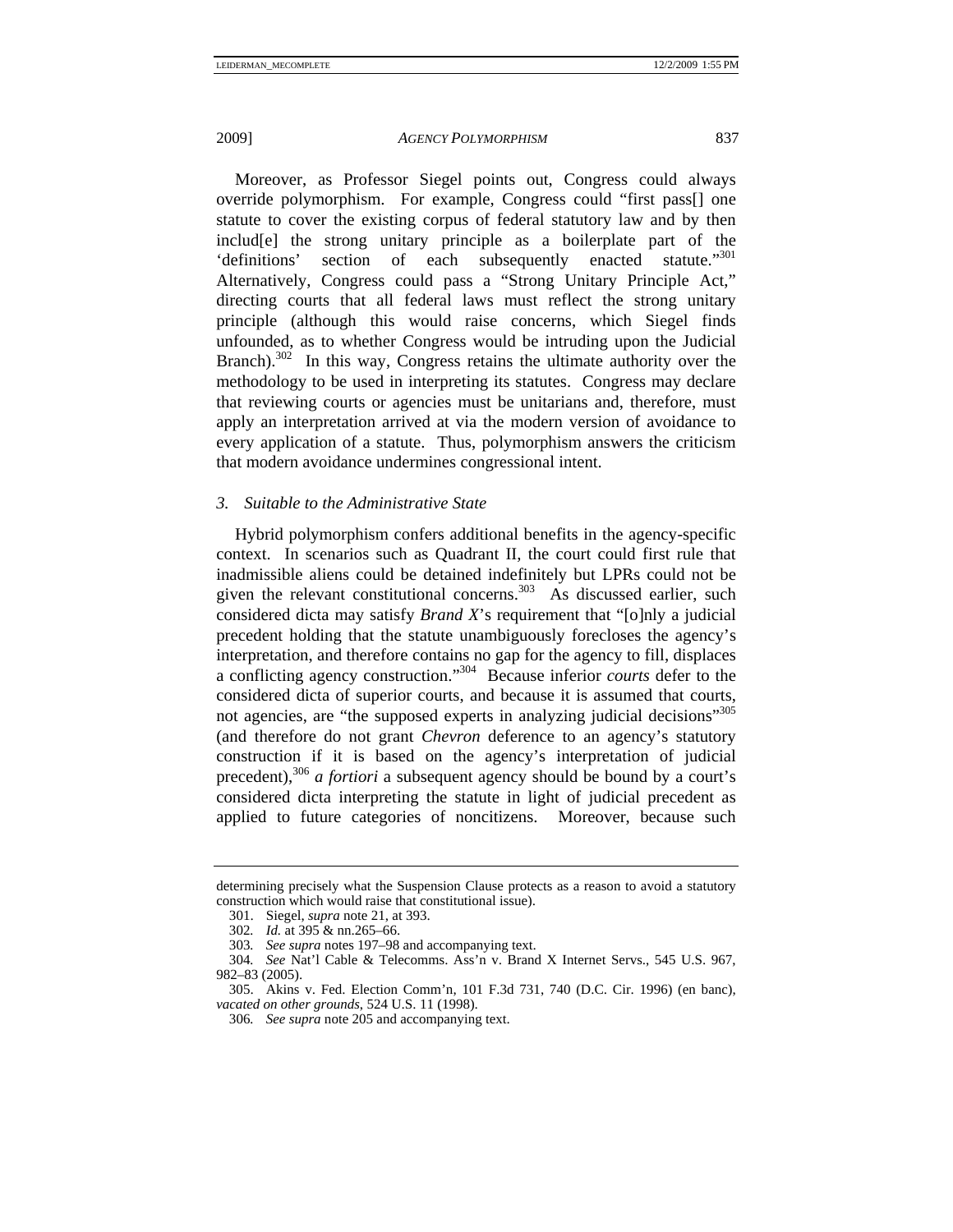statutory construction questions are purely legal, $307$  and not factual  $308$  or mixed, $309$  it is particularly appropriate for the Judiciary to perform this interpretive task.<sup>310</sup>

Still, the applicability of other canons of construction may be inextricably intertwined with factual considerations. For instance, in the birth control example, a reviewing court faced with a man's claim for access to the drug might benefit from further factual development by the agency as to the future woman's claim. It might be useful to know whether, when the drug is sold for contraceptive purposes, it may be easily modified to facilitate the illicit purposes targeted by the statute. However, hybrid polymorphism accommodates such fact-intensive inquiries because the court can simply issue considered dicta phrased in the alternative. For example, if the court cannot yet know whether reading in an exception to the statute permitting contraceptive uses of drug X would open the door to proscribed uses of the drug, it could deny the man's suit and also state that women seeking to use the drug as birth control should be exempted *unless*  the agency finds that the likelihood of illicit modification is high. This way, the court can still "adumbrate[] an unmistakable conclusion"<sup>311</sup> by guiding the agency in applying the law as declared by the court to the facts as found by the agency.

309*. See* Pullman-Standard v. Swint, 456 U.S. 273, 289 n.19 (1982) (defining mixed questions as arising when the historical facts and legal rule are uncontested and the sole question is "whether the rule of law as applied to the established facts is or is not violated").

<sup>307</sup>*. See, e.g.*, Doyle v. Huntress, Inc., 419 F.3d 3, 8 (1st Cir. 2005) ("A question of statutory construction presents a purely legal question.").

<sup>308</sup>*. See* LOUIS L. JAFFE, JUDICIAL CONTROL OF ADMINISTRATIVE ACTION 548 (1965) (defining *fact-finding* as "the assertion that a phenomenon has happened or is or will be happening independent of or anterior to any assertion as to its legal effect") (emphasis omitted).

<sup>310</sup>*. See supra* notes 305–06 and accompanying text; *see also* Negusie v. Holder, 129 S. Ct. 1159, 1172 (2009) (Stevens, J., concurring and dissenting) ("In cases involving agency adjudication, we have sometimes described the court's role as deciding pure questions of statutory construction and the agency's role as applying law to fact."); HART & WECHSLER'S THE FEDERAL COURTS, *supra* note 13, at 571–77 (explaining how appellate courts resolve pure legal questions de novo and defer to fact finders on credibility and other such determinations given their respective institutional capacities and limitations); *cf.* Empire Healthchoice Assurance, Inc. v. McVeigh, 547 U.S. 677, 700–01 (2006) (explaining that federal question subject-matter jurisdiction was properly found in a prior case raising a "nearly 'pure issue of law,' one 'that could be settled once and for all and thereafter . . . govern numerous [future] cases,'" in contrast to the instant case, which was "fact-bound and situation-specific") (quoting HART & WECHSLER'S THE FEDERAL COURTS, *supra* note 13, at 65 (2005 Supp.)). *See generally* Aaron G. Leiderman, Note, *Preserving the Constitution's Most Important Human Right: Judicial Review of Mixed Questions Under the REAL ID Act*, 106 COLUM. L. REV. 1367, 1382–86 (2006) (reviewing leading definitions of "law," "fact," and "mixed questions of law and fact" and emphasizing the dependence of such definitions on practical considerations).

 <sup>311.</sup> Reich v. Continental Cas. Co., 33 F.3d 754, 757 (7th Cir. 1994).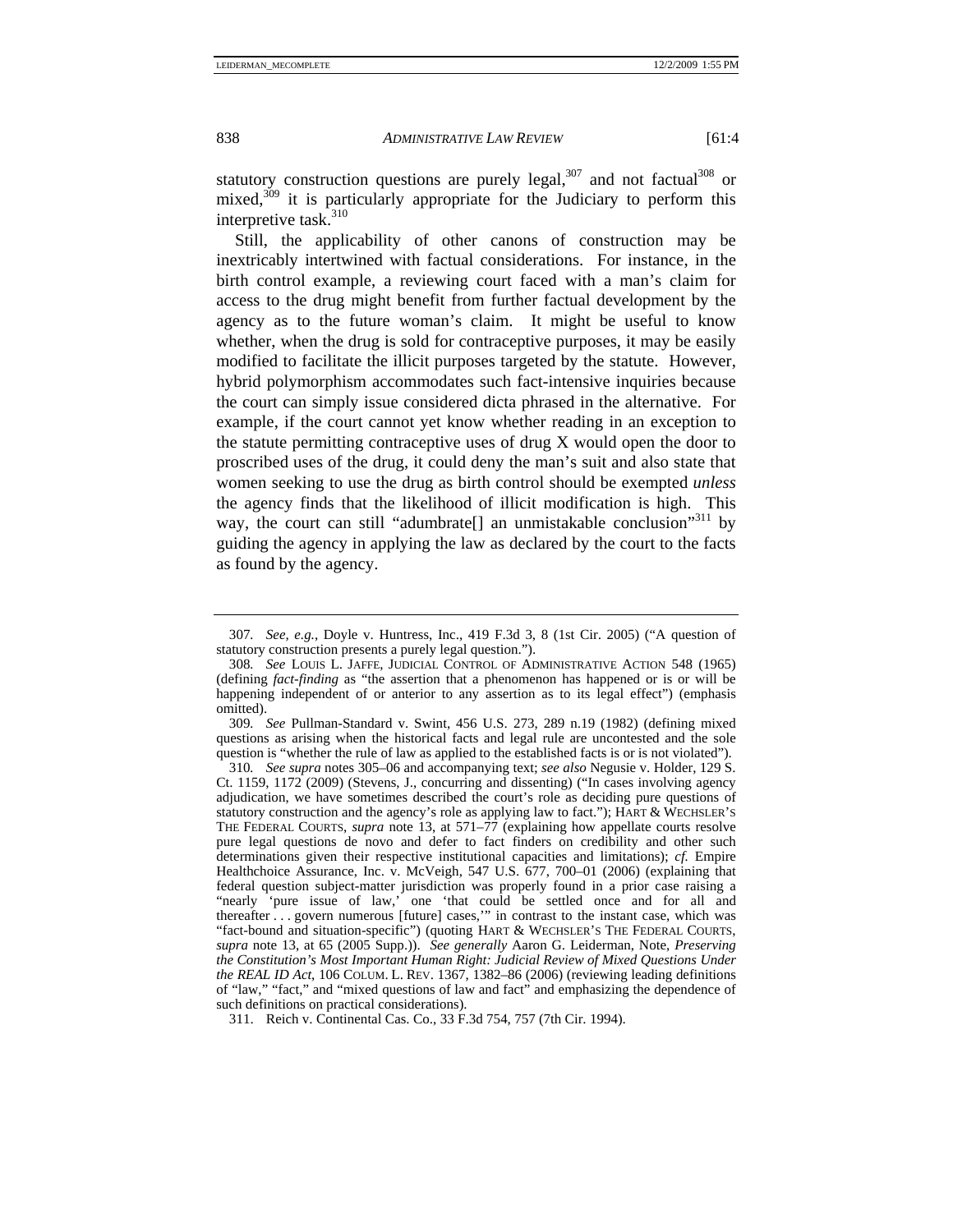# *C. Challenges to Hybrid Polymorphism*

#### *1. Standing*

Although not as problematic from a standing perspective as unitarianism,<sup>312</sup> hybrid polymorphism still poses a theoretical standing concern. As mentioned above, when the first adjudicator declares the meaning of the statute as applied to an absent petitioner, the declaration is in tension with *Raines* because it considers the constitutionality of the statute as applied to an absent party. $313$  Still, this consideration does not affect the outcome of the case which is currently before the court. Therefore, any fear that hybrid judicial polymorphism violates prudential standing rules is misplaced. As for hybrid polymorphism where the initial decisionmaker is an agency, it suffices to say that administrative standing is not defined by Article III's case and controversy requirement or by prudential standing hurdles imposed by courts.<sup>314</sup> Rather, standing is governed by the agency's organic statute. $315$  Therefore, the judicial limitation on third-party standing does not apply in the administrative context<sup>316</sup>

## *2. Prohibition on Advisory Opinions*

It might be argued that when a court is the initial decisionmaker, its considered dicta concerning the absent party amount to an advisory opinion. In broad strokes, the rule against advisory opinions provides that "there must be substantial likelihood that a federal court decision in favor of a claimant will bring about some change or have some effect."<sup>317</sup> This determination often involves a consideration of multiple factors, such as whether a dispute is concretely framed by adverse parties, whether the facts will be presented in a sufficiently adversarial fashion, the decision's likely

<sup>312</sup>*. See supra* Part V.B.1 (explaining how hybrid polymorphism responds to Justice Thomas's criticism that unitarianism violates prudential limits on third-party standing).

<sup>313</sup>*. See supra* note 293 and accompanying text.

<sup>314</sup>*. See* Envirocare of Utah, Inc. v. Nuclear Regulatory Comm'n, 194 F.3d 72, 74 (D.C. Cir. 1999) ("Agencies, of course, are not constrained by Article III of the Constitution; nor are they governed by judicially-created standing doctrines restricting access to the federal courts. The criteria for establishing 'administrative standing' therefore may permissibly be less demanding than the criteria for 'judicial standing.'").

<sup>315</sup>*. See* Ecee, Inc. v. FERC, 645 F.2d 339, 350 (5th Cir. 1981) ("Administrative standing analysis must always begin with the language of the statute and regulations that provide for an administrative hearing.").

<sup>316</sup>*. Cf.* Joseph P. Tomain, *Four Failures of the Political Economy*, 6 TUL. ENVTL. L.J. 1, 16 (1992) ("[T]hird party standing before administrative agencies is fundamentally statutory (not constitutional).").

 <sup>317.</sup> ERWIN CHEMERINSKY, FEDERAL JURISDICTION § 2.2, at 45 (1989).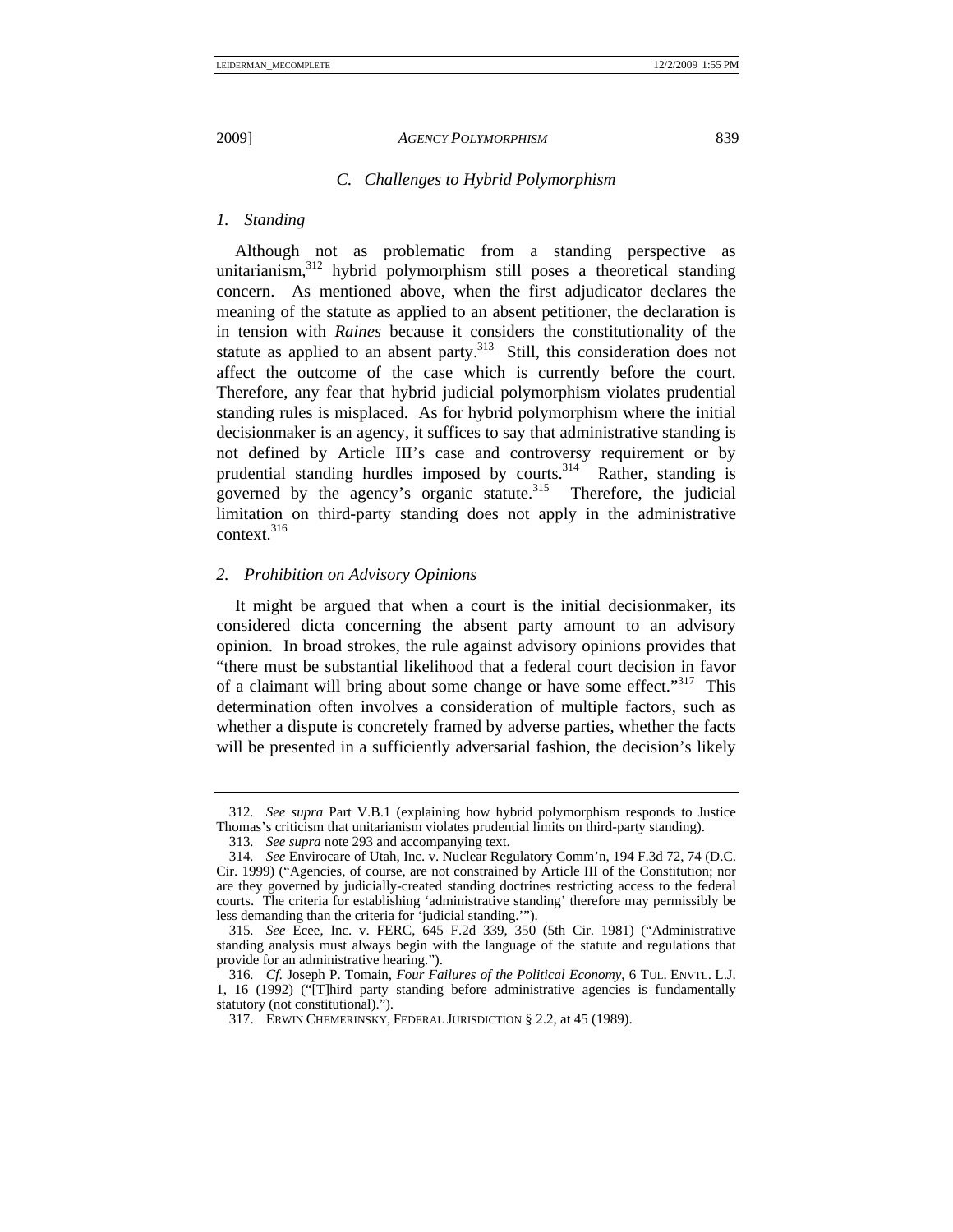res judicata and stare decisis effects on later judicial actions, and most importantly, the conclusiveness of the determination on other branches of government.<sup>318</sup> It might be argued that the hybrid polymorphic court's gratuitous statements about the absent future petitioner violate the spirit, if not the letter, of the prohibition on advisory opinions because such language brings about no immediate effect.

However, as Professor Lee has shown, while there are at least five types of advisory opinions only two implicate a "constitutionally-mandated core"; the others occupy a "large prudential curtilage."<sup>319</sup> Only advisory opinions in the sense of judicial pronouncements "subject to review by a co-equal branch of government" and "pre-enactment review" of another branch's contemplated action trigger the constitutional bar.<sup>320</sup> In contrast, other types of advisory opinions, such as where the court issues statements "not truly necessary to the disposition of the case at bar (*that is, dicta*)," are constitutionally permissible and fall within the Judiciary's discretion.<sup>321</sup> In Professor Lee's view, "whether to engage in dicta," even in reaching strictly unnecessary constitutional issues, "is a matter for the considered discretion of a court, and calling it an 'advisory opinion' changes that not one whit."322 Therefore, the considered dicta of a hybrid polymorphic court directed at foreseeable third parties would not offend the constitutional prohibition on advisory opinions.

## *3. Practical Limitations*

Of course, hybrid polymorphism has limitations. In *Zadvydas*, the Court could clearly foresee—and in fact did foresee—what the legally relevant categories of petitioners would be: LPRs and inadmissible aliens. Similarly, in the birth control example, it would not require great foresight for a court or agency to recognize that the two legally relevant classes are women seeking birth control and those interested in other uses of the drug. But in other situations there may be numerous potential types of petitioners. In those cases, the initial decisionmaker should eschew polymorphism and instead simply decide the case before it. While the first

<sup>318</sup>*. See* HART & WECHSLER'S THE FEDERAL COURTS, *supra* note 13, at 82–90 (setting forth these and other considerations).

 <sup>319.</sup> Evan Tsen Lee, *Deconstitutionalizing Justiciability: The Example of Mootness*, 105 HARV. L. REV. 603, 644 (1992).

<sup>320</sup>*. Id.* at 644–45.

<sup>321</sup>*. Id.* at 645 (citations omitted) (emphasis added).

<sup>322</sup>*. Id.* at 649 (discussing Ashwander v. Tenn. Valley Auth., 297 U.S. 288, 341–56 (1936) (Brandeis, J., concurring), Culombe v. Connecticut, 367 U.S. 568 (1961) (Warren, C.J., concurring), and suggesting that Justices "regard[] dicta as a problem of judicial judgment and craftsmanship and not as a problem of legality").